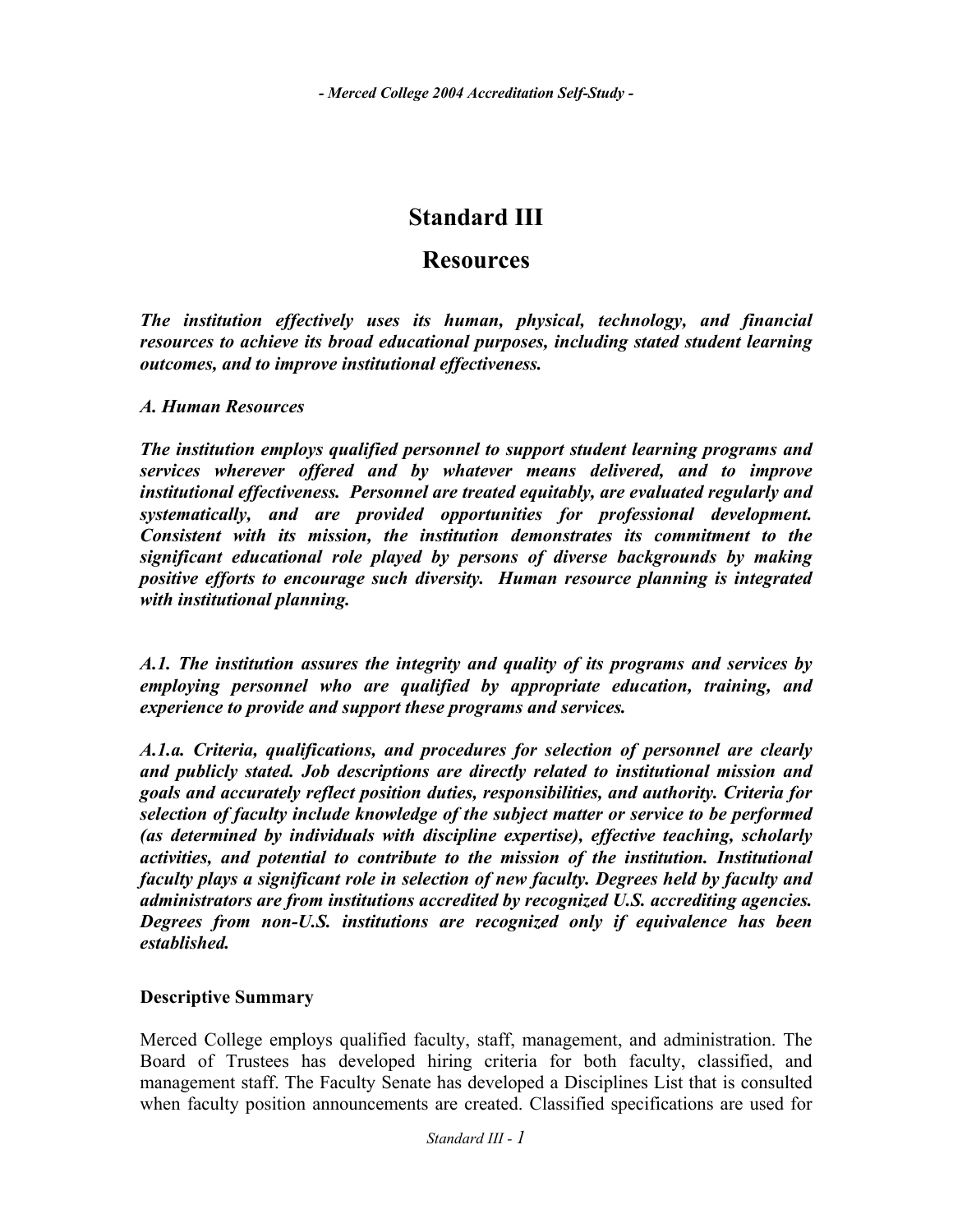classified jobs and job descriptions for management positions. To assure the hiring of qualified personnel, Merced College engages in a comprehensive hiring process, including application, interviews, demonstrations, and examinations when appropriate. The district developed a Faculty and Staff Diversity Plan in 1994.

# **Self Evaluation**

The college meets this standard. The Human Resources Supervisor, in cooperation with faculty, management, administration, and area supervisors, announces criteria, qualifications, and procedures for selection of personnel, which are: 1) clearly posted online on CCC Registry, Higher Education Jobs.com, Nation jobs.com; 2) published in The Chronicle of Higher Education, and appropriate discipline journals after consultation with division chairs; and 3) sent to select community colleges and universities as appropriate.

Human Resources works closely with faculty and administration in establishing faculty job Descriptive Summaries and with management to create staff job descriptions as stated in BP 7120. It is implied but not explicitly stated that these job responsibilities are in keeping with the college's missions and goals.

Using the Disciplines List established by the Faculty Senate in conjunction with faculty from each discipline, Human Resources (HR) and the hiring committees assure that criteria for selection of faculty does include knowledge of the subject matter or service to be performed. HR assures that the minimum qualifications listed on the position announcement are met before applications are forwarded to the hiring committees. Instructional candidates invited to interview are required to perform a teaching demonstration on a selected topic, may complete a short written test, and also submit to an interview by a hiring committee. The hiring committee consists of a minimum of three faculty members appointed by the division chair in cooperation with the Faculty Senate, an area administrator, and a monitor (as outlined in The Faculty and Staff Diversity Plan, 1994). Following the panel interview, the Vice President of Instruction interviews all candidates. When completed, the Vice President consults with the hiring committee before making a final selection. Finally, the HR director conducts reference checks before the final decision to offer a job is made.

Foreign faculty applicants must submit their degrees to various institutions (some of higher learning) that offer Education Records Evaluation Services to obtain a certification of educational equivalency. Applicants refer to the equivalency criteria that outline documents candidates need to submit.

Classified applicants, after submitting an application and required material as outlined in classified job specifications and announcements, may be required to take a test and/or give a demonstration of skill and are required to undergo an oral interview.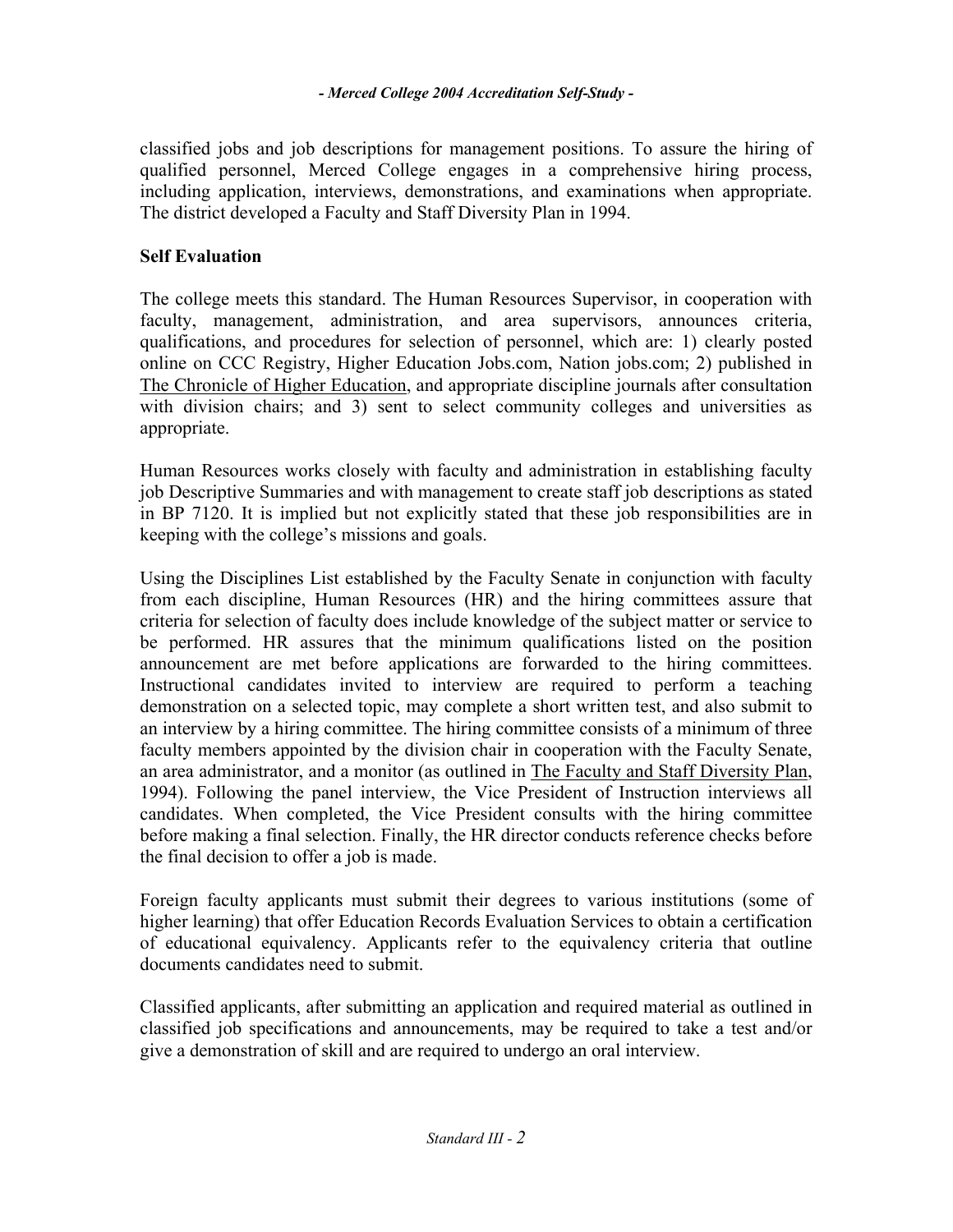There are no clearly established guidelines or specifications for the hiring of administrators, except for the position of superintendent/president as outlined in BP 2111 and 2112. Also, see BP 4002 Selection and Appointment.

To assure that the hiring process is consistently applied, monitors are appointed by the Office of Human Resources to oversee the process.

# **Planning Agenda**

- 1. The Faculty and Staff Diversity Plan should be reviewed and updated, since it was last updated in 1994.
- 2. Guidelines and specifications for the hiring of administrators (vice-presidents and deans) should be established in board policy in conjunction with the Faculty Senate.

*A.1.b. The institution assures the effectiveness of its human resources by evaluating all personnel systematically and at stated intervals. The institution establishes written criteria for evaluating all personnel, including performance of assigned duties and participation in institutional responsibilities and other activities appropriate to their expertise. Evaluation processes seek to assess effectiveness of personnel and encourage improvement. Actions taken following evaluations are formal, timely, and documented.* 

# **Descriptive Summary**

The institution requires a systematic evaluation of all personnel. A faculty evaluation process is in place that is negotiated with and monitored by the faculty association. Immediate supervisors evaluate classified staff members, as referenced in the CSEA Agreement. Managers are also evaluated. Administrators are to be regularly evaluated by the Superintendent/President or his designee. The President is evaluated annually by the Board of Trustees.

In addition to the regular timeline for classified staff evaluation, there are procedures and processes, such as the FRISK Model (Facts, Rule, Impact, Suggestions, and Knowledge) to identify and document inappropriate or inadequate performance, make suggestions for improvement, and clearly identify the directions for proper conduct, necessary timelines, and the consequences for nonperformance.

On November 9, 2000 management team members, division chairs, classified staff, Work Study supervisors, and other supervisors attended an employee evaluation workshop conducted by Dr. Tom Budde, Assistant Superintendent of Personnel for the Merced Union High School District. Release time was approved for classified employees who are in positions that require evaluating other workers.

During the 2003-2004 monthly management team meetings, the Assistant Superintendent of Administrative Services conducted mini workshops about employee evaluations, and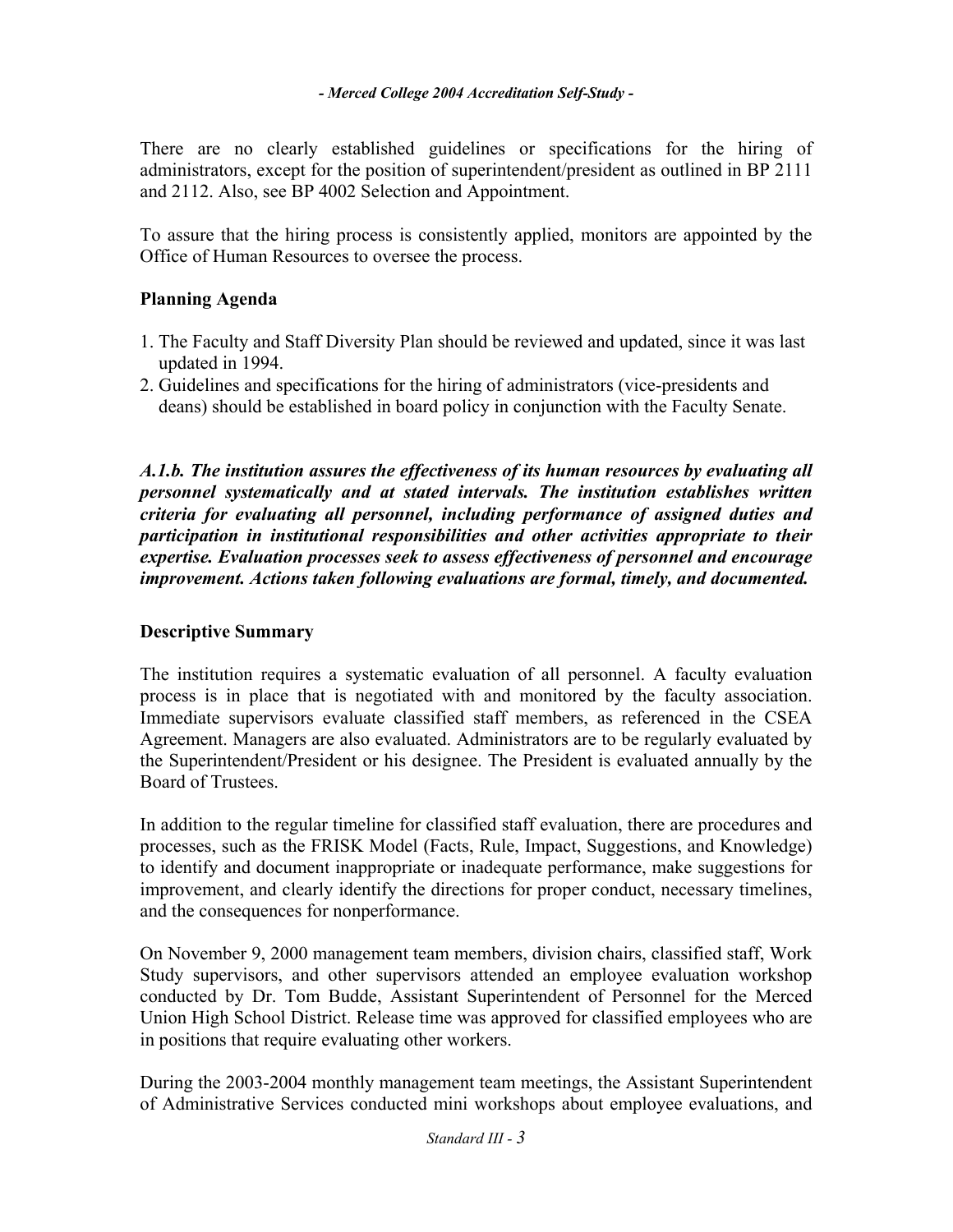procedures/processes and documentation to work with individual employees to improve performance.

### **Self Evaluation**

The College partially meets this standard. Non-tenured faculty are regularly evaluated every year until achieving tenure – once a year for four years -- by a team that includes faculty, the division chair or area director, and the area administrator. Tenured faculty are regularly evaluated every third year, in keeping with the requirements of the Education Code.

Staff are evaluated on a regular basis. However, several classified staff have not been evaluated in compliance with the schedule monitored by Human Resources.

Board Policy 4024 establishes a clear schedule for administrative evaluation, and, while the Superintendent/President has been regularly evaluated, administrators have not been evaluated according to the schedule established by the Board policy. The vice-presidents have not been evaluated in several years.

Both the classified and faculty evaluation forms allow for comments for improvement. These comments are reviewed prior to the next evaluation period to measure any progress.

# **Planning Agenda**

Staff and administrator evaluations should be completed according to Board Policy 4024 and the schedule established by Human Resources.

*A. 1. c. Faculty and others directly responsible for student progress toward achieving stated student learning outcomes have, as a component of their evaluation, effectiveness in producing those learning outcomes.* 

# **Descriptive Summary**

Merced College is developing a plan to institutionalize Student Learning Outcomes.

#### **Self Evaluation**

Merced College does not yet meet this standard. The Instructional Master Planning Committee has adopted a five-year master plan for developing and implementing student learning outcomes at Merced College. The Office of Instruction has appointed a Student Learning Outcomes Coordinator to guide and monitor the process.

#### **Planning Agenda**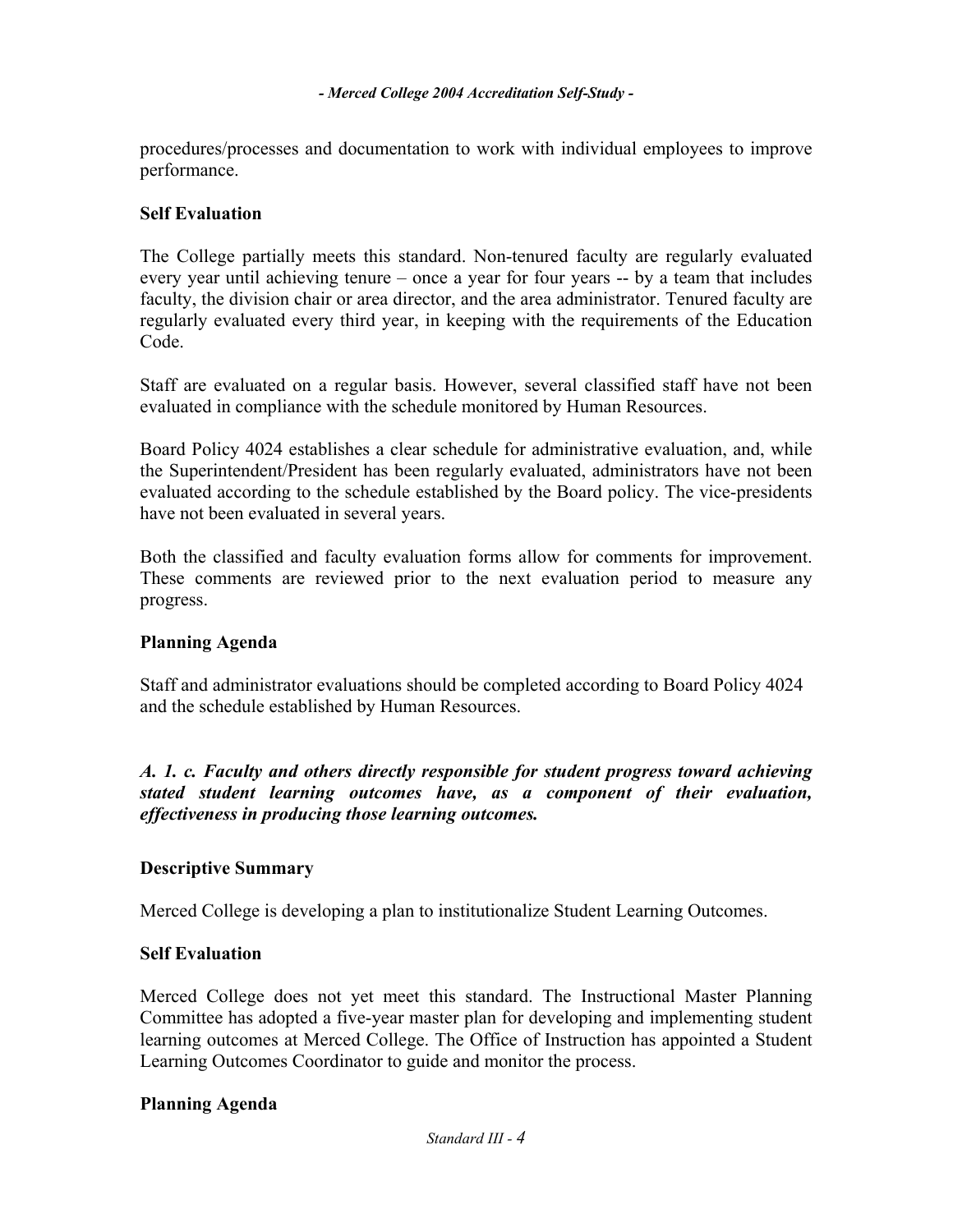As the college develops Student Learning Outcomes, the appropriate constituencies should discuss the matter of including them into faculty evaluations.

# *A.1.d. The institution upholds a written code of professional ethics for all of its personnel.*

# **Descriptive Summary**

Board Policy 4008 describes employee standards, and the faculty handbook describes faculty duties and responsibilities. All employees must sign the loyalty oath before being hired. The Technology Master Planning committee is currently developing standards and responsibilities for Internet use.

This is no specific code of ethics for college employees other than that implied in Board Policy 4008 and elsewhere in the California Education Code and Board Policies that reflect the Education Code. The Faculty Senate only polices other senators and their ethical behavior as a senator.

Board Policy 2715 provides a code of ethics for the Board of Trustees. The Board of Trustees approved Board Policy 2715 on May 4, 2004.

# **Self Evaluation**

The College partially meets this standard. While no board policies or campus documents directly mention a code of ethics for faculty, staff and administration, Board Policy 4008 does imply such ethics for all its employees.

# **Planning Agenda**

The Faculty and Classified Senates and the Board of Trustees should discuss the creation of formal codes of ethics for faculty, staff, and administration.

*A.2. The institution maintains a sufficient number of qualified faculty with full-time responsibility to the institution. The institution has a sufficient number of staff and administrators with appropriate preparation and experience to provide the administrative services necessary to support the institution's mission and purposes.* 

# **Descriptive Summary**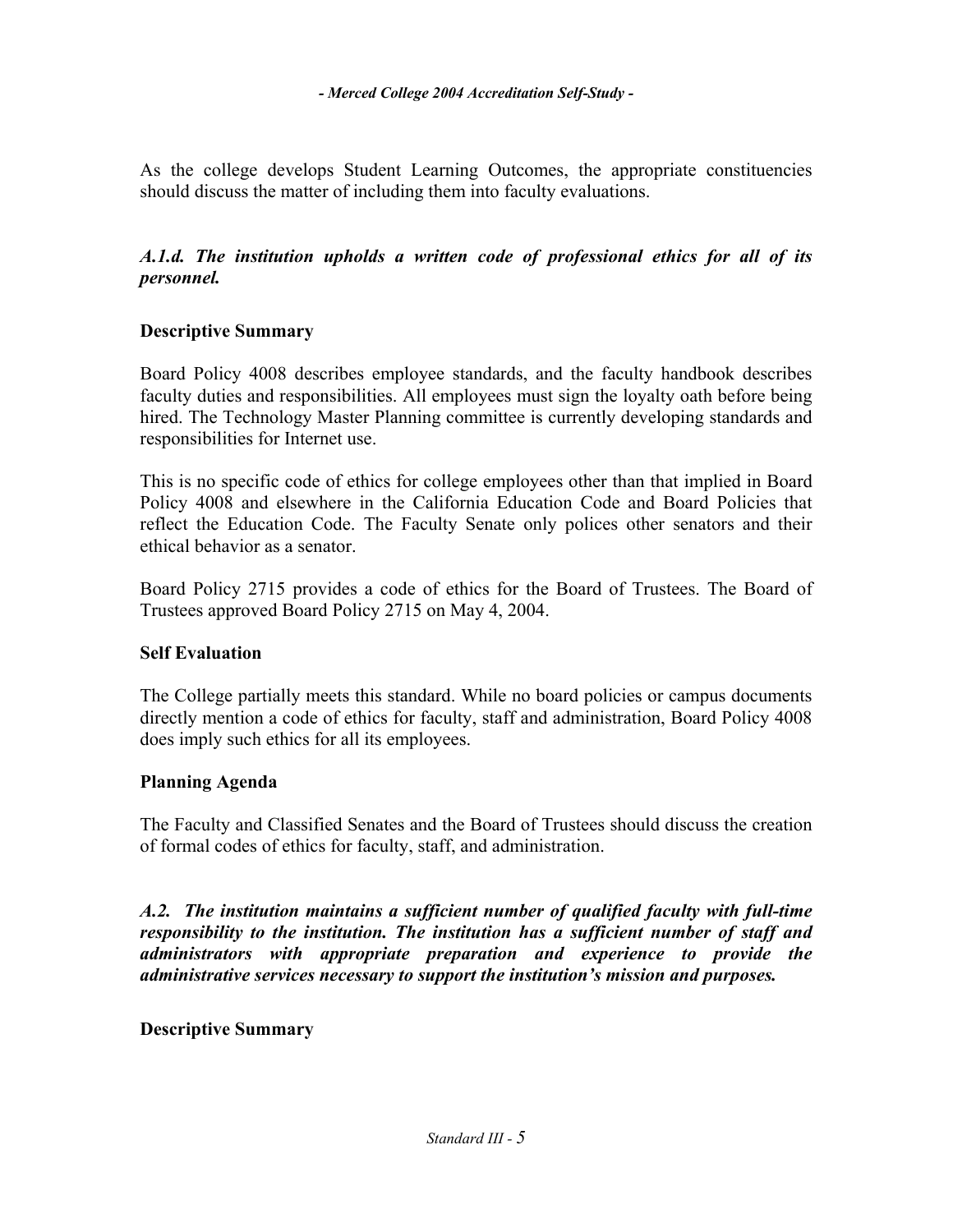The College decides staffing needs through its shared governance model, which includes the master planning committees, the Instructional Council, the Budget Review and Recommendation Committee, the President's Staff Committee, and the two senates.

# **Self Evaluation**

In recent years, given reductions in state funding, the college has been forced to freeze classified positions, reorganize the personnel structure, delay hiring of administrators and managers, and ask employees to assume additional responsibilities.

Ten vacancies were not filled due to budgetary constraints; these included eight classified and two management level positions. Other vacancies were filled internally by employees with transfer requests on file. Some positions were combined, such as the Director of Financial Aid and Registrar.

In the fall of 2003-2004, the college fell slightly short of its full-time faculty obligation. During January 2003, facing a fiscal crisis, the superintendent/president, after consulting with faculty groups, decided to suspend all new faculty positions for the year 2003-2004. This was in keeping with assumptions that the Chancellor's Office would suspend or waive full-time faculty obligations for that year. When the waiver was not granted, the college fell short in its full-time faculty obligation. Ultimately, the college was able to reclassify three temporary full-time faculty to tenure track full-time status and reassign parts of the load of two other faculty from non-credit to credit instruction; thus the college ended up only .4 of a position short.

The college has been and will continue to develop new campus facilities. The new Child Development Center was constructed in 2001-2002. Over the last few years, various technology programs have been established at various off-campus sites. The Cisco Academy was established at the Reno Ferrero Technical Institute. The Laser Electro-Optics Technician program was established at the Castle Science and Technology Building located on the former Castle Air Force Base site in Atwater. In 2004-2005, a new Interdisciplinary Academic Center, housing the Humanities Division, Social Science Division, Computer Lab, and Audio-Visual department, will be finished. Future plans include a new Learning Resource Center and a new Allied Health building. Plans are progressing for a new Los Banos Campus. Additional staff will be needed to maintain and support these buildings.

An increasing number of faculty, administrators, and staff are reaching retirement age. Naturally, they will need to be replaced.

# **Planning Agenda**

- 1. Research the impact of potential retirements of faculty, administrators, and classified staff.
- 2. Consider staffing needs custodial and otherwise which arise from new buildings,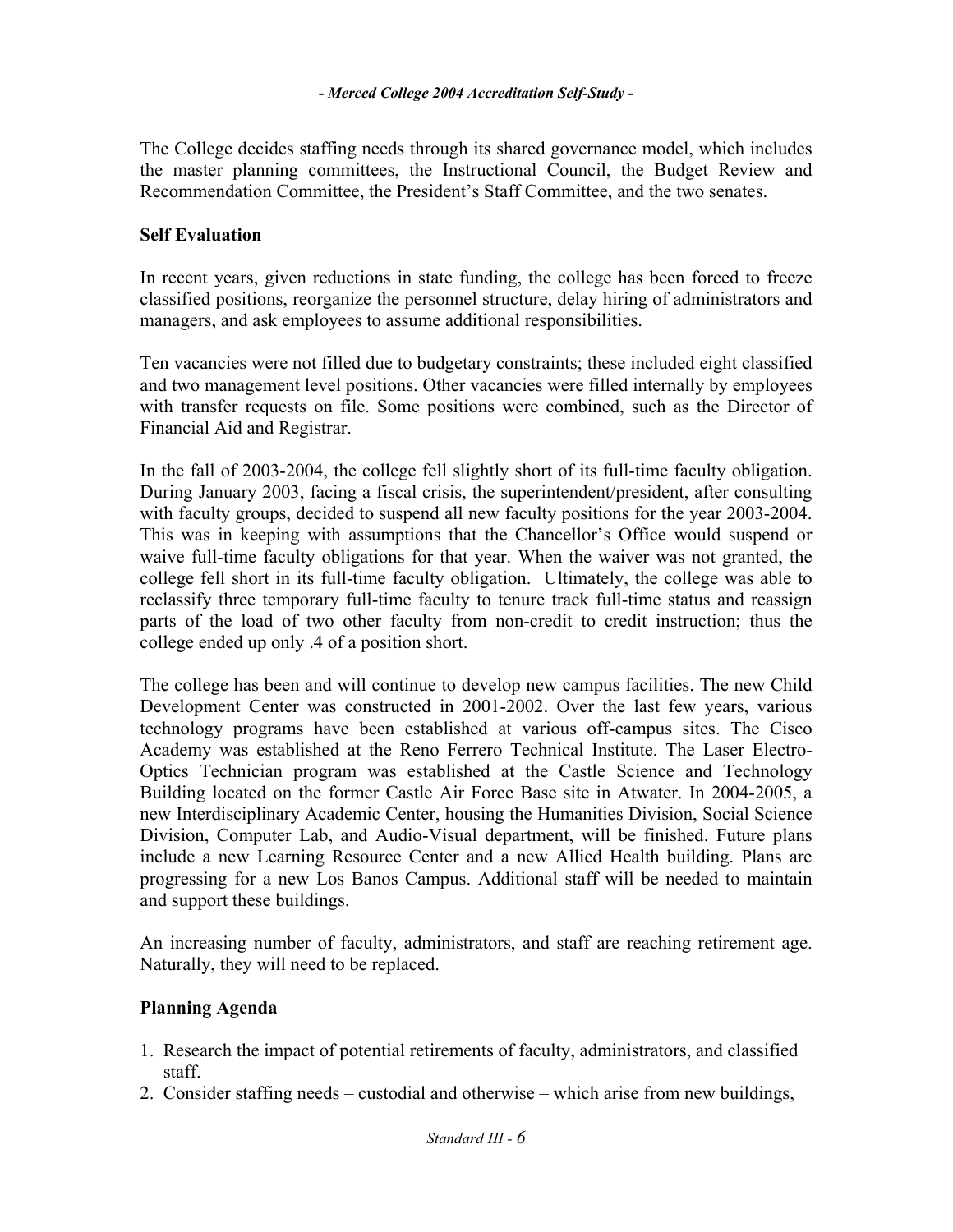expanded programs, and off-campus locations.

- 3. Hire enough faculty to meet the full-time obligation.
- 4. Avoid making future decisions on staffing until waivers are secured and state budgets finalized.

*A.3. The institution systematically develops personnel policies and procedures that are available for information and review. Such policies and procedures are equitably and consistently administered.* 

*A.3.a. The institution establishes and adheres to written policies ensuring fairness in all employment procedures.* 

# **Descriptive Summary**

Merced College's Faculty and Staff Diversity Plan has clearly established polices that ensure fairness and equity in all employment procedures. Board Policies 7100 and 7212 clearly establish criteria for hiring and the college's commitment to diversity. Board Policy 7211 establishes the college's commitment to adhering to minimal qualifications for all faculty to ensure fairness in hiring. Board Policy 7120 establishes policies for the recruitment and selection of faculty and staff. Board Policies are published online for all faculty and staff to review.

# **Self Evaluation**

The College meets the standard. Human Resources audits hiring procedures to ensure that all federal and state regulations are followed. Currently, the Board of Trustees is reviewing all college policies using the Community College League Policy and Procedure Service. This has created some confusion as there sometimes are two sets of polices – the old and the newly revised.

Neither the classified handbook or the faculty handbook reference Board policies on fairness and equity in employment procedures. However, at new hire orientations fulltime faculty and staff are made aware of hiring policies and procedures, including the tenure review process and classified probationary procedure. These processes are also included in the faculty and classified contracts that are given to all faculty and staff. However, while there is a part-time faculty orientation every semester, few part-time faculty attend. Review of these procedures with new faculty is left up to individual division chairpersons, with help from an administrative assistant. This can allow for inconsistencies in the review of hiring policies. Unlike faculty hiring, classified employment is sporadic since vacancies can arise at any time throughout the year. There is no group classified orientation, but the supervisor of Human Resources thoroughly reviews hiring procedures and policies with each new hire.

# **Planning Agenda**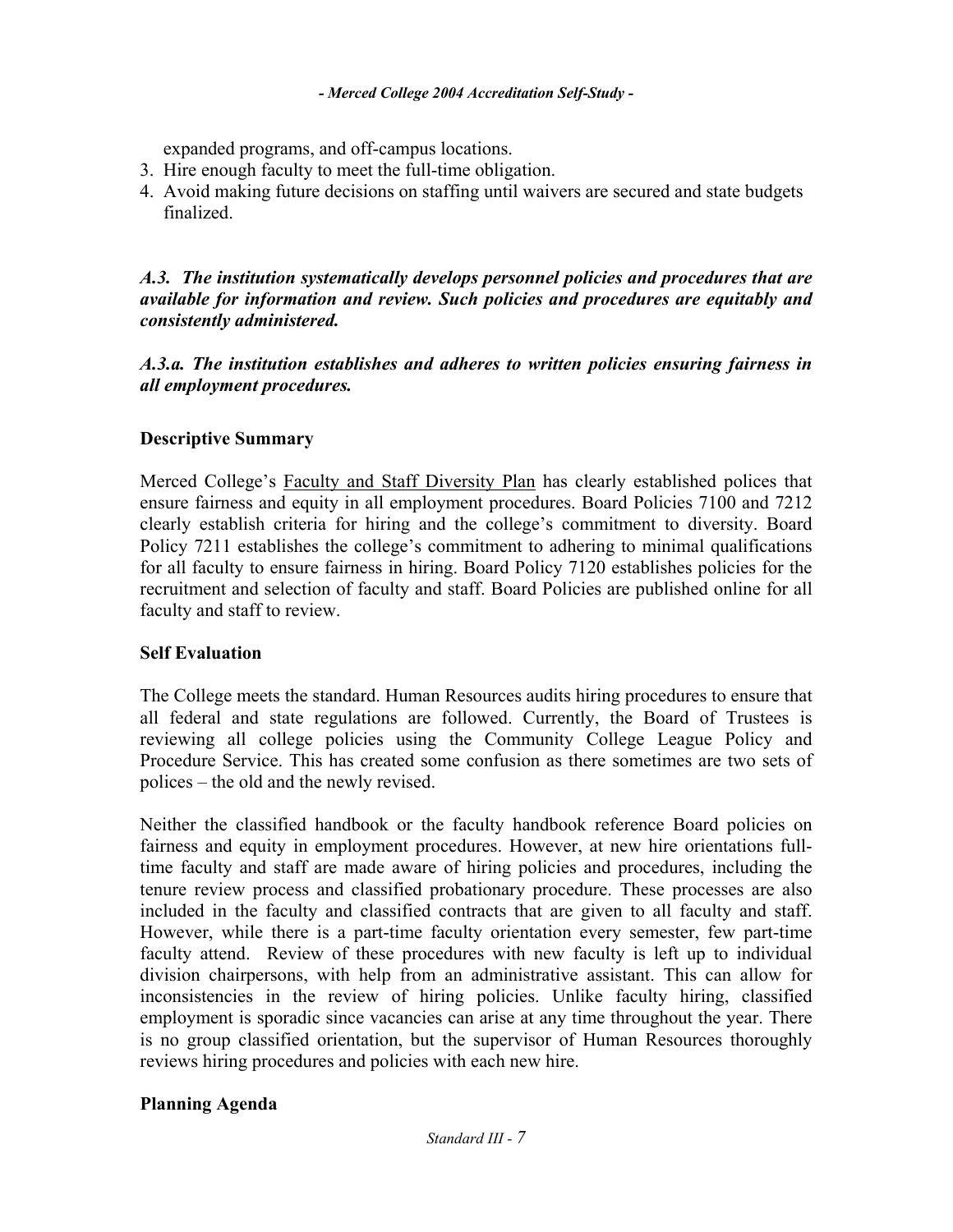- 1. Complete updating Board Policies.
- 2. To better publicize hiring procedures, they should be included in both the faculty and classified handbooks.

*A.3.b. The institution makes provision for the security and confidentiality of personnel records. Each employee has access to his/her personnel records in accordance with law.* 

### **Descriptive Summary**

The Supervisor of Human Resources assures the confidentiality of personnel files, according Board Policies 4026, 4300, and 4608.

### **Self Evaluation**

The college meets this standard.

### **Planning Agenda**

None.

*A.4. The institution demonstrates through policies and practices an appropriate understanding of and concern for issues of equity and diversity.* 

*A.4.a. The institution creates and maintains appropriate programs, practices, and services that support its diverse personnel.*

# **Descriptive Summary**

Merced College's Faculty and Staff Diversity Plan has clearly established polices that ensure fairness and equity in all employment procedures. Board Policy 7100 states, "The Board recognizes that diversity in the academic environment fosters cultural awareness, promotes mutual understanding and respect, and provides suitable role models for all students." In the college's mission statement, it states, "Fostering and maintaining diversity is a strength of the institution."

#### **Self Evaluation**

Although Merced College has a Faculty and Staff Diversity Plan, it has not been updated since 1994. The college is waiting for recommendations from the Chancellor's Office Task Force on Equity and Diversity. Each hiring committee has a diversity monitor, but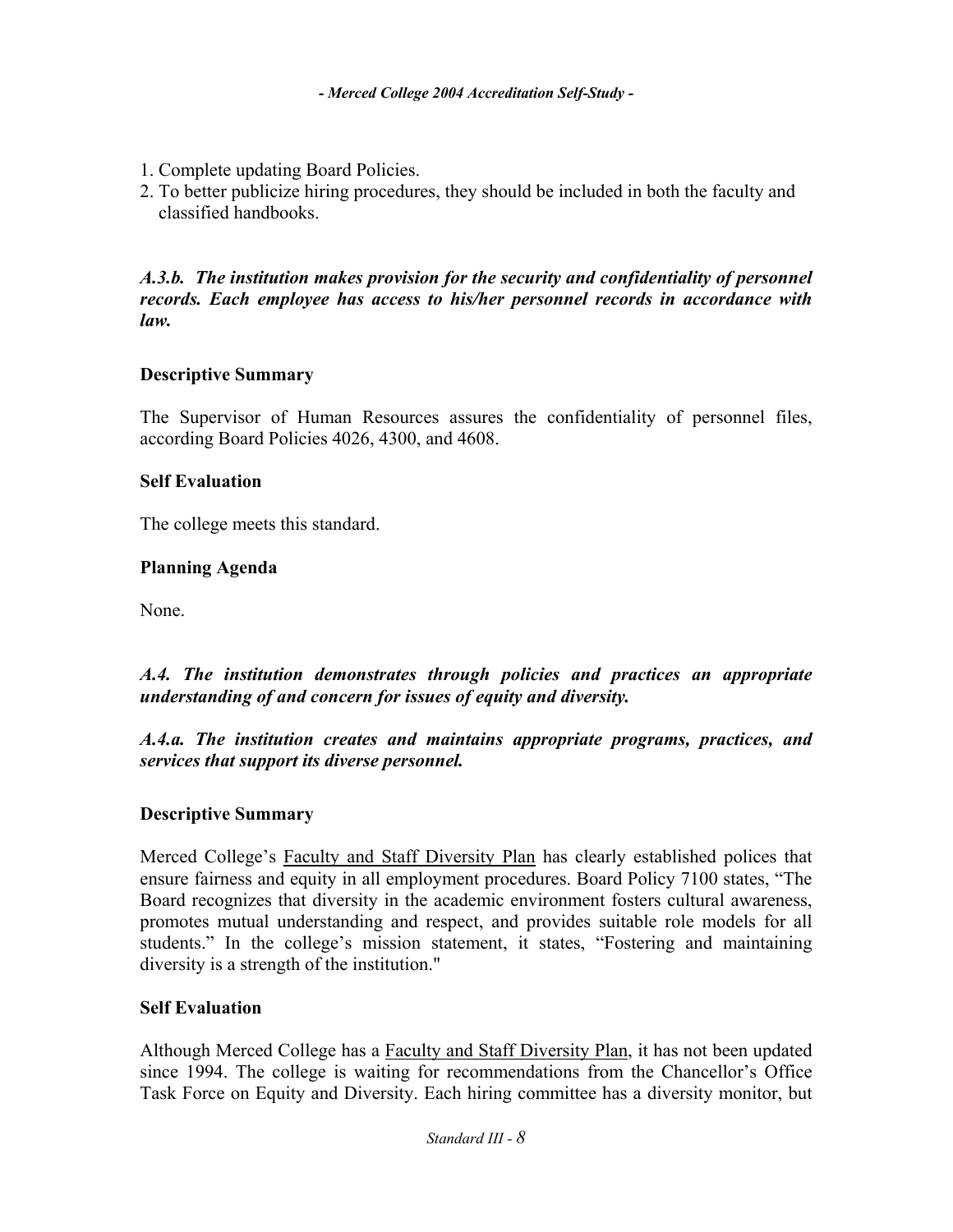hiring committees are not trained in issues of hiring and diversity. The Supervisor of Human Resources advertises positions on the Internet in an effort to increase diversity in the applicant pools, since the Internet reaches a world-wide audience. According to the applicant pool data for complete applications, the faculty hiring pools have remained fairly consistent over the last five years, with diverse candidates remaining at the same percentage. However, using the CCC registry, the Supervisor of Human Resources believes that job announcements are reaching more potential candidates.

Some efforts have been made to increase diversity in the faculty. For example, the Office of Instruction offered a series of seminars to encourage students from diverse backgrounds to consider becoming community college instructors.

We know of no college programs or services that directly support the college's diverse personnel. However, college programs, such as the Black Heritage Celebration and the annual Cinco de Mayo Celebration (which has included major Hispanic leaders), celebrate the college's diverse population.

# **Planning Agenda**

- 1. Update the college's Faculty and Staff Diversity Plan.
- 2. Offer a Flex Day workshop to better train hiring committees and division chairs on diversity issues.
- 3. Investigate avenues for increasing diversity in the applicant pool and supporting the college's diverse personnel.

# *A.4.b. The institution regularly assesses its record in employment equity and diversity consistent with its mission.*

# **Descriptive Summary**

Through its Human Resources (HR) Department, Merced College reviews employment equity and staff diversity through federally mandated reports and annual reports to the Chancellor's Office.

#### **Self Evaluation:**

The College partially meets the standard. The HR department tracks employment diversity through data gathered from Datatel and Human Resources records.

Current data indicates: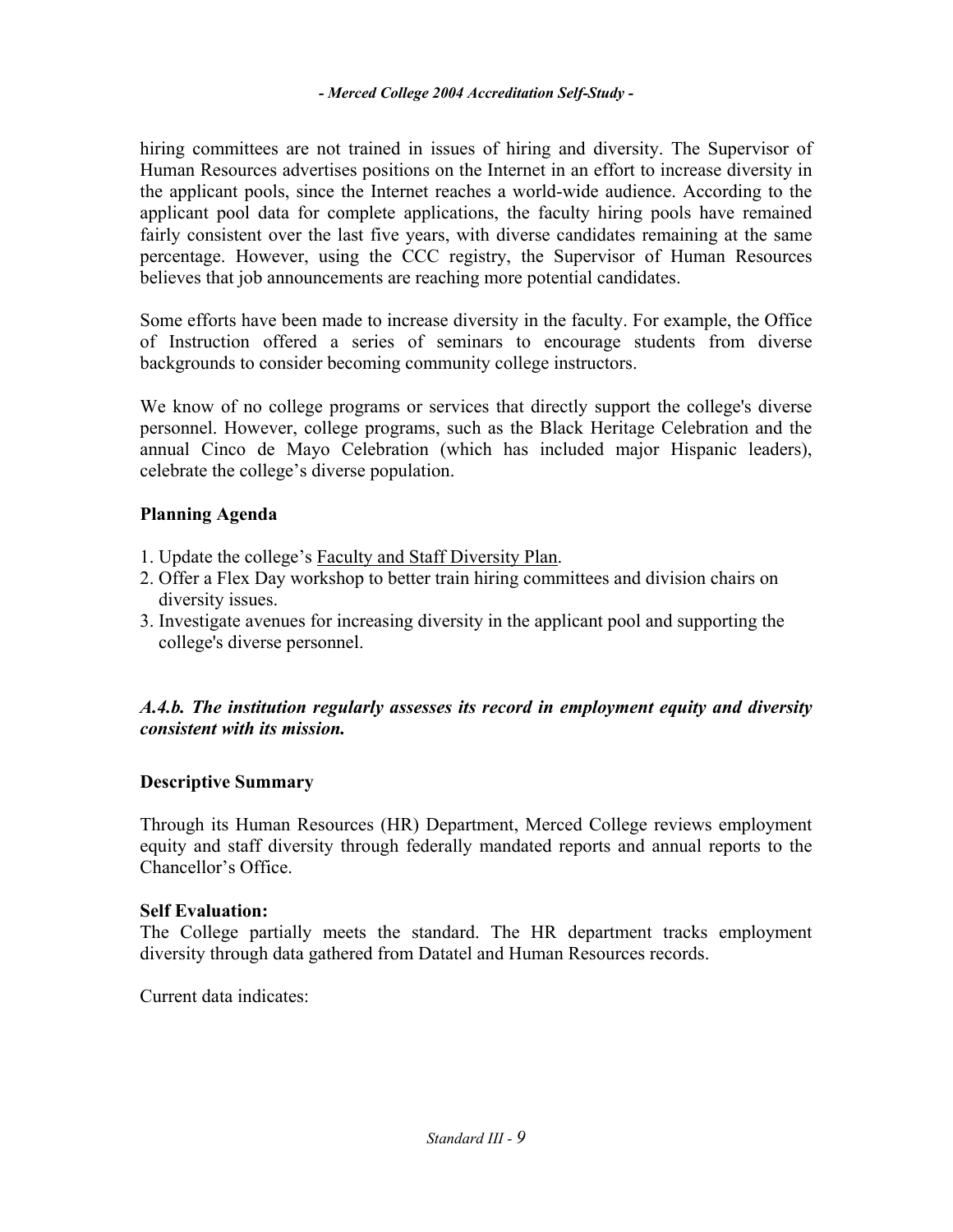| Ethnicity                  | <b>Classified Staff</b> | Management     | Faculty          |
|----------------------------|-------------------------|----------------|------------------|
|                            |                         |                |                  |
| African-American           | 16                      | $\overline{2}$ | 5                |
| Amer.Indian/Alaskan Native | 5                       |                | $\overline{2}$   |
| Asian                      | 16                      | $\overline{2}$ | 11               |
| Filipino                   | 3                       |                | $\overline{2}$   |
| Hispanic                   | 76                      | 8              | 16               |
| Pacific Islander           | $\mathbf{1}$            | ſ              | $\boldsymbol{0}$ |
| White                      | 152                     | 29             | 115              |
| <b>TOTALS</b>              | 271                     | 42             | 151              |
|                            |                         |                |                  |
| Men                        | 107                     | 23             | 79               |
| Women                      | 164                     | 19             | 72               |

There is a noticeable difference between the diversity of the student body and the diversity of the faculty, staff and management, despite efforts of the HR department and divisions to increase diversity among employees, particularly faculty.

# **Planning Agenda:**

- 1. Investigate avenues for increasing diversity in the college's staff.
- 2. Regularly assess and publish data on the diversity of college staff.

*A.4.c. The institution subscribes to, advocates, and demonstrates integrity in the treatment of its administration, faculty, staff and students.* 

# **Descriptive Summary**

Through various programs, Merced College attempts to treat its administration, faculty, staff, and students with integrity.

#### **Self Evaluation**

Flex day workshops have helped faculty learn about various different student cultures and encouraged them to treat all students with respect. One such workshop focused on diverse communication behaviors. Various programs, such as the Black Heritage Celebration and Cinco de Mayo celebration, show a commitment to treating all students with integrity and respect. Various clubs, such as MECHA, the Anime Club, the Drama Club, and the International Student Club, show that the college is committed to providing "a nurturing and joyful environment" as stated in its mission statement.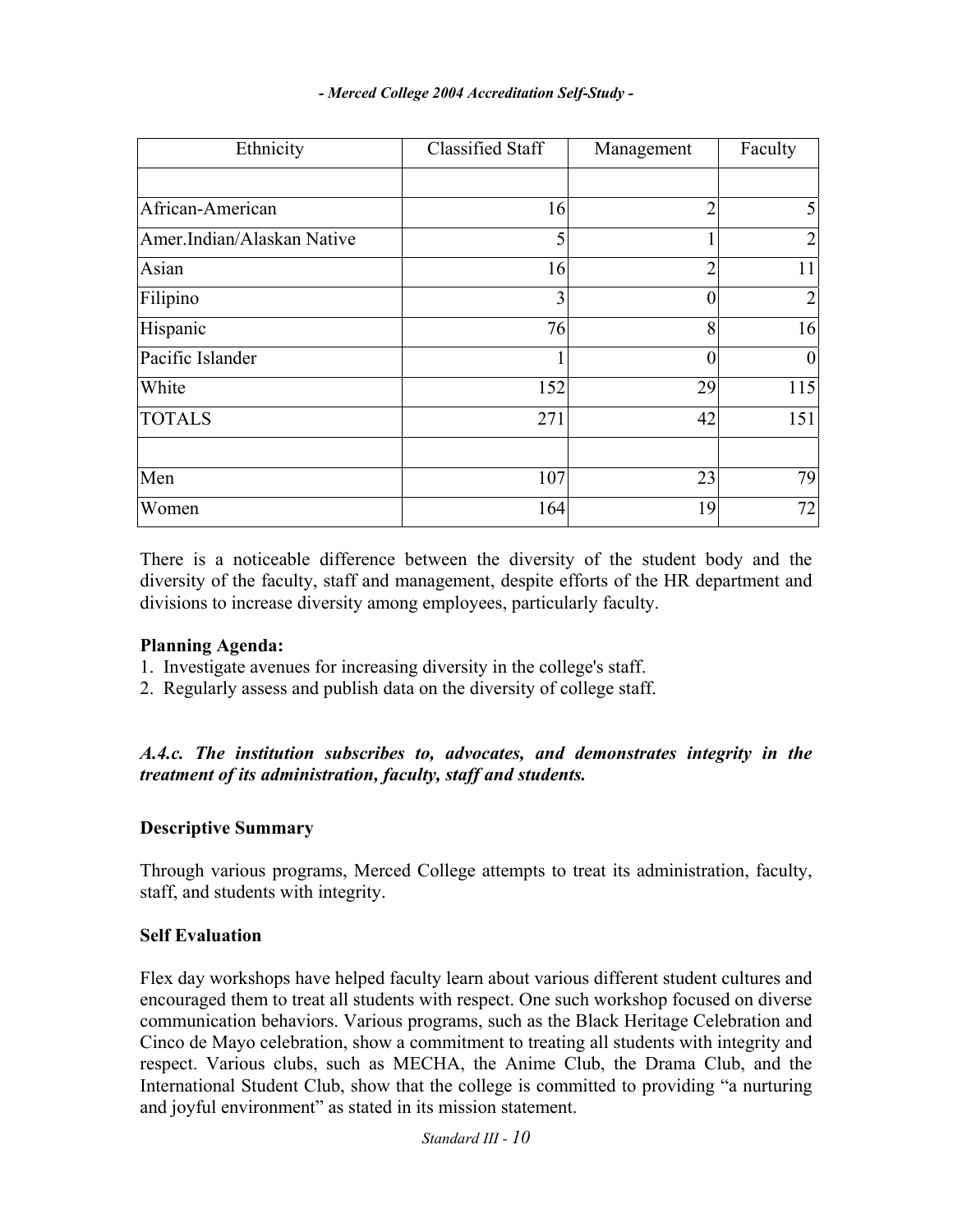To assure integrity in the treatment of its students, the college follows a grievance procedure that is separated into informal and formal stages. Board Policy 5239 outlines this procedure. Information about who to contact regarding grievances is contained in the college catalog and highlighted in the new student orientation video. In the Spring 2003 student handbook/calendar, these procedures, including sexual harassment procedures, were published. However, the 2003-2004 student calendar does not include these procedures. This information, however, can be found on the college's Intranet. Beginning with the 2003-2004 year, the intent was to publish a student calendar and a student handbook; however, only a student calendar was published. There is the intent to publish a student handbook for 2004-2005, as well as a 2004-2005 student calendar.

Also, the college has trained student mediators to help with conflicts between faculty/staff and students at an earlier, more informal level.

Complaint procedures also exist for employees at all levels who feel they have not been treated equitably or fairly. Board Policies 4030, 4400, 4700 outline these policies and procedures and are published in the various employee agreements.

Sexual Harassment workshops have been given on a regular basis, and such policies are regularly broadcast to faculty and staff and posted in appropriate areas.

# **Planning Agenda**

Publish student grievance procedures in the student handbook for easier access by students.

*A.5. The institution provides all personnel with appropriate opportunities for continued professional development, consistent with the institutional mission and based on identified teaching and learning needs.* 

*A. 5. a. The institution plans professional development activities to meet the needs of its personnel.* 

# **Descriptive Summary**

The College has various programs – including an annual convocation, flex days, and workshops – throughout the year that are devoted to staff development. The college has a Staff Development Coordinator who develops flex day agendas in coordination with faculty and a Staff Development Committee that represents all constituencies on campus.

# **Self Evaluation**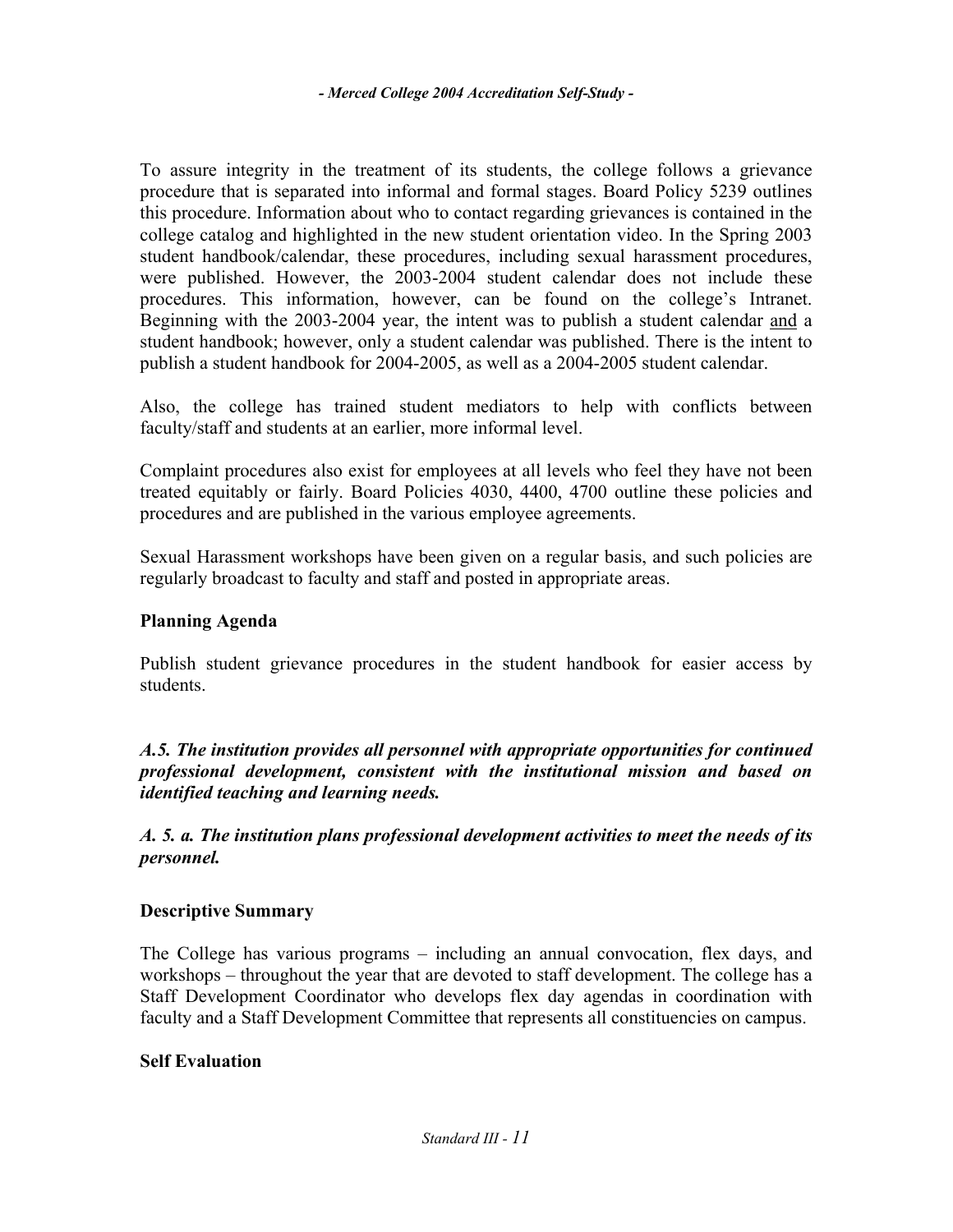The College meets this standard. Faculty and staff are offered various staff development opportunities throughout the school year. These are offered on Flex Days and at classified workshops. For example, in 2001 college faculty participated in a series of workshops led by Norton Grubb. The administration has partially supported new ideas from these workshops, for example, allowing for several linked courses and Internet offerings. However, often times new ideas and programs falter because of a lack of funding. For example, linked courses that are normally limited in enrollment to only those who participate in the link have been opened to others to maximize enrollment dollars.

There has been controversy over the Board's decision not to allow flex credit to instructors who attend conferences and workshops during normal college operating hours.

For the last several years, there has been no money for staff travel to conferences. While funds have been limited for staff development, some dollars have been available in categorically-funded programs. For example, the transfer counselor has been able to attend CSU and UC workshops. Cary Yanagi attended an articulation workshop for computer science at CSU-Chico. Stan Mattoon, Ron Chesley, and Ann Andersen attended a liberal studies workshop at CSU-Stanislaus (May, 2004).

Recently, the college instituted a Teaching and Learning Academy that is primarily aimed at assisting new faculty but is open to all. This academy has given classes in such topics as classroom assessment and learning styles.

# **Planning Agenda**

- 1. The college community needs to discuss expanding staff development opportunities that include travel.
- 2. The Board should consider allowing for flex credit during regular college operating hours since it encourages growth and development.
- 3. Continue the activities of the Teaching and Learning Academy.

# *A.5.b. With the assistance of the participants, the institution systematically evaluates professional development programs and uses the results of these evaluations as the basis for improvement.*

# **Descriptive Summary**

The director of Staff Development regularly and systematically evaluates flex day workshops. She also surveys the needs of faculty as she develops flex day agendas. The Classified Senate surveys classified staff, and the college develops workshops for classified staff. All workshops have evaluation forms for participants.

# **Self Evaluation**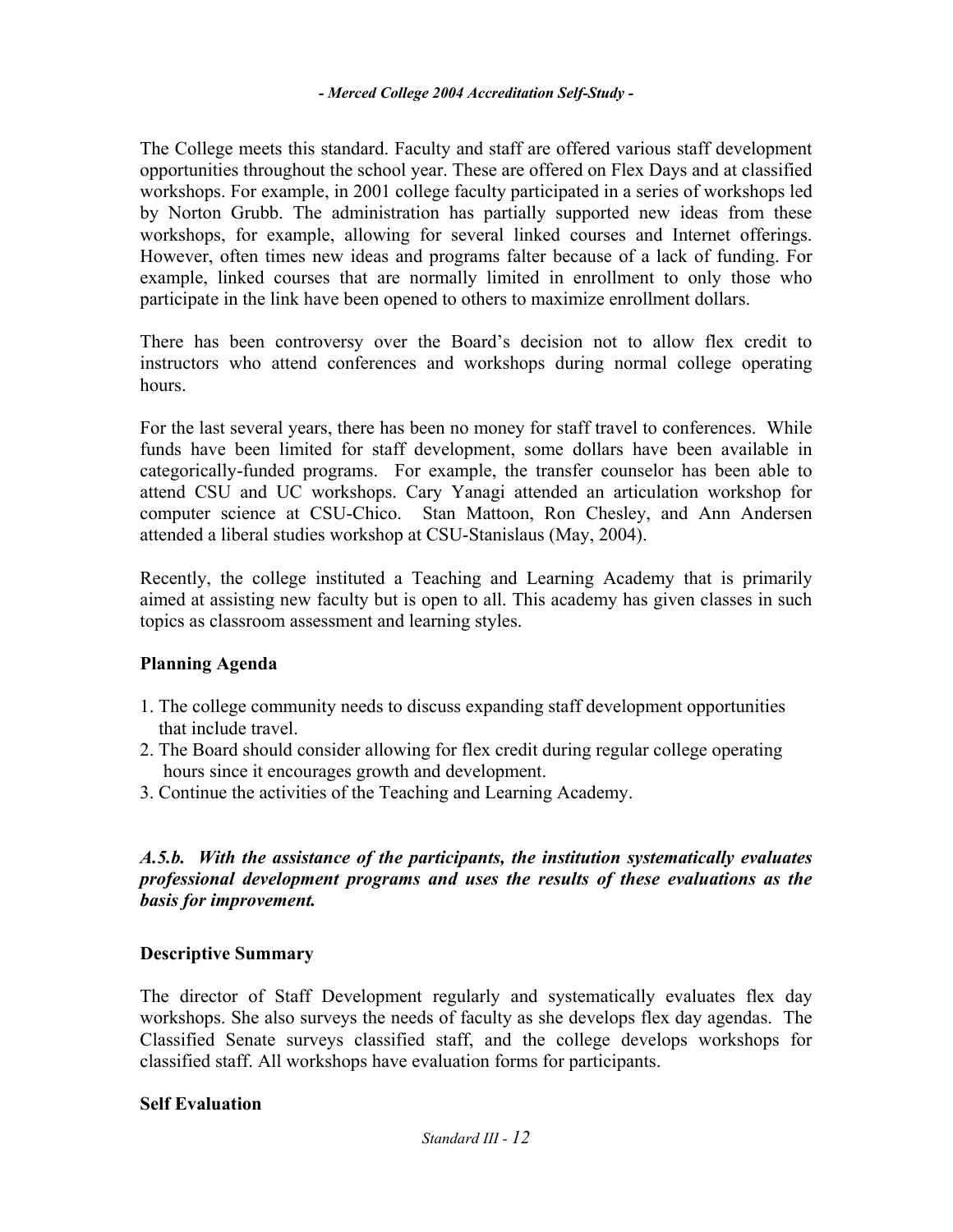The College meets this standard. The evaluations are used by the college to improve its staff development programs and offerings.

# **Planning Agenda**

None.

*A.6. Human resource planning is integrated with institutional planning. The institution systematically assesses the effective use of human resources and uses the results of the evaluation as the basis for improvement.* 

# **Descriptive Summary**

Human resource planning is part of the Master Planning process at the college.

# **Self Evaluation**

The College meets this standard. When a program is proposed or expanded, human resource considerations are a part of the proposal. The proposals are considered as part of the Master Planning process. The five-year plans must consider human resources or the appropriate planning committee sends the plan back for revision. At one time a Staff Priorities Committee existed, but it separated the proposal process from human resource considerations and was, therefore, eliminated in favor of integrating human resource needs into the planning process.

It is difficult to evaluate this standard since funding cuts have caused chronic understaffing on campus. While programs request or require more staff, inadequate state funding limits the ability of the college to hire the appropriate number of staff. Recently, the college has consolidated or eliminated positions after mid-year budget reductions. For example, the following positions have been consolidated: CalWORKs and ETC Director, Registrar and Financial Aid Director, and Community Services and Non-Credit. The following positions have been frozen: Administrative Assistant to the Student Services Dean, Admissions and Records Clerk, and the 19-hour Career Center Assistant.

# **Planning Agenda**

- 1. Research the impact of consolidating and/or freezing positions on the efficiency and morale of college staff.
- 2. Hire enough staff to meet obligations as funds become available.
- 3. Avoid future decisions on staffing until state budgets are finalized.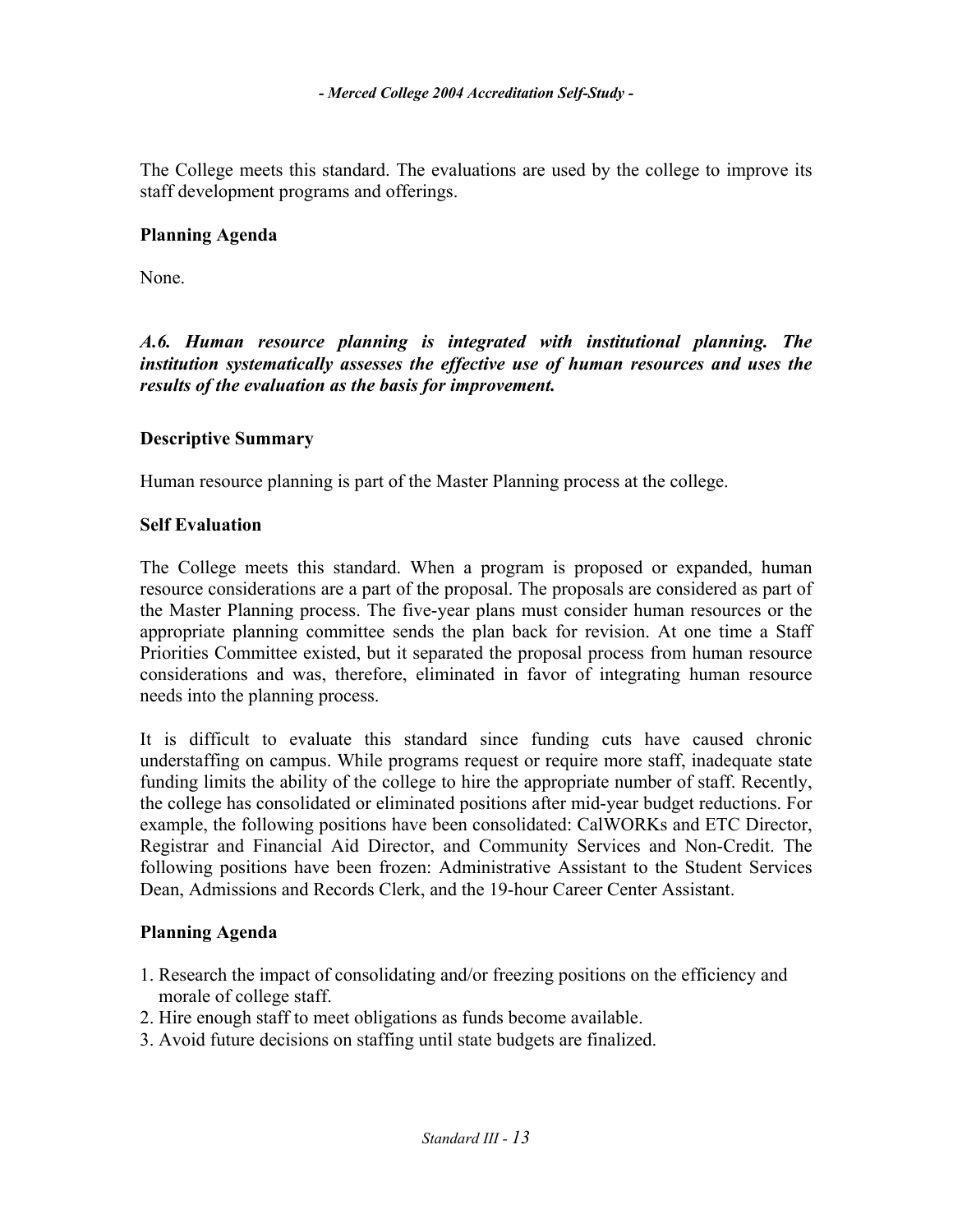# *B. Physical Resources*

# *Physical Resources, which include facilities, equipment, land and other assets, support student learning programs and services and improve institutional effectiveness. Physical resource planning is integrated with institutional planning.*

The Merced Community College District, which was established on July 1, 1963, officially serves a geographic area of approximately 2,380 square miles. In general, the boundaries encompass a large portion of Merced County, including the cities of Merced, Los Banos, Chowchilla, Atwater, Livingston and Dos Palos; the northeastern portion of Madera County; and a small portion of unincorporated northwestern Fresno County. Merced Community College District maintains two physical sites, the Merced Campus in Merced and the Los Banos Campus in Los Banos.

# **Descriptive Summary**

Merced Campus: The Merced Campus was established in 1963. The campus is located one mile north of Olive Avenue in Merced, on the east side of M Street. It originally consisted of 110 acres presented as a gift to the College by the C-H-M Company and the Yosemite Land and Cattle Company through the efforts of Merced City officials. Additional purchases of adjacent land increased the size of the present campus to 269 acres.

Classes began for students September 10, 1963, on a temporary campus at the Merced County Fairgrounds. The College began construction on the permanent campus in the summer of 1966 and moved completely to the new campus in the Spring Semester of 1967. Dedication ceremonies were held on April 23, 1967.

The Administration Building, the Science Building, and a temporary library facility were the first buildings constructed. The Student Union was completed in November 1967 and, since that time, facilities added include a Gymnasium, Automotive Shop, Agriculture Facilities, and technical labs for Drafting, Engineering, Vocational Nursing, and Family and Consumer Science. The Lesher Library and the Merced College Theater were completed for use in the fall of 1972.

On February 6, 1973, District voters approved continuation of the 25-cent tax for continued growth and improvement of the college. Building continued with the addition of an Olympic-size swimming pool, with dressing rooms and spectator seats; a Track and Field facility; an Auto Body and Engine Shop in 1975; additional Agricultural Facilities, a Student Union Building addition, and an Art Building addition in 1977; a Welding Building in 1978; an Allied Health Center in 1980; and a Service Center for Security, Duplicating and Data Processing in 1992.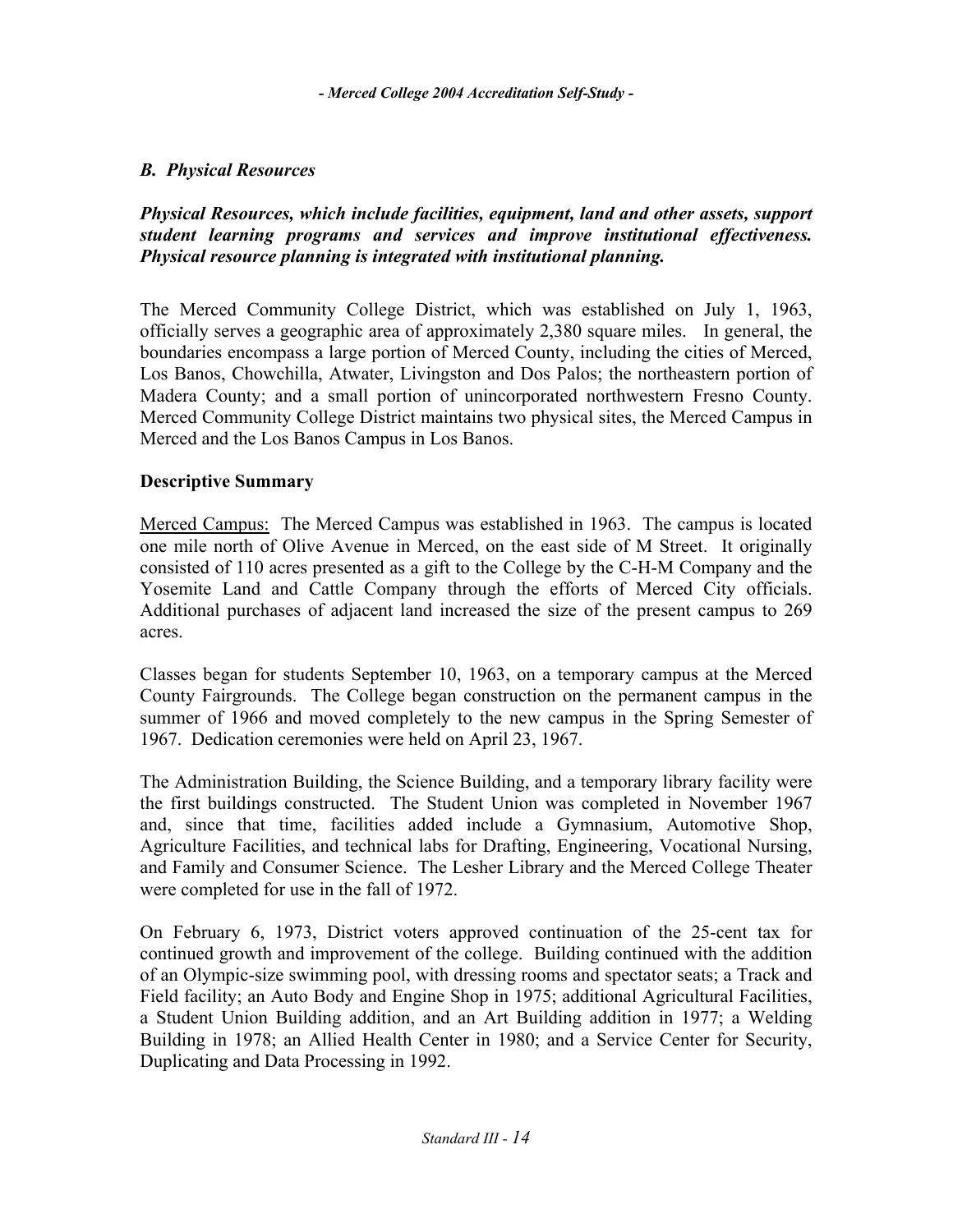In 1997, a massive infrastructure corrections project began, and the Communication Building was completely remodeled. A new Child Development Center was opened in the spring of 2002, and construction will be completed in the spring of 2005 for an Interdisciplinary Academic Center.

Through its planning process, the District has received state funding for Preliminary and Working Drawings for the following Projects: 1) remodel of the Science Building, 2) a new Learning Resources Center, and 3) infrastructure and the first building for the new permanent Los Banos campus. The Construction and Equipment funds for these projects are being provided through the passage of Proposition 55.

On November 5, 2002, voters approved Measure H to build new facilities at Merced College to support education and occupational training in sciences; agriculture; technology; health; business, including classrooms, labs and lecture halls; a new library, with computer/research facilities; and the renovation of existing buildings, including provisions for disabled access, and for other specified projects.

The Los Banos Campus: The Los Banos Campus, an educational center forty miles from the Merced Campus, serves the people of Los Banos, Dos Palos, and the immediately surrounding areas. Merced College has operated a center in Los Banos since 1971, starting in a rented building and then moving to the current facility in 1982. The current facility is comprised of portable buildings. Because of increasing community needs, the Los Banos Campus is using additional portable buildings to provide a Child Development Center and Student Services Center at its current location. Because of additional space needs, another portable building was added in the spring of 1996. This addition provided another classroom, a tutorial center, and a first aid/security station. The Campus provides educational opportunities to many people for whom commuting to Merced is a physical or economic hardship, and it serves as a cultural and intellectual center for the west side of Merced County.

As mentioned above, the District is in the planning stages for developing a permanent facility in Los Banos. The District has received state funding for preliminary and work drawings for this project.

On November 5, 2002, voters approved Bond Measure J to establish a new and permanent Los Banos campus of the Merced Community College District on land donated to the College. The bond provides financing for construction of permanent buildings for classrooms, laboratories, a library, technology and vocational education programs, and development of the physical site, as well as other specified projects.

The Merced College Planning Model: Established in 1990, Merced College's Planning Model is based on the principles of shared governance. It involves a comprehensive process that encompasses both short and long-range planning in a broad-based committee structure.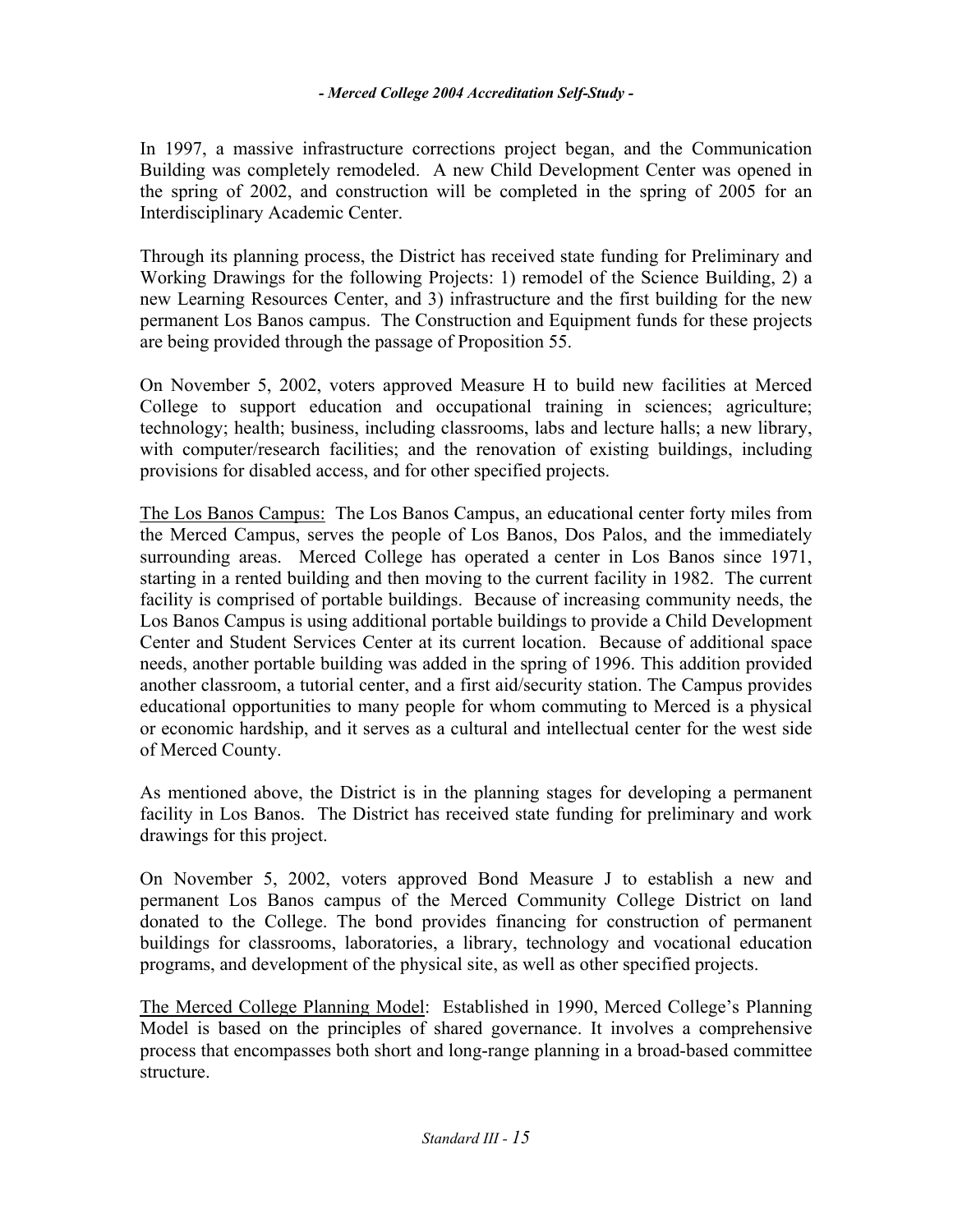The planning process incorporates input from various institutional planning committees. These master planning committees process information related to staffing, facilities, instruction, technology, administration and student services needs and interrelate these needs with the College's budgetary resources. Planning committees identify institutional priorities and influence the acquisition and allocation of human, financial and physical resources.

The planning process involves all segments of the campus community and the governing board. The master planning structure was developed to encourage widespread support and involvement in the planning process. Staff participation is essential for the successful implementation of the planning process and the development of an effective five year plan, an important part of the College's development strategy. It sets long-term goals and objectives and the basic guidelines for their achievement.

The Facilities Master Planning Committee (FMPC), established in 1991 as one of the six master planning committees, includes faculty, classified staff, administration and students. Membership is generally chosen from representative campus groups that include: Faculty and Classified Senates, Faculty and Classified Associations, Associated Students, and the Management Team. In addition, there is also representation from the Los Banos campus.

The function of FMPC is to plan for new and remodeled facility projects, to produce the appropriate requests for "campus build out" and to submit Capital Outlay Budget Change Proposals, Preliminary Plans Proposals and Final Project Proposals to the state. FMPC, in coordination with the Educational Master Planning Committee (EMPC), is also responsible for "In Cadence With the Future", an educational and facilities master planning document. As a follow up to "In Cadence With the Future", the "Merced College Long-Range Master Plan" was completed in March of 2001 to "graphically depict the facility needs of the campus at its build out, as well as address some incremental first steps." This plan projects the growth of the campus through 2040.

# **Self Evaluation**

The Merced College planning model has proven to be highly effective when it comes to physical resources. The College was in the queue for new facility projects when the Governor announced his economic recovery plan. Merced College received state funding for the new Interdisciplinary Academic Center (IAC), currently under construction and slated to open in spring, 2005. Through its planning process, the District has qualified three projects for State funding. These projects are: the Science Building Remodel, the new Learning Resource Building, and the Los Banos permanent site Infrastructure and first building. The passage of Proposition 55 in fall of 2003 will provide the funding for those projects. The District is also planning the completion of the North Loop Road. This project is scheduled to begin in the spring of 2004 and is a key piece in the completion of other planned projects on campus*.* Planning for the Business Resource Center in downtown Merced is progressing, with construction slated to begin in late the spring of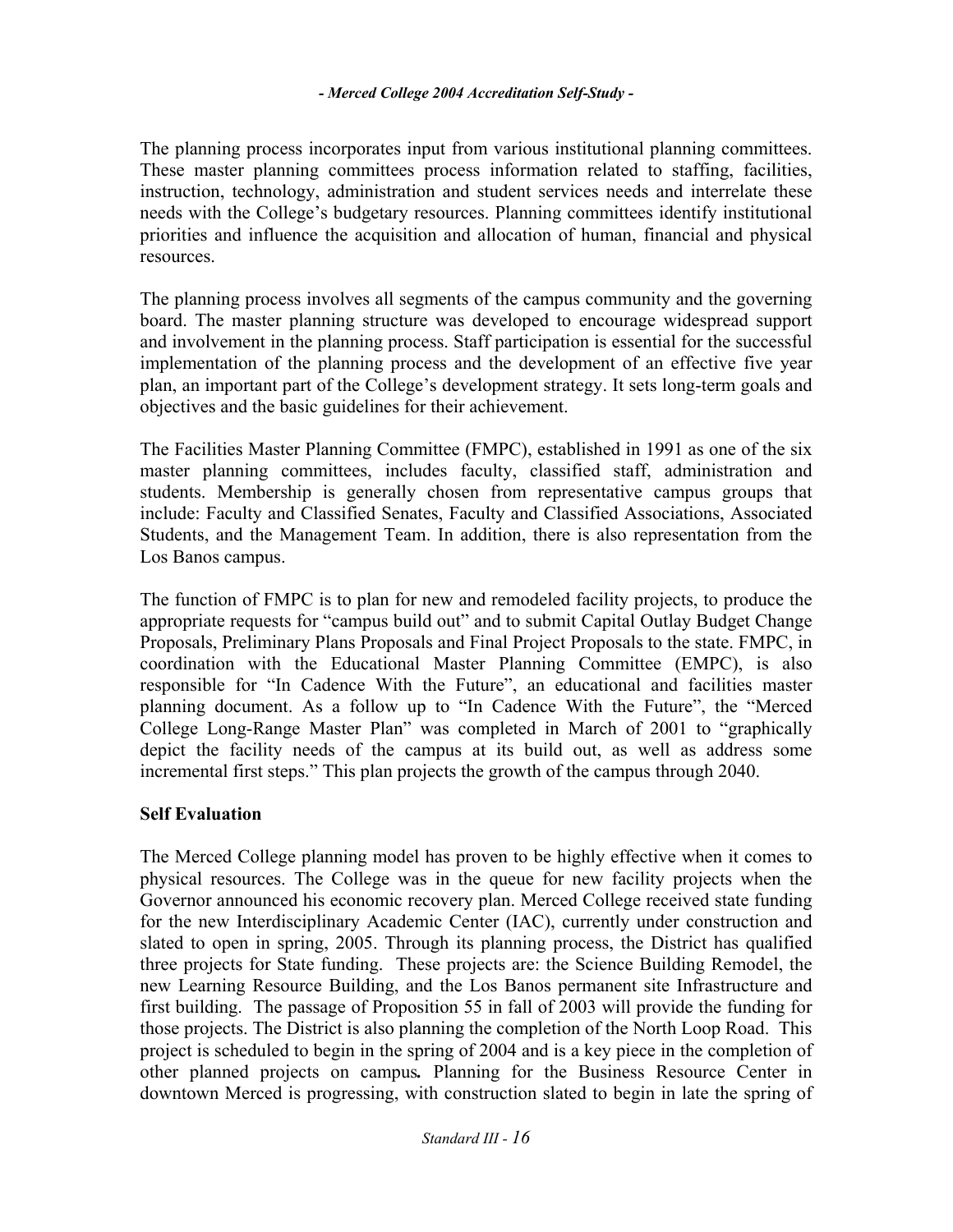2004. Planning has begun for the new Allied Health building. Merced College meets standards for this area.

The District is also using Measure J bond funds to plan and construct the second and third buildings for the new Los Banos campus.

# **Planning Agenda**

Merced College should continue to plan for both short and long-term physical resource needs.

# **B.1. The institution provides safe and sufficient physical resources that support and** *assure the integrity and quality of its programs and services regardless of location or means of delivery.*

# **Descriptive Summary**

Planning and prioritization of new facilities is coordinated by the Facilities Master Planning Committee (FMPC), which is described in detail in standard III.B above. The Technology Master Planning Committee (TMPC), described in standard III.C.1.d, coordinates purchasing and maintenance of hardware and software and has developed an "acceptable use" policy for the use of technology.

The management, maintenance, and operation of the district's physical facilities are organized under the Administrative Services Division of the college and are the responsibility of the Vice President of District Administrative Services. There are three departmental managers: the Director of Operations, Grounds and Health and Safety Training; the Director of Maintenance and Transportation; and the Director of Purchasing and Facilities Development. Each of these managers oversees the physical facilities of the campus and strives to provide the highest quality physical environment in support of the college's goals.

The Director of Maintenance and Transportation, with the support of the other two departmental managers, conducts preventative maintenance and routine safety inspection of district buildings and grounds. Most of the preventive maintenance and repairs in this category are funded through individual departmental budgets. However, requests for scheduled or deferred maintenance requiring larger amounts of capital outlay funding are submitted to Facilities Planning unit at the Chancellor's Office for review and potential funding.

Each fiscal year, the Vice President of District Administrative Services approves the fiveyear maintenance master plan and submits it as a funding application to the Chancellor's Office. Upon approval of the projects for funding by the Chancellor's Office and following Board approval of bids and execution of the contracts, the Director of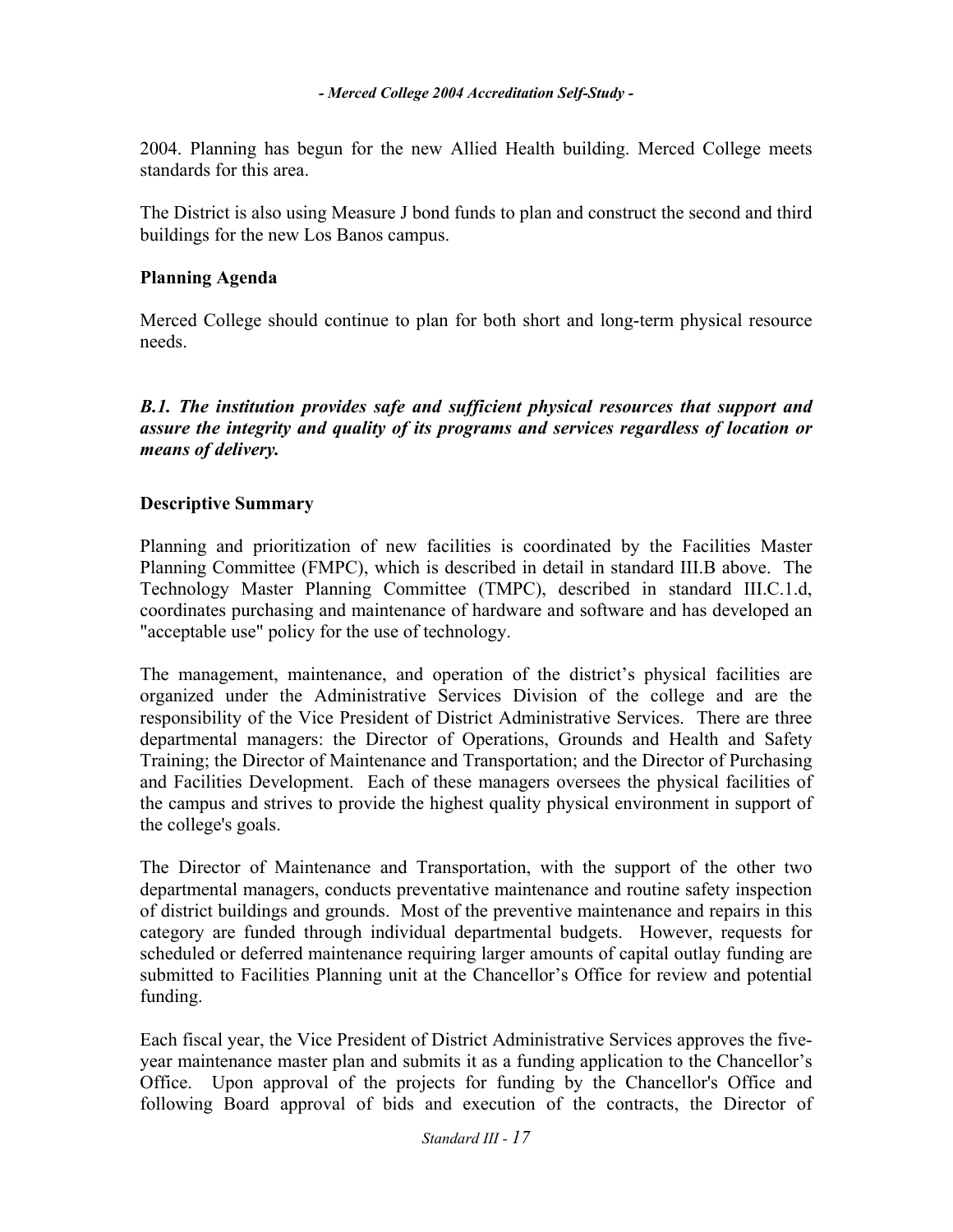Maintenance proceeds with the completion of the projects. In addition, the Maintenance Department conducts a preventative maintenance program for all equipment attached to or primarily serving buildings, e.g., air conditioners, fans, and lighting. Equipment is visually inspected periodically, and a file of permanent records is maintained for the life cycle of the equipment.

The district has established and maintains effective procedures to ensure that the selection, maintenance, inventory, and replacement of all equipment is accomplished systematically to support institutional programs and services.

Maintenance of instructional and specialized equipment assigned to departments is normally the responsibility of the individual department.

The Purchasing Department tags all district equipment and enters every item into a formal inventory. Equipment is inventoried annually.

Computer hardware and software is updated regularly as described in Standard III C.1.c.

The college maintains service agreements with companies who monitor and service their equipment on a regular basis to ensure that ii is functioning safely and properly. The Director of Operations and the Director of Maintenance each "walk" the campus prior to each new semester to check each of the classrooms, labs and offices to make sure conditions are safe for students and staff. Custodial and Maintenance staff are on campus daily and regularly report any unsafe conditions, as do staff and instructors.

In 2003, 3DI (a facility assessment company contracted by the California Community Colleges Chancellor's Office) was contracted to conduct a facilities assessment of the district. Professionals were hired to identify hazardous substances on campus. The college continues to work annually with the State to abate any identified problem areas.

Every two years, the district employs a safety consultant to conduct a safety inspection for the entire district and to report all findings. From this report, all affected departments make every effort possible, "budget allowing", to make necessary corrections.

The district annually inventories its facilities to ensure its records are current and correct. The district submits a Space Inventory Report to the Chancellor's Office October 1st of each year.

The district annually reviews its Five-Year Construction Plan to determine which facilities are being over utilized. District Administration and the Master Planning Committees, EMPC, IMPC, FMPC, ASMPC, SSMPC, and TMPC make recommendations regarding the need for new facilities. The district also employs an Educational Facilities Consultant, Merle Cannon, to review college programs and facilities and to make recommendations for new building projects.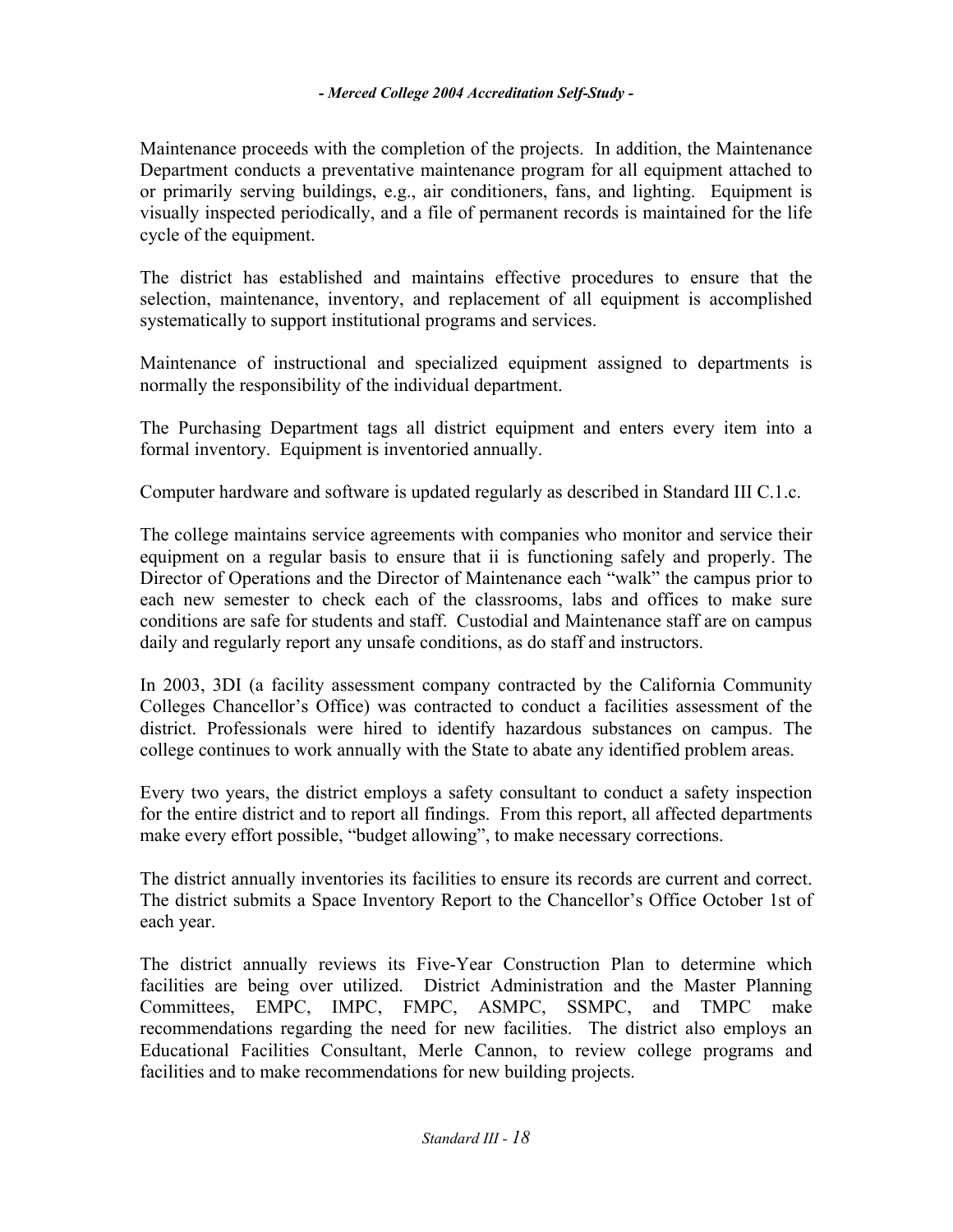The district has been very proactive in moving classes to rooms that better accommodate class enrollments and new programs and services. While classroom space is at a premium during some prime time slots, needs are being met. As the College continues to grow, the current planning and build-out program should be sufficient to meet current and future facility needs.

The same criteria and processes are used to establish safety standards for off-campus sites. This includes regular safety inspections by in-house staff, as well as district consultants. There are annual inspections by the fire department and by a consulting fire extinguisher company. A pest management company has been contracted to controls vermin on campus.

The existing Los Banos Campus, about forty miles from Merced, is not considered sufficient for district needs. Although there are no pressing safety hazards, the facility consists of aging portables that do not meet current curricular demands. As a result, local and state funding has been identified to build a new campus, which is expected to open in 2007. Planning is underway for the campus, which will provide a safe and attractive environment. There will be more classes offered, both in number of sections and types of offerings.

The Delhi Unified School District is allowing the district to offer classes in a new, 8,000 square foot facility at their Educational Park, which is enabling an expansion of services in the northern part of the college district. This facility is being provided to the College at no cost. Classes at this new facility began in the fall of 2004.

Classes are held at several community locations, including high schools, nursing homes, and other public facilities. Each of these locations must be accessible to persons with disabilities and provide a safe environment. The facilities are visited regularly by college employees, and any safety issues are addressed as needed. However, the owners of these facilities are responsible for maintenance or structural repairs.

Off-campus sites have been safe instructional environments and, generally, are considered efficient. As mentioned, the Los Banos Campus is not considered optimally efficient because the facility does not permit the offering of some classes, such as chemistry, or because of space limitations. The HVAC systems are not economically efficient, and problems frequently associated with portable facilities have occurred. The new Los Banos Campus should be considerably more efficient.

Required repairs and/or replacements are made with district funds or through the Five-Year Replacement Plan using Scheduled Maintenance and Hazardous Substances Funding.

Annual service/maintenance agreements are in effect with: Cummins West (Generator), Siemens (Fire Alarms), Honeywell (Energy Management/HVAC), Jorgensen (Fire Extinguishers), Hoffman Electronics (Security Systems), and Thyssen (Elevators).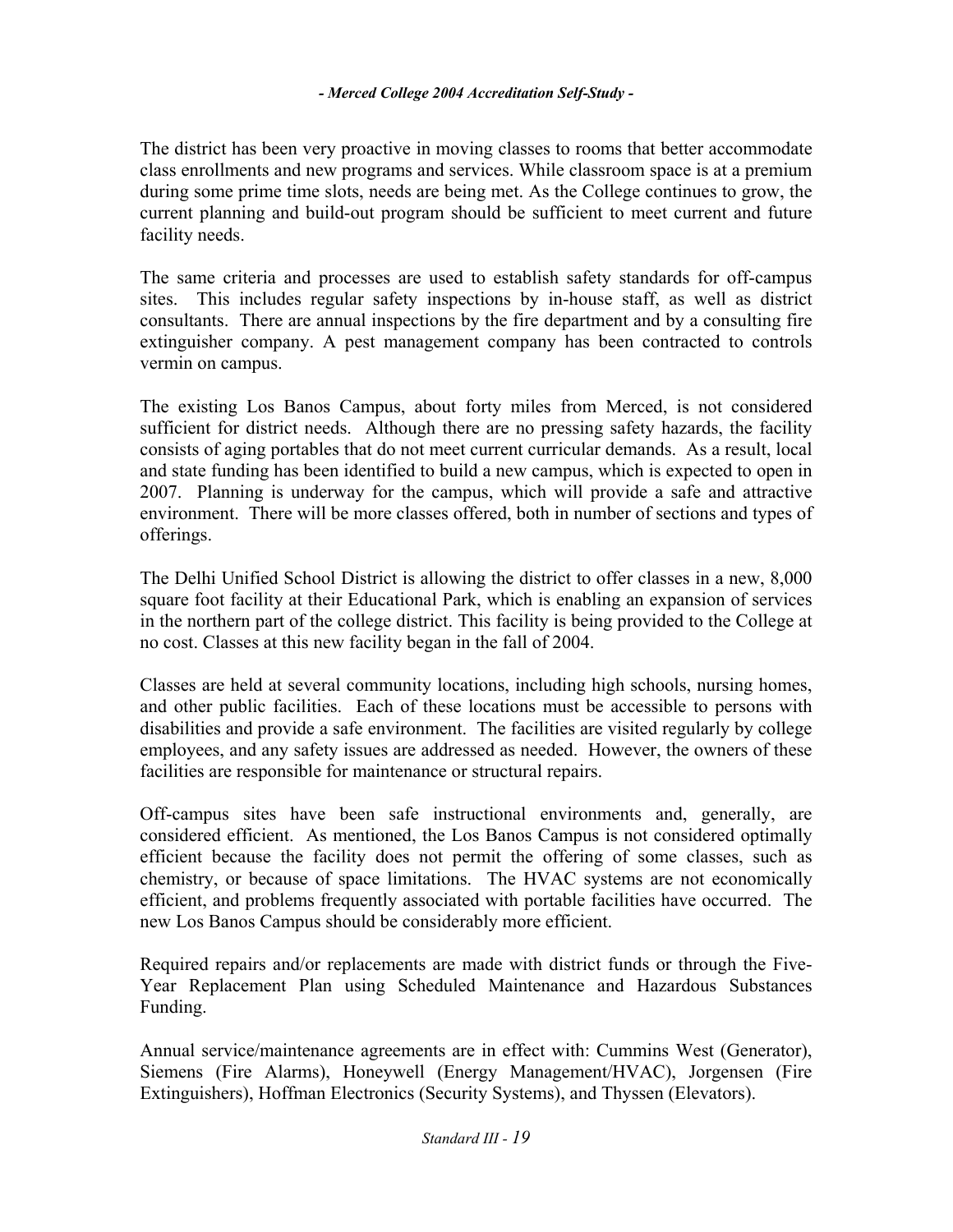A variety of funding sources are used to meet equipment needs for distance education delivery modes. These sources vary and include funds from State Instructional Equipment (SIE), Title V HSI Activity II, Vocational and Technical Education Act (VTEA), Telecommunications and Technology Infrastructure Program (TTIP), as well as other categorical and district resources. These funding sources cover the acquisition of servers, telecommunications costs, computers in laboratories for student use, software at the server and local computer levels, appropriate training, and computer systems for faculty use.

In past years, the district has been able to meet the needs for new and replacement equipment through a variety of funding sources. This year we have limited resources and must be especially cognizant of wants, needs and required replacements in an effort to maintain current equipment inventories.

We have in place processes, based on agreed upon standards, to acquire appropriate computer equipment and software that allows remote management. To date, over 350 systems can be remotely managed, with approximately 280 being managed in computer laboratories on the Merced campus. As time goes on, more systems will be acquired that can be remotely managed. Systems with limited management ability are being managed as best possible within the capabilities these systems possess.

# **Self Evaluation**

Merced College meets the standard in this area. Severe budget constraints have limited the college's ability to purchase new equipment in many areas. Alternative funding is being sought to update the equipment in the automotive program (e.g., donations are being sought from members of the Advisory Committee). Grant funding is used to update some older computer resources.

# **Planning Agenda**

Merced College will continue to explore alternative funding sources where applicable. The college will also explore options to extend the life of current equipment.

*B.1.a. The institution plans, builds, maintains, and upgrades or replaces its physical resources in a manner that assures effective utilization and the continuing quality necessary to support its programs and services.* 

# **Descriptive Summary**

Once the need for a building has been identified and the specific programs that will be housed in the building have been identified, the District brings together the appropriate staff from the programs, FMPC, and the District's architectural firm and educational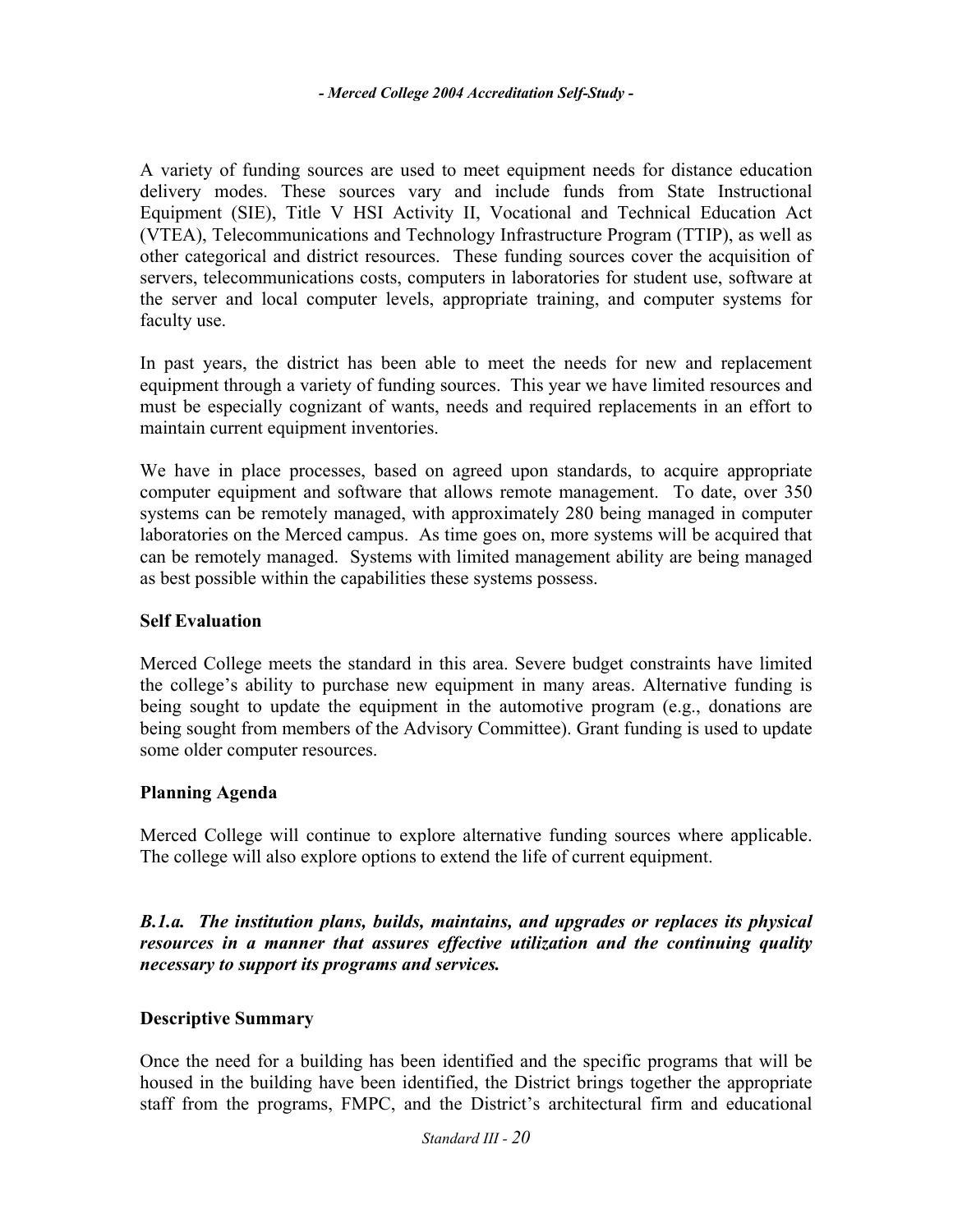planner to develop plans for the new building. This process is designed to allow input from everyone (faculty and staff) that will be housed in the specific building, from the design stage through project completion. Opinion surveys are sent to students asking them to respond to a variety of issues, including the adequacy of facilities. Responses in 1999, 2001 and 2003 all were in a range from a low of 3.56 to a high of 4.00 on a 1 to 5 scale, with 1 being very dissatisfied and 5 being very satisfied.

Each year that funds have been available for new or replacement equipment, a process has been used to determine the priority for distributing funds. This process takes into consideration as many of the funding sources as possible, the needs in all three areas of the district (Administrative Services, Student Services and Instruction), availability of funds for specific areas, and the needs that have been identified through the Master Planning Process (one-year and five-year plans).

The district requests a Five-Year Plan from each Instructional Division in an effort to identify facility and equipment needs unique to each division. The district also has a program review process that goes through each program on a scheduled basis to ensure that needed facilities and equipment are identified.

The district has adopted a procedure whereby classrooms and laboratories are scheduled in a manner to maximize their usage. This includes offering classes beginning at 7:00 a.m. and continuing until 10:00 p.m. and on weekends. The college also plans for classes during the spring intercession and plans extensive summer offerings. Since the district has adopted this procedure, the Five-Year Plan continues to indicate that district facilities are being utilized beyond their maximum recommended use.

# **Self Evaluation**

The college meets the standard in this area. The passage of the two bond issues, one in Merced and one in Los Banos, will go a long way toward completing the build-out of the Merced campus and the new permanent campus in Los Banos.

#### **Planning Agenda**

The college will continue the master planning process to ensure that the building, maintenance, and upgrading of facilities occurs in a timely and orderly fashion.

*B.1.b. The institution assures that physical resources at all locations where it offers courses, programs, and services are constructed and maintained to assure access, safety, security, and a healthful learning and working environment.* 

**Descriptive Summary**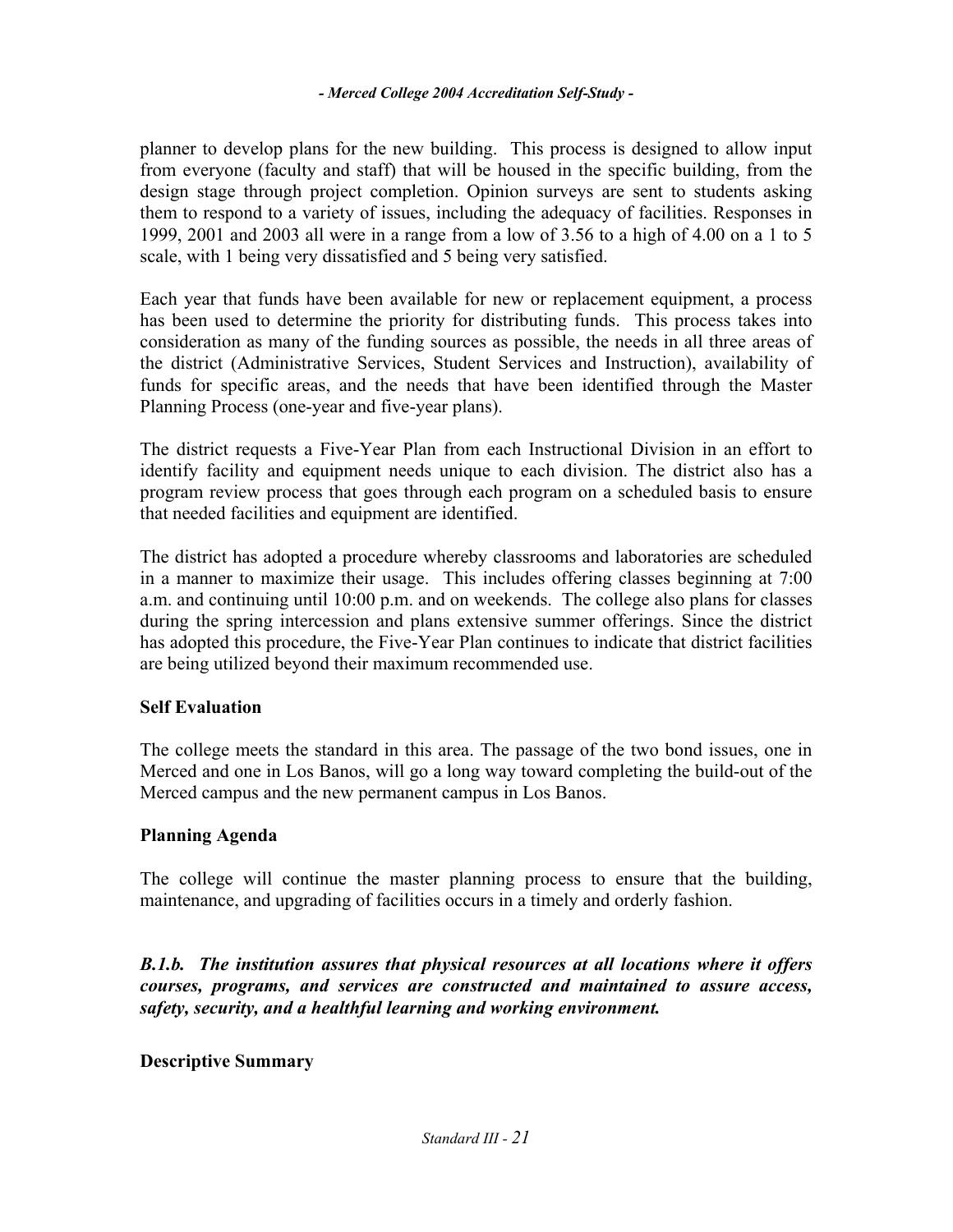All facilities are built and remodeled to the highest standards required by the Office of the Division of the State Architect. Any work performed by district staff is done with the California Building Code (CDC), Americans with Disabilities Act (ADA), and other relevant requirements in mind. All building projects are continuously monitored by a state certified building inspector, pursuant to Title 24 requirements. One of the primary criteria of the Office of the Division of the State Architect is that of access compliance. Aside from recently passing a local bond that specifically earmarks funding for access compliance, the district has instituted and delivered numerous facility-remodeling projects to remedy ADA concerns.

Control over off-campus facilities occurs in several ways. First, the Los Banos Campus is a full service campus and has a variety of instructional and classified employees who provide a high level of instruction and services, despite the quality of the existing facilities (aging portables that do not meet current curricular standards). These portables are maintained to the best of the district's ability while planning continues for the construction of a permanent site.

Instructional sites that offer multiple courses have local site coordinators who assist with the assignment of classrooms and other facilities issues. The Dean of Off-Campus Centers and the Administrative Assistant maintain frequent contact with the sites, and visits are made regularly to ensure that classes are proceeding smoothly.

Memoranda of understanding, facilities usage agreements, and/or resolutions are created with all off-campus sites in order to delineate the cost (if any) for using the various facilities and agreed-upon mutual expectations.

# **Self Evaluation**

The college meets the standard in this area. Rental facilities are regularly inspected to ensure that standards are being met with regards to ADA requirements. While some facilities are less than ideal, every effort is made to upgrade these facilities to meet requirements. Maintenance at these off-site facilities is supported by both college and owner-provided resources.

# **Planning Agenda**

In the spring of 2004, construction will begin on the Business Resource Center, a 25,000 square foot facility located in the center of downtown Merced. This new facility will consolidate classes and programs from three different locations. The plans for the building are in the final phase and coordination with the Division of the State Architect will begin very soon. Occupancy of the building is expected in late 2005. During the summer of 2004, construction of the North Loop Road, a necessary infrastructure project, will begin. In January of 2005, the project to remodel the Science Building will begin as well as construction of the Learning Resources Center. Both of these projects will require approximately 12 to 18 months to complete.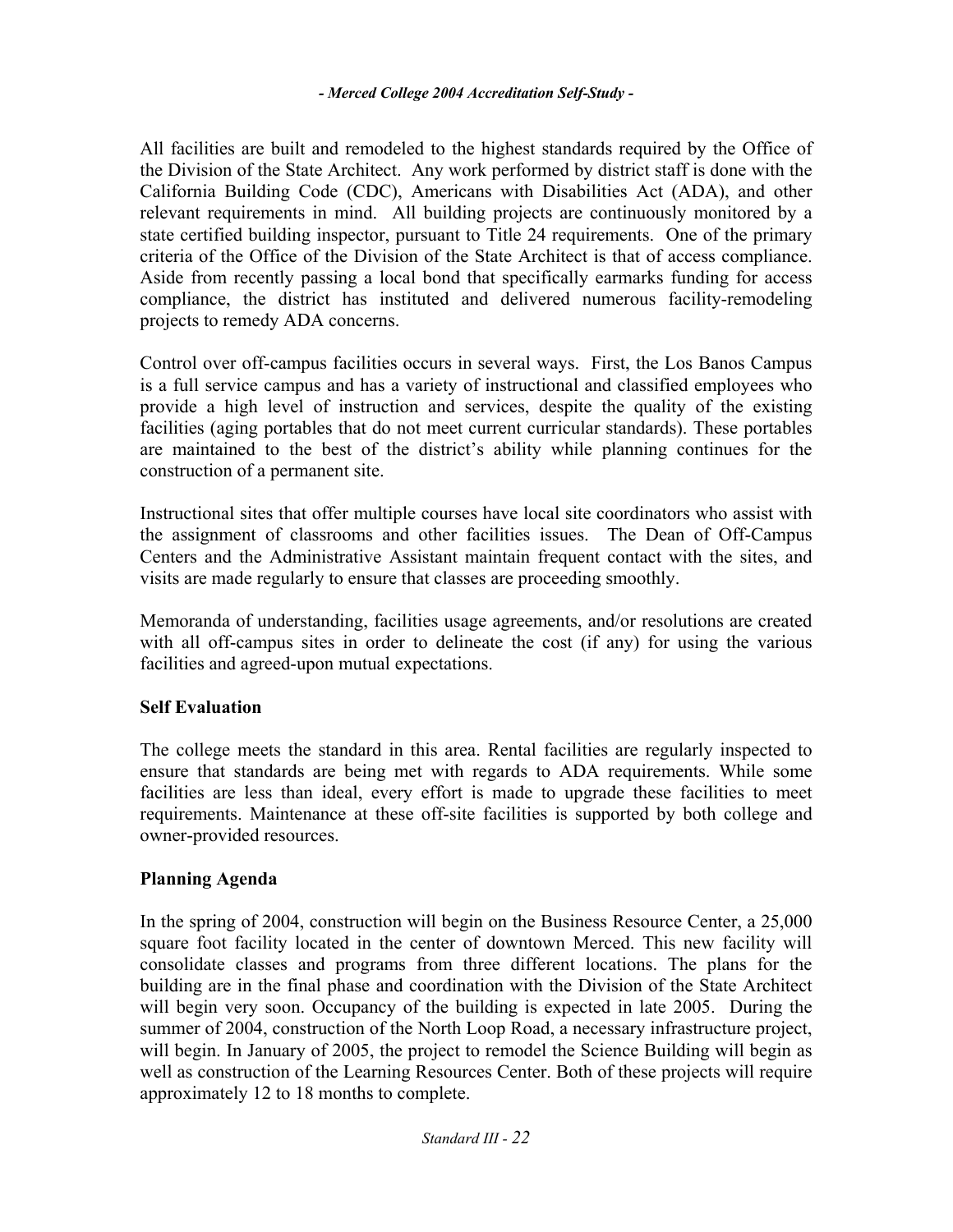# *B.2. To assure the feasibility and effectiveness of physical resources in supporting institutional programs and services, the institution plans and evaluates its facilities and equipment on a regular basis, taking utilization and other relevant data into account.*

# **Descriptive Summary**

Facility and equipment evaluations occur on a regular basis as outlined below.

Monthly - Elevators are regularly inspected by Thyssen.

Quarterly - Maintenance staff perform mechanical inspections on HVAC systems and filters. Honeywell conducts inspections to campus and pool boilers and chillers.

Semi-Annually - Maintenance staff check fire suppression systems and all roofs are inspected for leaks and general wear and tear. Maintenance staff lubricate and exercise all gas and water valves.

Annually - Siemens tests and services all fire alarms. Jorgensen inspects and services all fire extinguishers. Maintenance staff perform a campus-wide power shut down to evaluate electrical equipment.

Required repairs and/or replacements are made with district funds or through the Five-Year Replacement Plan with Scheduled Maintenance and Hazardous Substance Funding.

# **Self Evaluation**

The college meets the standard in this area.

# **Planning Agenda**

Continue to conduct regular, preventive maintenance inspections. Provide funding for necessary repairs to maintain the physical plant in the condition necessary for quality education.

# *B.2.a. Long-range capital plans support institutional improvement goals and reflect projections of the total cost of ownership of new facilities and equipment.*

# **Descriptive Summary**

Projects are identified through input from district administration, division five-year plans, and recommendations from consultants (architect, educational planner, etc.) and from the Facilities Master Planning Committee (FMPC).

District administration and the FMPC analyze the identified projects and determine which would be eligible for state support. Those eligible for state support begin the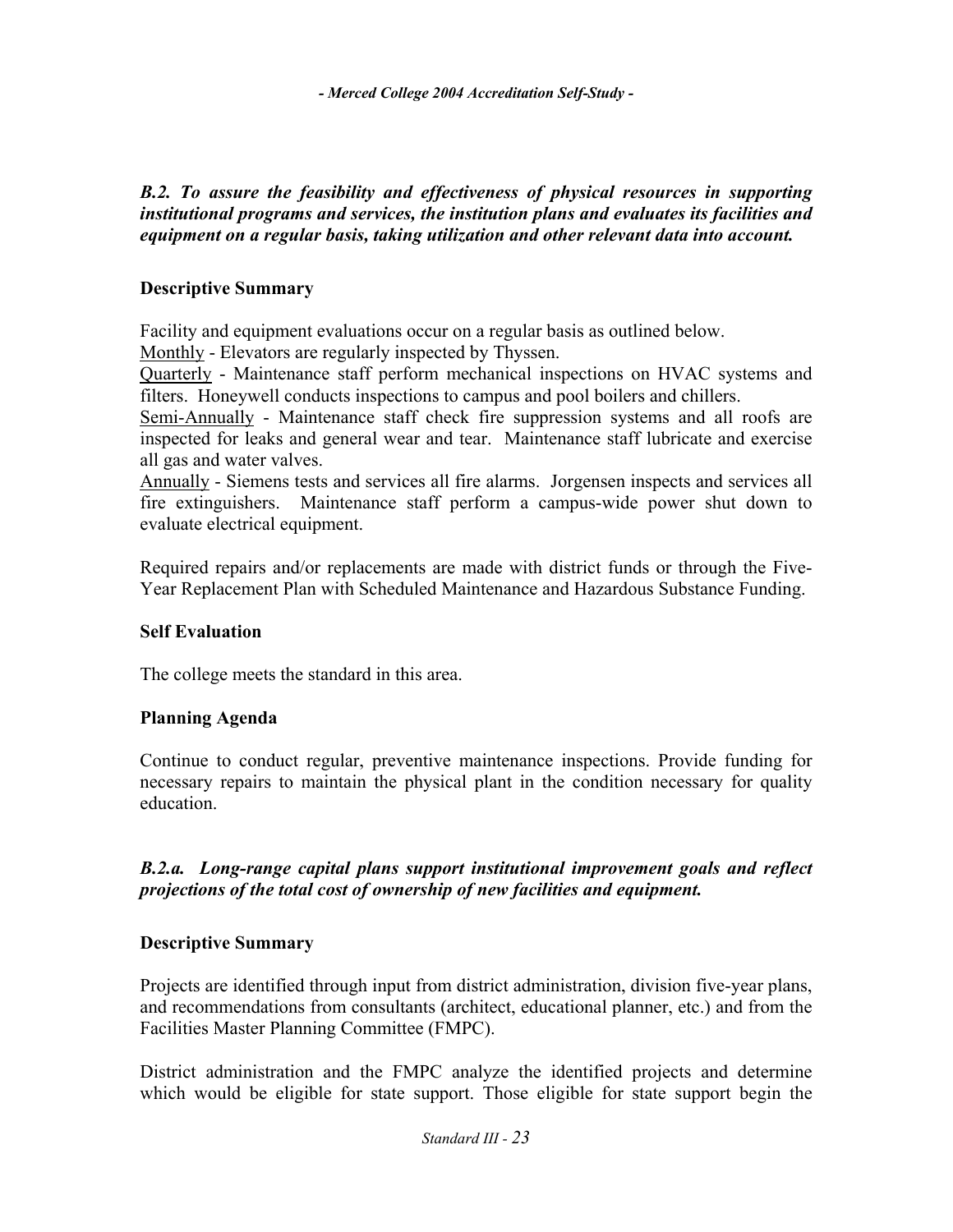capital outlay process (IPP, FPP etc.). Those projects not eligible for state support are considered for funding though local resources.

The district has completed and recently updated its Educational Facilities Master Plan through 2040. This plan identifies long-term growth and short-term projects. The plan is the result of a shared governance process in which all segments of the campus were given opportunities for input. The consultants, architects and district educational planner then reviewed the information and helped the District complete the plan.

The college utilizes the following elements in its total cost of ownership model:

- 1. The total cost to design and build.
- 2. The total cost to maintain and operate.
- 3. The total cost to warrant and insure.
- 4. The total cost to retrofit and/or expand.
- 5. Life cycle cost analysis and empirically determined trade-in values.

The college's procurement office employs two Certified Purchasing Managers (C.P.M.), who utilize the latest tools and systems recommended by the Institute for Supply Management.

Through the shared governance process, both FMPC and the Educational Master Planning Committee (EMPC) review the projects before they are submitted to the Board for approval. At each step the project is evaluated to ensure that it is in line with the district's established goals.

The district developed its shared governance process for facility planning in 1991. Since that time, the district has had several projects approved and funded through the capital outlay process. In addition, the district used this planning model to identify projects for two separate bond elections that were both successful. The net result of these bond elections is that the district can complete 100 million dollars worth of needed building projects in the next 10 years.

# **Self Evaluation**

The college meets standard in this area.

# **Planning Agenda**

The college's master planning process has proven effective as a methodology for ensuring that future needs are met. The college should continue the master planning process.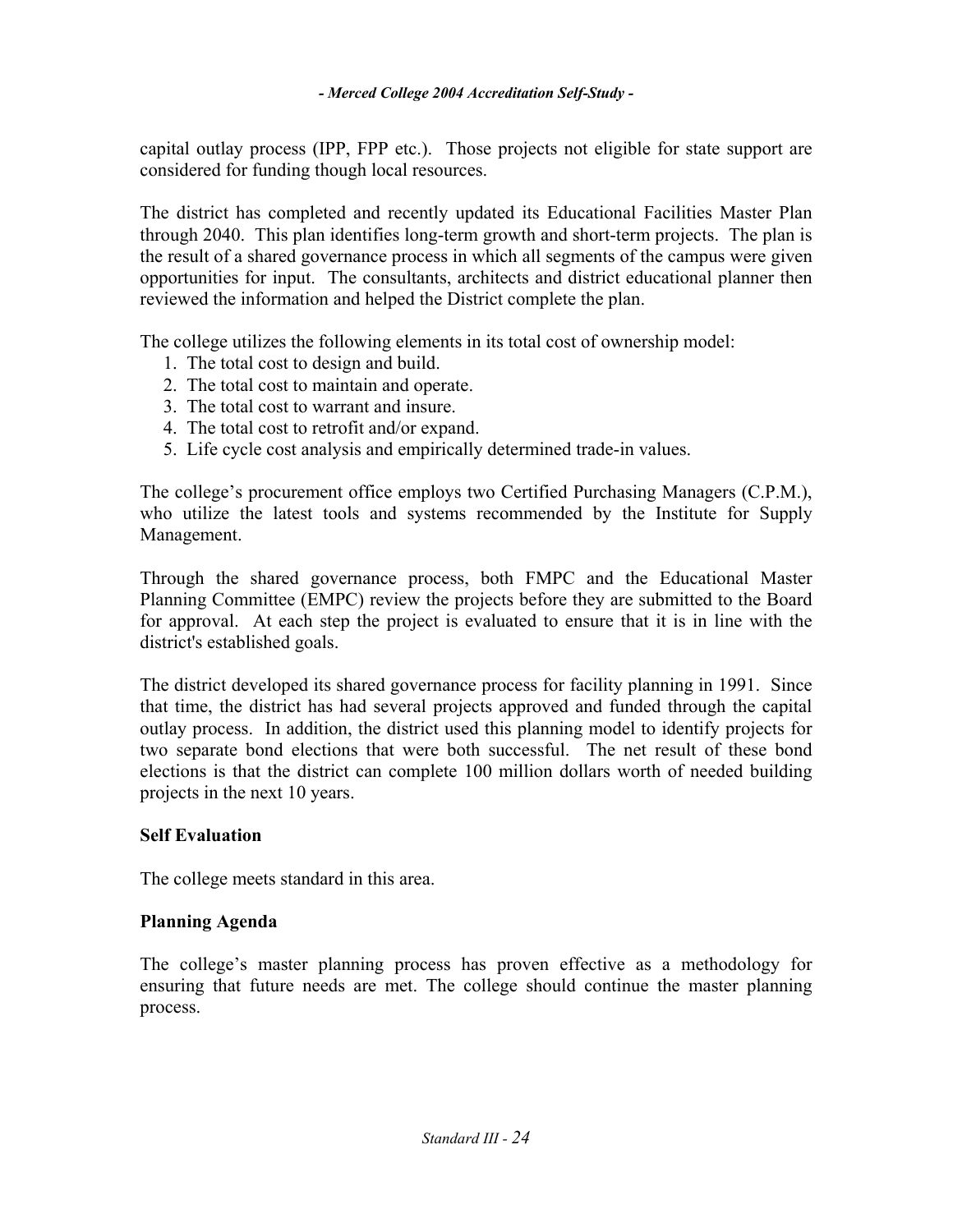# *B.2.b. Physical resource planning is integrated with institutional planning. The institution systematically assesses the effective use of physical resources and uses the results of the evaluation as the basis for improvement.*

# **Descriptive Summary**

All projects are taken through the shared governance process, which allows for input from all areas on campus, including students.

The capital outlay projects identified through the shared governance process have been and are being approved by the state for funding. The district has also been very proactive in applying for scheduled maintenance funds and energy management funds.

For academic and other institutional equipment, the college has utilized the Master Planning Process to assist in determining equipment needs. Each master planning committee (Instructional Master Planning, Facilities Master Planning, Student Services Master Planning, Administrative Master Planning and Technology Master Planning) submits prioritized lists to the Educational Master Planning Committee for review and recommendation. In conjunction with that process, recommendations are made with regard to State Instructional Equipment funds as well as Vocational Equipment funds. These are prioritized by divisional areas and sent to the Vice President of Instruction.

The district retains several key consultants to evaluate physical resource needs based on enrollment projections, occupancy ratio guidelines, and service needs. These consultants include:

- 1. District Architect Lionakis Beaumont Design Group Inc.
- 2. Engineering and educational space use consultants Merle Cannon, and Turley and **Associates**
- 3. Ken Rubitsky and Associates
- 4. Smith Fause McDonald
- 5. Tolladay, Fremming and Parson
- 6. Dave Bigler Associates

Services and programmatic needs are primary considerations when consultants submit their physical resource and facility recommendations. All preventive maintenance on equipment (HVAC, roofs, electrical, valves, etc.) is also documented.

#### **Self Evaluation**

The college meets the standard in this area.

#### **Planning Agenda**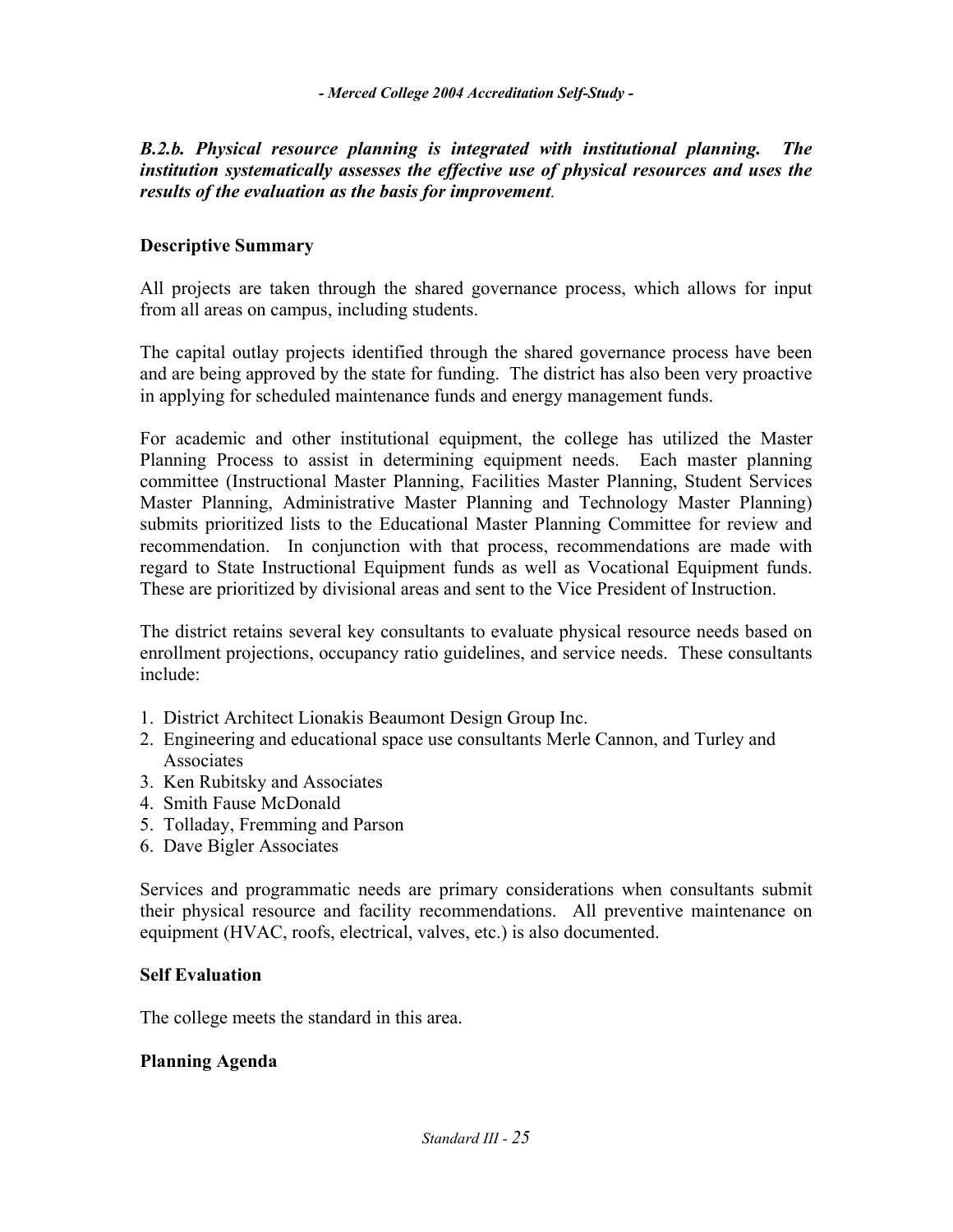Through coordination and cooperation between Educational Master Planning, Instructional Master Planning and Facilities Master Planning, physical resource priorities are established across the district. As these are true shared governance committees, all constituencies are given the opportunity to have a part in the process. The college should continue to utilize the established master planning process.

# *C. Technology Resources*

*Technology resources are used to support student learning programs and services and to improve institutional effectiveness. Technology planning is integrated with institutional planning* 

*C.1. The institution assures that any technology support it provides is designed to meet the needs of learning, teaching, college-wide communications, research, and operational systems.* 

*C.1.a. Technology services, professional support, facilities, hardware, and software are designed to enhance the operation and effectiveness of the institution.*

# **Descriptive Summary**

Planning, acquisition and support of technology for the administrative areas of the institution are principally carried out by Information Technology Services (ITS) under the guidance of a number of cross-divisional committees, including the Technology Master Planning Committee (TMPC), Merced College Technology Advisory Committee (MCTAC), and Merced College Datatel Users Group (MCDUG). The Audiovisual Department and the Learning Resources Technical Manager are primarily responsible for planning, acquiring, and supporting technology for use in the classroom, for the use of faculty developing multimedia, and for use in the distance education program. The Instructional Master Planning Committee (IMPC) acts as an advisory committee in prioritizing instructional needs, including the use of technology in classrooms and computer labs, and organizing the development of student learning outcomes to determine what technology is necessary to support instruction. The Learning Resource Center (LRC) also has input to the TMPC for planning, budgeting, and placing of technology to best support classroom instruction at both campuses. ITS provides technical support for Datatel, networking, web page development, and maintenance. The Learning Resources Center supports technology in the classroom, including multimedia classroom equipment. Decisions about technology services, facilities, hardware, and software are discussed at the master planning level as well as at the operational level. Technology for facilities such as the Interdisciplinary Academic Center (IAC), the new Learning Resources Center (LRC), and the new Los Banos Campus is discussed by LRC staff with the architect and with the engineers.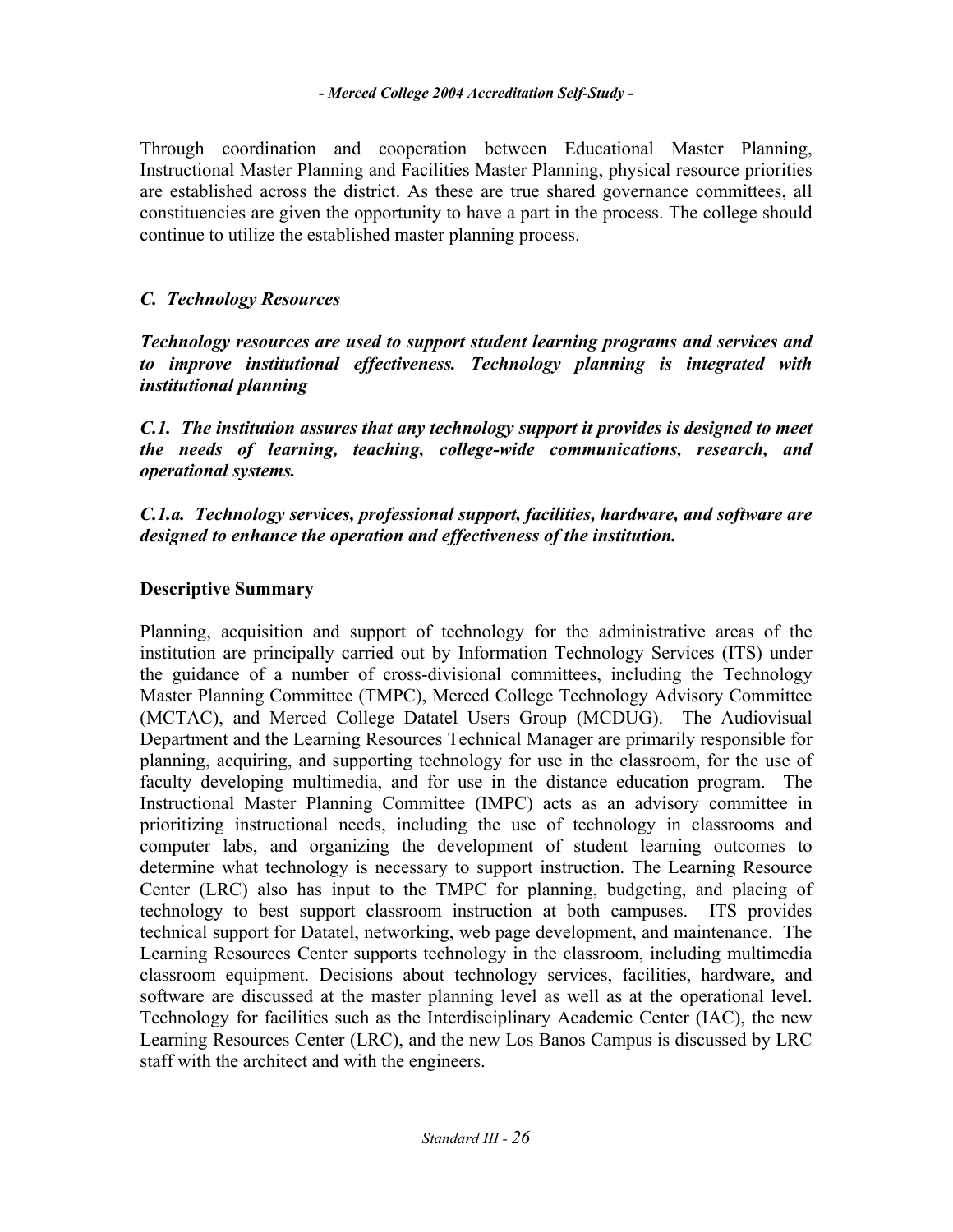TMPC plans and prepares a budget for funds from the Telecommunication and Technology Infrastructure Program (TTIP - which lists requirements for expenditure of categorical funds from the Chancellor's Office) and participates in the planning for State Instructional Equipment (S.I.E.) funds. Areas that are addressed in this funding include CENIC (Corporation of Education Network Initiatives in California) connection charges, library automation and electronic resources, and technology for access through Total Cost of Ownership (TCO) options. Technology training for faculty has been provided through Title III and Title V HSI grant funds through the Technology Resource Center. Other concerns addressed by the TMPC include student learning, student services, administrative services, and accessibility.

For some time, the college has worked closely with Merced County information technology staff to deliver not only Merced College Library services, but also Merced County Library services. This association also allowed the college to develop distance education coursework at a time when our own ITS was unable to provide the needed connectivity. The Distance Education Committee, a sub-committee of the Curriculum Committee, with input from the campus Accessibility Specialist, established standards for course management software to facilitate distance education. The Technology Resource Center (TRC) provides necessary faculty training, as teachers develop content to be delivered via mediated technology. Distance Learning curriculum is addressed by the Curriculum Committee and the Distance Learning Subcommittee. Distance education technology support is provided by the LRC. The LRC has educational media support staff and media available for faculty to check out for use in the classroom. Using WebCt, the college is able to provide several online courses and plans to expand it offerings in the future. Some instructors utilize their web sites and textbook publishers' servers to augment on-campus classes. Web site support is provided by the college Internet Services Specialist for web page development and an Access Specialist for accessibility issues. Educational Media Support staff in AV also provide training for faculty in the development of web pages and use of web software. The TMPC and the College Board have published policies treating such issues as appropriate use, accessibility, and copyright.

Accessibility issues are addressed at both the student and faculty level. A campus Accessibility Specialist helps to provide the means for making course material and study aids accessible to the hearing and visually impaired. As a consultant to faculty, the specialist helps teachers to review and develop accessible material for use in and out of the classroom. Learning material that is prepared for accessibility includes, but is not limited to, classroom and computer lab multimedia, web site development and other learning assignments available on the Internet and in hardcopy. To some extent, publishers also provide material that is accessible to the hearing and visually impaired. The Accessibility Specialist also provides useful suggestions and recommendations for instructors to help them in the selection of appropriate accessible material.

The college's presence on the web through mccd.edu, as well as through college e-mail, is provided through a collaboration between California higher education institutions and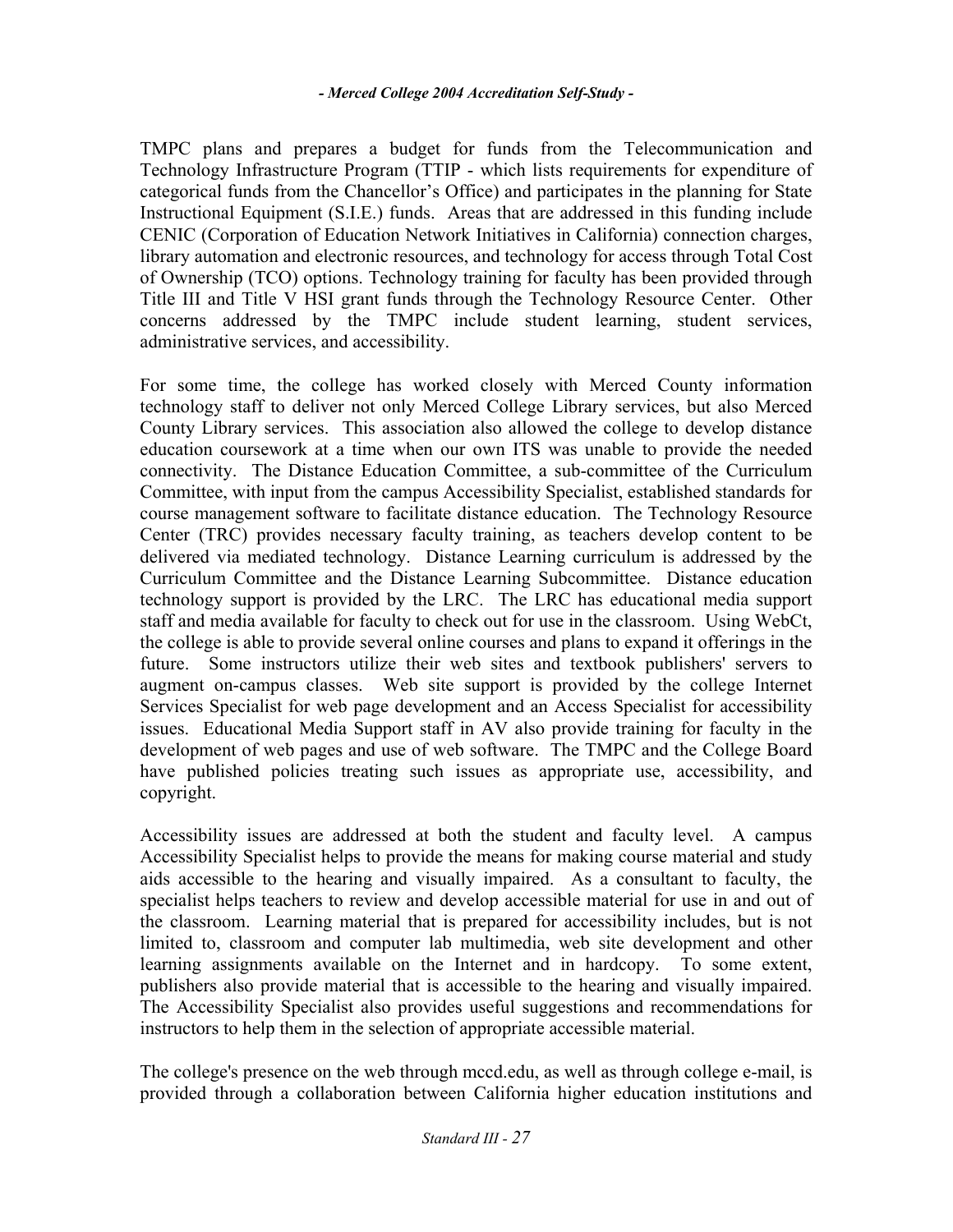information technology industries. Post secondary educational partners in this collaboration include the California Community College (CCC) system, California State University (CSU), University of California (UC), Stanford University, and the California Institute of Technology. This collaboration is known as CENIC (Corporation for Education Network Initiatives in California). CENIC requires member institutions to maintain an acceptable use policy (AUP) in conformance with CENIC AUP. Elements contained in these policies include: the rights of users, privileges, user responsibilities, accounts, confidentiality, system usage, and acceptable and unacceptable uses.

A web master coordinates web page development at the division and faculty level. Certain consistencies, as outlined in the Board's Acceptable Use Policy (BP 3140 is presently being updated and awaiting Board approval), are mandated, and information and procedures for web developers (including faculty and staff) may be found in this document. A method to insure consistency and legal adherence is being developed by the Web Advisor and other technical staff and is being discussed in TMPC.

Technology is provided by the college through a much improved system that incorporates reliability and disaster recovery through system redundancy and timely backup of data, including an off-campus data repository should a disaster occur.

# **Self Evaluation**

The development of standards has begun to allow the district to realize its effectiveness in meeting a range of technology needs. This is indicated in both hardware and software areas, including: in hardware - desktop systems, wire standards, Main Distribution Frame (MDF), Intermediate Distribution Frame (IDF), servers, printers, and video projection in classrooms; in software - software licenses (e.g., Microsoft Office Suite), software used to maintain the college's web presence (Dreamweaver and Frontpage), desktop management software (Altiris Software Management Software and Microsoft Software Update Services), and in software used to assist in maintaining accessibility (Section 508, ADA and Title V standards). Because of the standards developed, the college is better able to evaluate the current status of its technology infrastructure and hardware in use, address issues of software updates and accessibility, and develop protocols for the overall maintenance of systems (from servers to desktops, video, and voice).

The district continues to struggle with how it will continue to meet its technology needs. Funding has been drastically reduced, while at the same time the college is attempting to maintain the technology that students, faculty, and staff have come to rely upon in the classroom, instructional laboratories, and offices. Had fiscal resources been maintained and enhanced as proposed, the district would be working toward the Total Cost of Ownership (TCO) model, put forward by the community college system in an effort to address the need to maintain and update computer systems in classrooms, laboratories, and offices throughout the entire California Community College system. Additionally, the TCO model provides guidelines for the number of technical support staff needed to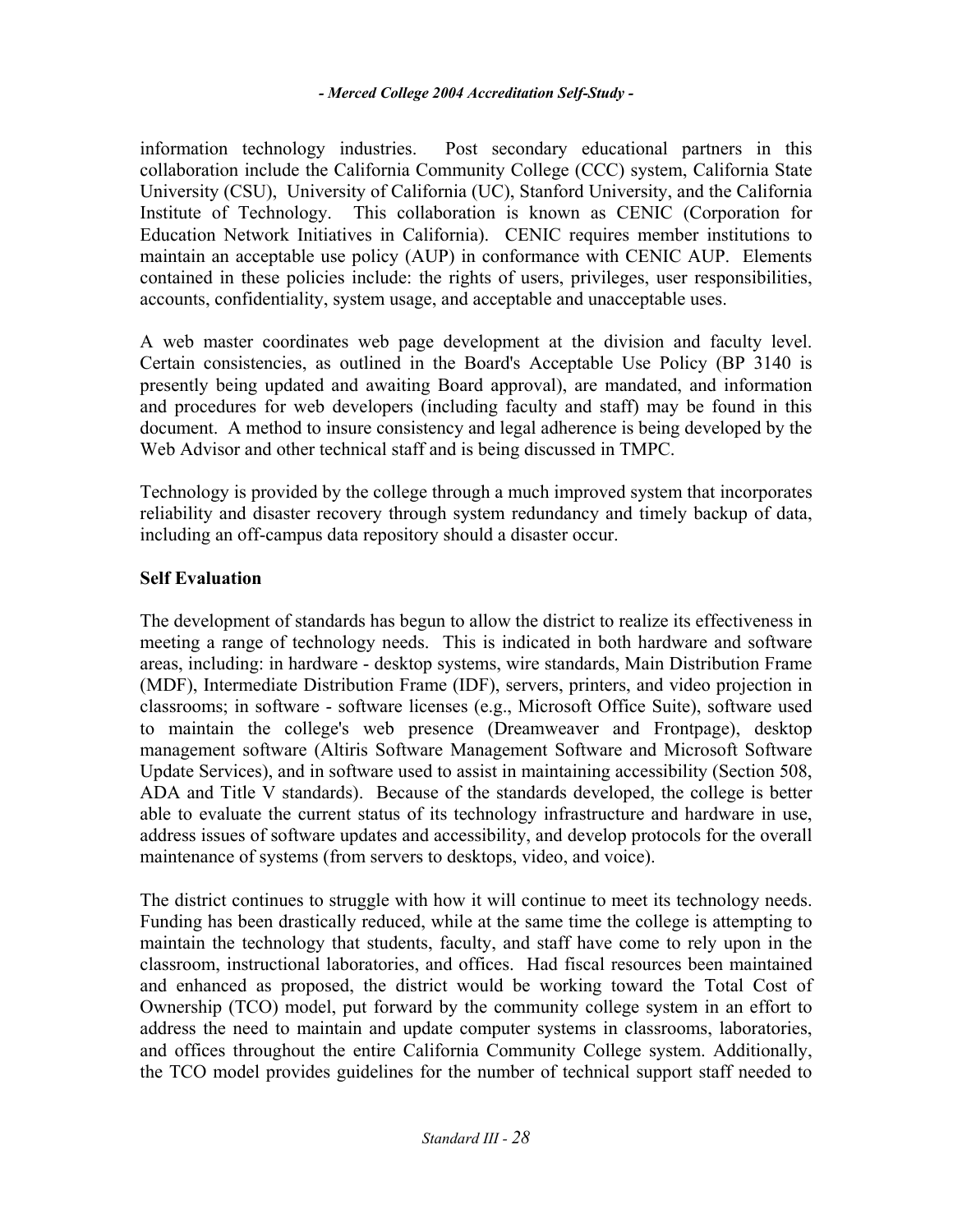maintain and enhance technologies in use and would provide part of the justification necessary to hire additional technical support staff.

The TTIP Program model will continue to serve as a guide for planning technological solutions when the budget improves. The college should be able use this planning process to update computer hardware and software. Planning and recommendations can then be processed and facilitated by the TMPC.

# **Planning Agenda**

- 1. Plans have been developed for a complete disaster recovery mechanism through a consortium of community colleges. If possible, these plans should be implemented.
- 2. The college should continue to engage in planning for the development of web-based registration and Web Advisor, which will more effectively help students plan their course of study and register for classes. Eventually, this will also help counselors and instructors better manage enrollment needs and issues, including waiting lists, prerequisites, and course sequence.
- 3. The college should continue its current efforts in reevaluating and planning for a more extensive distance education program. The college recently secured two new servers, upgraded to a new edition of WebCT, and will be developing staff training workshops to cover the different aspects and needs of teaching online. There are a number of faculty who have taken online courses offered by Cerro Coso College on teaching distance education. These faculty are now teaching online or are planning to do so. Recently, many faculty have expressed an interest in developing courses online, and flex workshops and informational meetings are now being planned. It is the intent of the college to increase its online offerings. The faculty senate has approved a resolution to support moving forward in planning for more distance education.
- 4. Also in the planning stages is a student help desk. Since student use of technology has increased on campus, and courses are increasingly requiring the use of technology to research and write papers and promote student presentations, the need to help our students with technology has become a more pressing need. Just as our faculty and staff have a help desk to help them in technology use, our students will soon be able to do the same. The work in this area should continue.

# *C.1.b. The institution provides quality training in the effective application of its information technology to students and personnel.*

# **Descriptive Summary**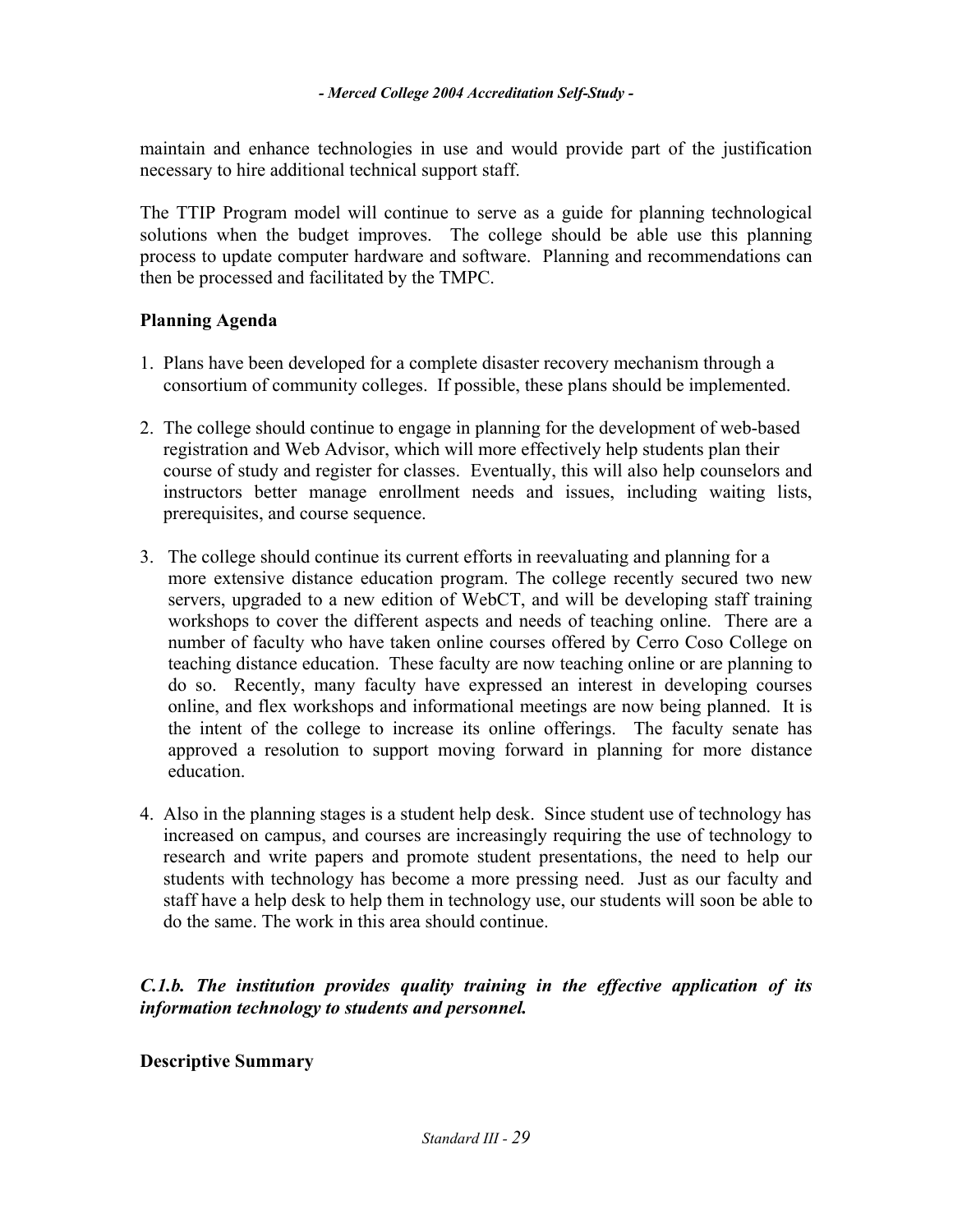The college has hired two additional staff members whose responsibilities include facilitating training for faculty in the development of multimedia materials, web page development materials, and course management materials related to distance education. These staff are available for individual training by appointment and for group training during flex days and at other appropriate times. Additionally, the @ONE project, funded by the Chancellor's Office of the California Community Colleges, provides instruction and services related to the use of technology in the colleges. @ONE has established a comprehensive statewide training and development infrastructure to support faculty and staff at the 108 California Community Colleges, based upon a recent survey of the technology skills and technology training needs of over 1,300 staff at 92 California Community Colleges. The results indicate that staff have relatively high technology skills, are frequent users of training, and are interested in increased training resources. A number of online workshops are available, and some Merced College faculty and staff are engaged in these efforts for ongoing staff development. Local staff development activities are offered during flex days to meet the needs of faculty interested in a variety of technologies, including distance education. In addition, the California Virtual Campus Region 4 (CVC4) has provided free online workshops for faculty and facilitated online discussions on distance education and web-enhanced course development.

Training in technology is available for students through various coursework available in credit, non-credit, and community services (fee-based) classes. The college has established a computer information competency requirement for graduation, and several credit classes contain all or parts of the necessary competencies that meet this requirement.

# **Self Evaluation**

Over the years, a number of different techniques have been used to assess training needs in technology. These have ranged from informal surveys of faculty and staff to more formal needs assessment surveys. Both flex-day workshops and individual training are offered based upon these expressed needs. At the conclusion of group training sessions offered on campus, an evaluation of the usefulness of the training is conducted. These evaluations are used to gauge the effectiveness of the training. An informal measure of the effectiveness of the training is the explosion in the use of multimedia in classroom instruction that has occurred at Merced College in the last few years. Over one third of full-time faculty now routinely use some form of multimedia in their classroom presentations.

Assessment of student needs is taken from informal in-class assessment and is partly driven by assignment requirements. Since the college serves a relatively large group of students who intend to join the job market, employer needs are informally surveyed as well. Employer advisory committees support vocational programs as a way of ongoing assessment and needs development. These advisory committees not only help to maintain these programs, but they also satisfy the VTEA and state Education Code legal requirement for institutions to involve employers in such programs.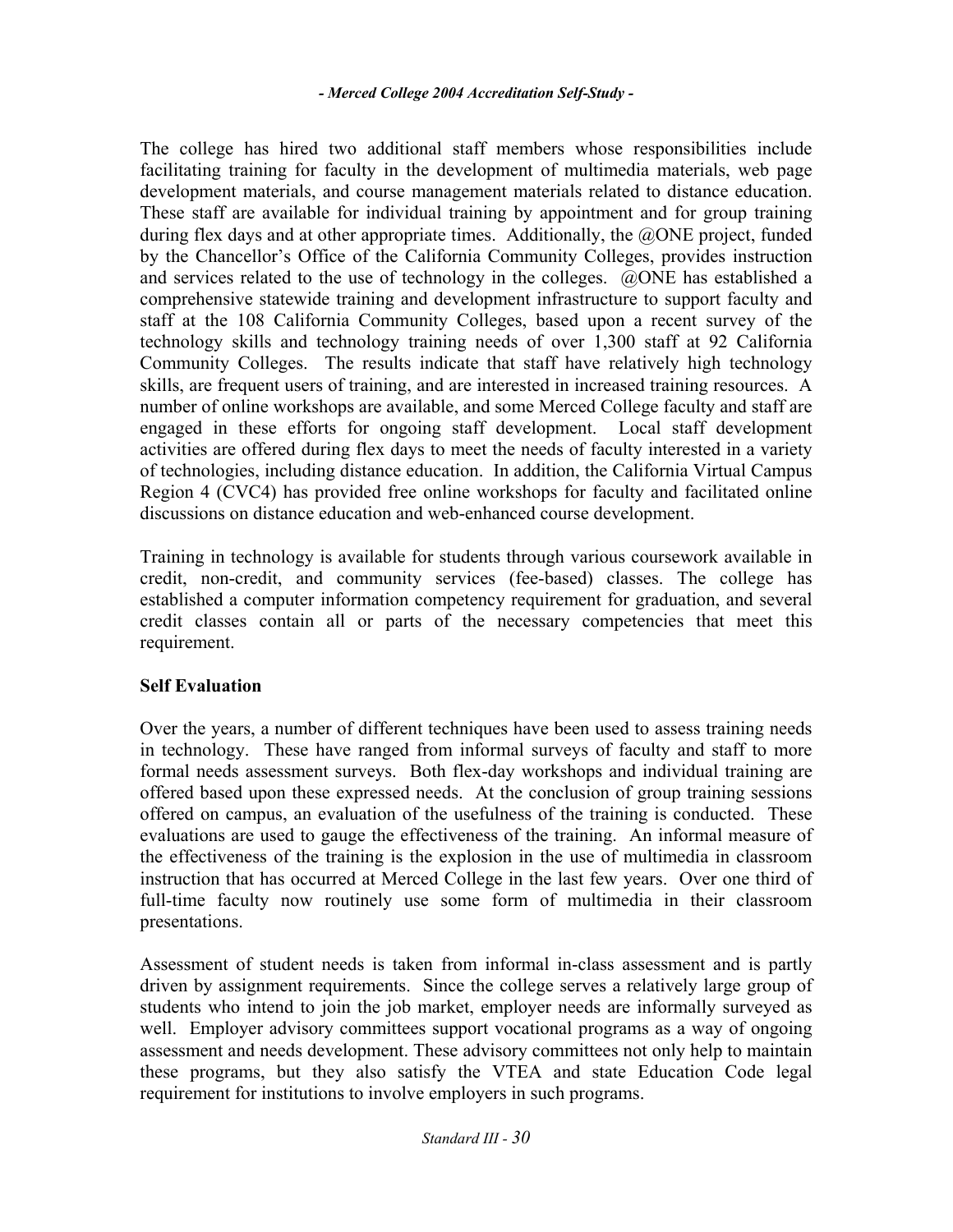# **Planning Agenda**

- 1. Formalize specific surveys for administration, faculty, staff, and students, based on needs.
- 2. Formalize a specific survey for potential employers and transfer schools.
- 3. As we plan our student learning outcomes, it has become more evident that training in information technology, technology applications in the classroom, and technology as a powerful research tool are all necessary components of the college's education plan. Student learning outcomes in this area are directly related to student success (and college accreditation). The college should continue planning to discover the best methods for training for its students, helping to provide for their technology needs, and providing them with an online help desk as soon as possible.

# *C.1.c. The institution systematically plans, acquires, maintains, and upgrades or replaces technology infrastructure and equipment to meet institutional needs.*

Merced College has supported the Director for Information Technology Systems (ITS) position for some time. A management-level network position was recently added to the already existing network technician positions. Two programming positions have been added to support the Datatel system. A database position was recently added, as well as a web design position. This is in addition to existing technician positions, as well as recent changes in data entry positions to staff the Help Desk and provide other kinds of information assistance. These positions provide support for the hardware and software used by the district in the ITS area.

The TCO model, put forward through the community college system, would provide a means for updating current computer systems in classrooms, laboratories, and offices throughout the district. The TCO model has been discussed and refined in various planning committees, but it has never been fully implemented. Timely replacement and updating of technology continues to be a challenge at Merced College.

Technology is provided by Merced College through a much improved mechanism that incorporates reliability measures and disaster recovery through a redundancy of systems and the timely backup of data, with an off campus repository for data in case a disaster should occur. Plans have been developed for a complete disaster recovery mechanism through a consortium of community colleges. These plans have yet to be implemented. Servers provide redundancy through RAID (Redundant Array of Independent Disks) Array Level 4 technology.

The college provides a service called the "Help Desk" where faculty and staff are able to request help with technology problems ranging from personal office computers to network issues. Prioritized technical support is offered in a timely manner to try to solve technical problems as they arise. Advance notification of network maintenance is also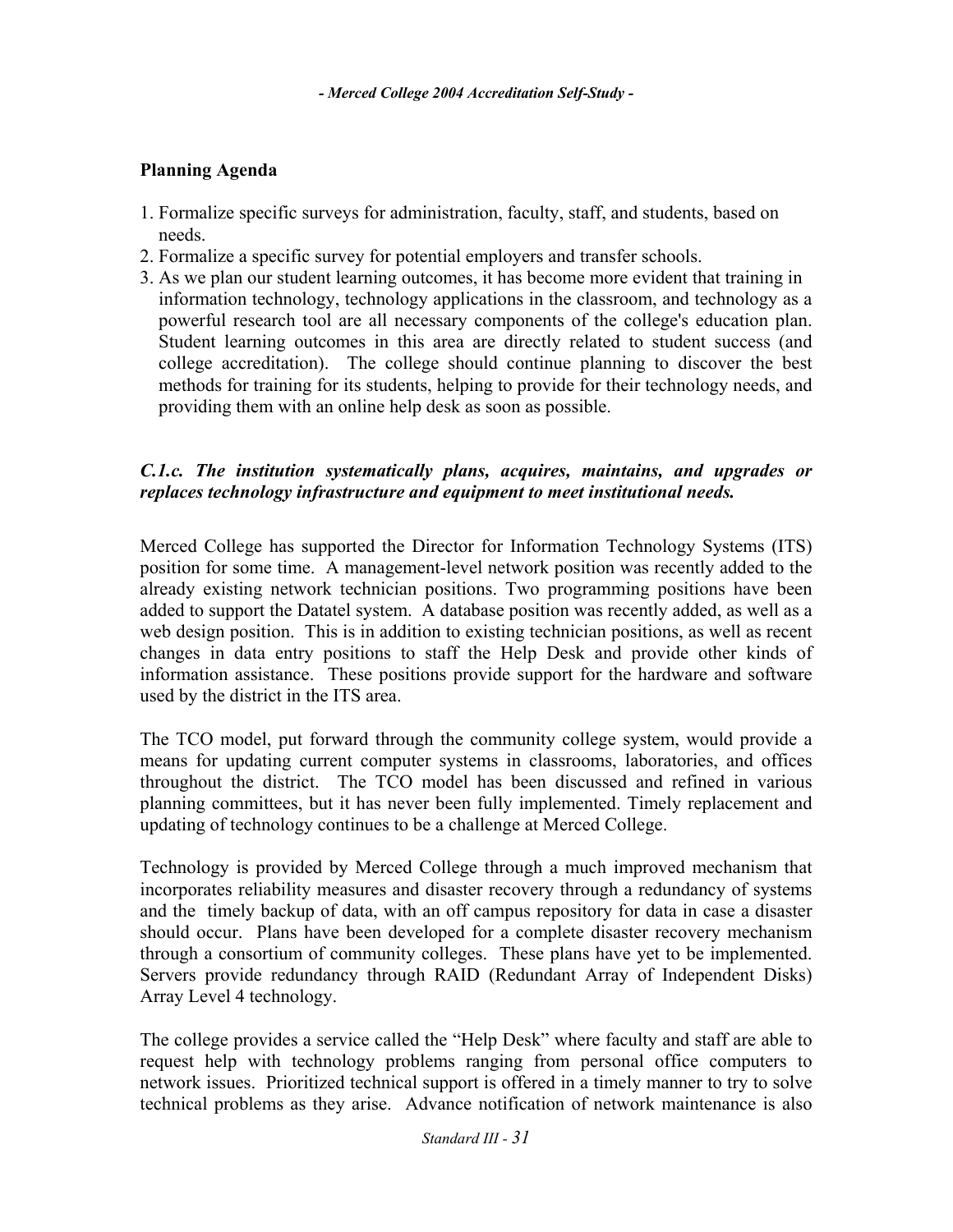communicated by way of e-mail and sometimes voice mail to alert faculty and staff of any expected downtime.

# **Self Evaluation**

The College has not done a very good job of maintaining the equipment and infrastructure that is in place. For instance, there is no ongoing funding for replacement of equipment in the classrooms or in staff or faculty offices. As of this spring, all of the classroom multimedia equipment at the Los Banos campus library and most of the computers on staff desks at that campus need to be updated because they are at the point of becoming incapable of using current software and web applications, including the college Datatel system. There are no general fund dollars to address this issue. There is no ongoing support of technologies used at distant sites such as web counseling or video conferencing. With the exception of increased staff in the ITS department, the college has not added technical support for instructional services or students services technological enhancements over the last five years.

We meet the standard, although the current budget situation has required the college to delay the three-year replacement cycle in 2003-2004 and possibly also in the upcoming academic year. All advisory bodies and the TMPC remain committed to regular replacement and upgrades of the college's technological infrastructure. Establishment of an ongoing technology and equipment replacement budget following the TCO model, as soon as funding allows, is a high priority for the college. This would include consideration of the growing number of course-specific software applications that would need version upgrades.

The Help Desk does not provide specific support to classroom instruction; this is provided by the Learning Resources Center audiovisual staff. The TCO model has never been fully implemented on campus.

# **Planning Agenda**

- 1. Plans have been developed for a complete disaster recovery mechanism through a consortium of community colleges. These plans should be implemented soon.
- 2. With the continuing growth of technology and software use in the classroom, a campus-wide plan for software and hardware upgrading should be developed and budgetary considerations established to address technological instructional needs. The college needs to set aside funds for the replacement of equipment, including hardware and software, in order to maintain reliable instructional and student service activities and programs.

Consideration should be given to hiring additional technical staff at the Los Banos campus, particularly as they will be moving to a new facility and expect to expand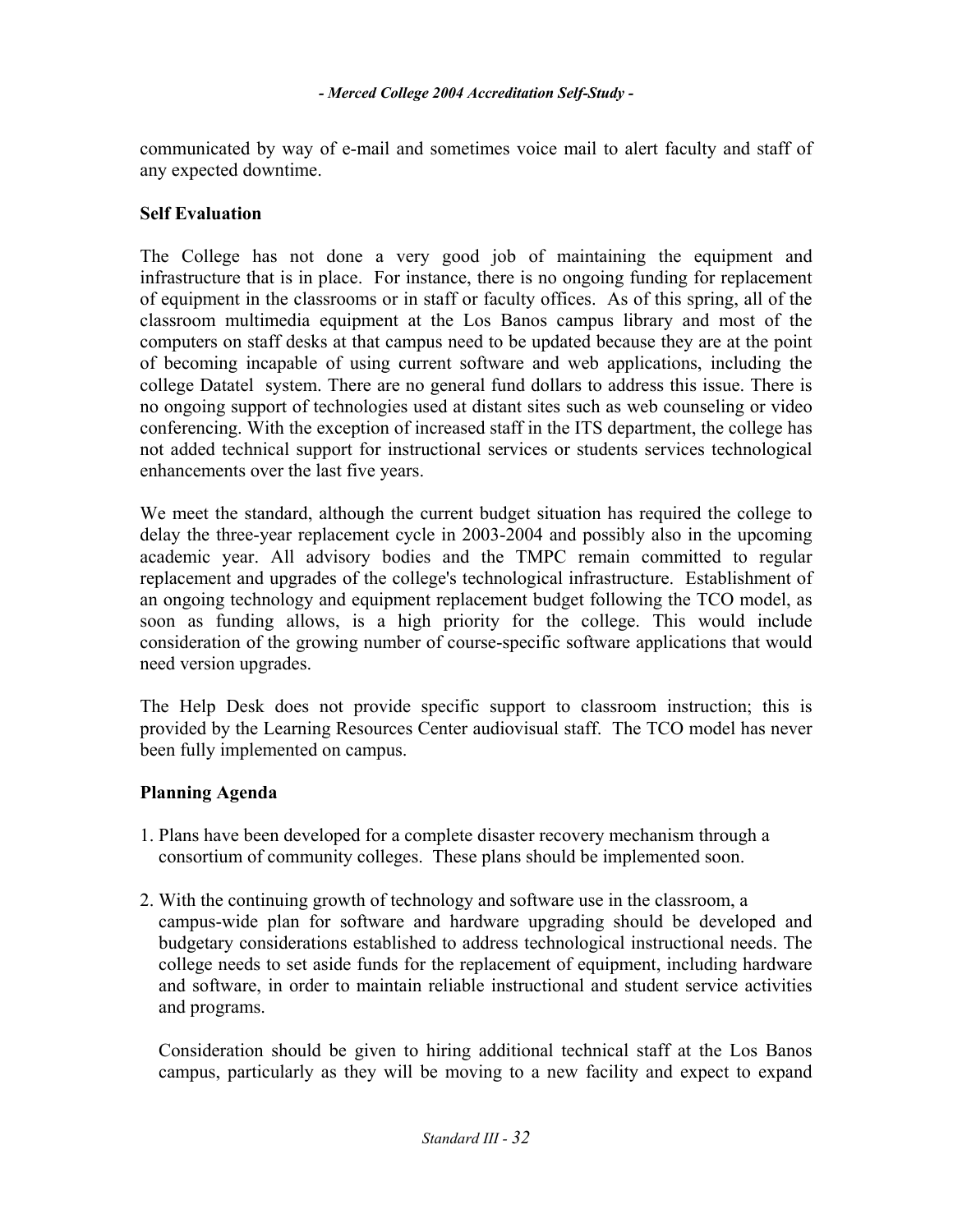their use of technology. The current technician does not have the time to take care of current needs.

3. Serious consideration should be given for additional technical staff to support the expanding discipline-related computer labs at the main campus. The current staff are fully employed, and there are labs without dedicated technical support.

Overall, the college must take into account the long-term costs of maintaining technology so that it works well enough to carry out the programs and services it offers its students. If we are committed to student learning outcomes, with that commitment must come technical staff and current equipment to make sure students reach those outcomes.

# *C.1.d. The distribution and utilization of technology resources support the development, maintenance, and enhancement of its programs and services.*

# **Descriptive Summary**

The district has implemented a plan to update a majority of the infrastructure on campus. This includes wiring from standardized Intermediate Distribution Frame (IDF) wiring stations to workstations, optical from IDF to Main Distribution Frame (MDF), and the server farm located in ITS (Information Technology Services), as well as other strategic locations within the district. The equipment (servers and switches) is leased with a fiveyear turn around, ensuring our technology infrastructure will be upgraded on a periodic basis.

The California Community College Telecommunications and Technology Unit has worked to establish standards for all community colleges based on a planning model known as the Total Cost of Ownership (TCO) model. The model addresses specific directions on funding, refreshing of desktop equipment, training, and technical support staff. Although funding for the model is not available, colleges are still working toward implementing attributes of the model. As a result of local work to implement this model, Merced College has developed a standardized requirement for computer workstations and specifications for their acquisition following the standard. Additionally, the TMPC has developed standards for software acquisition on campus that comply with accessibility requirements described in ADA and Title V.

The backbone for all telecommunications used by California Community Colleges has recently moved from 4CNet (a collaboration between the California State University system and the California Community Colleges) to CENIC (Corporation for Education Network Initiatives in California - a collaboration between all California education segments, public and private, K-20). As a result of both 4CNet and CENIC, Merced College now has a DS3 link to the Internet, one for data and the second for video. The change from T1 capability has required that we rethink the uses of technology resources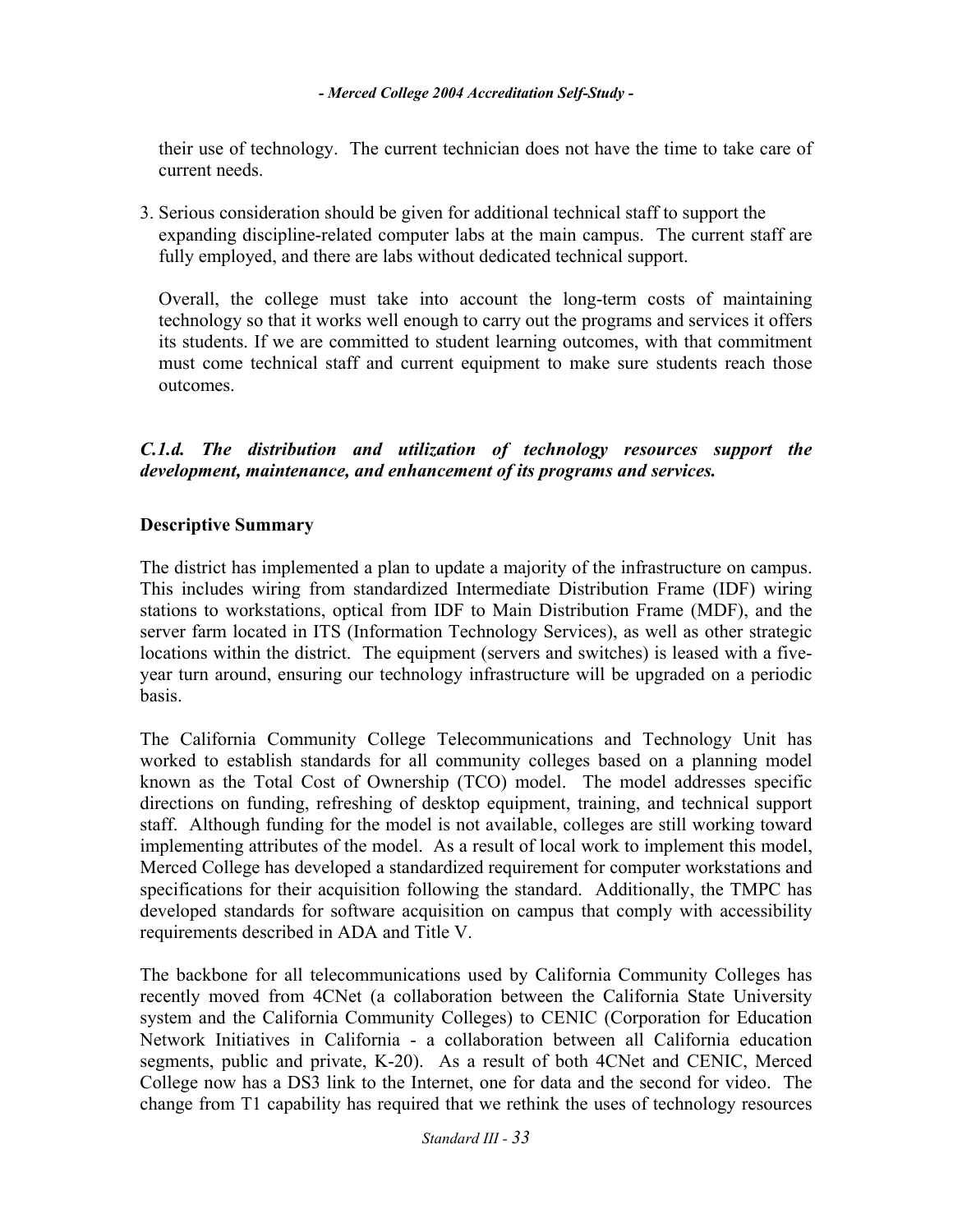to assure they are in line with the district's "Acceptable Use Policy." A number of communiqués have been distributed to the college community reminding faculty and staff of the appropriate uses of technology, as well as examples of what constitutes inappropriate use.

Student e-mail has been provided to each student through Juno. This service is free of charge and Juno will give each student free internet access if needed. Students account requests are sent to Juno on a regular basis through ITS during registration periods. Adjunct faculty e-mail is provided through the college e-mail system.

A number communiqués have been sent out to all faculty and staff regarding security issues in the use of technology on campus. Areas include phone use, fax, video conferencing, e-mail and Internet use. Topics covered include but are not limited to: network and desktop security, viruses, Trojan horses, worms, peer-to-peer software, confidentiality, password changing and use, spyware, appropriate use of telephones and computers, and other information as covered by Board Policy 3721.

# **Self Evaluation**

The college is beginning to expand its development of distance education. Faculty interest has been solicited, with a number of faculty responding. The intent is to deliver more classes, more effectively and efficiently to a greater number of students, based on student interest. Merced College serves a relatively large area, including students from as far away as Yosemite, Mariposa, Los Banos, and Chowchilla. Distance education is a very important component in allowing more students access to education, while alleviating stress on the environment by reducing auto emissions. Distance education will be a growing concern and need in the college's service area.

The addition of web registration will also enhance the ability of the college to more effectively enroll students in classes in a convenient and environmentally sensitive fashion. Merced is very close to installing this system and is now in the final testing stages.

The use of multimedia and web-based materials in curriculum delivery has exploded in the last ten years at Merced College. With one-time funding from Title III, Title V, and state instructional equipment money, the college has been able to equip over 30 classrooms with multimedia capability and network access. These technological enhancements have allowed faculty to expand their methods of teaching and bring webbased and networked-based resources into their classrooms.

The use of labs to deliver instruction and support classes has experienced tremendous growth. A major remodel of the Communications Building allowed for the development of three computer labs: an open computer lab that primarily supports Business division classes, a writing computer lab that primarily supports English A, and a developmental education lab that supports developmental reading and writing classes. The campus also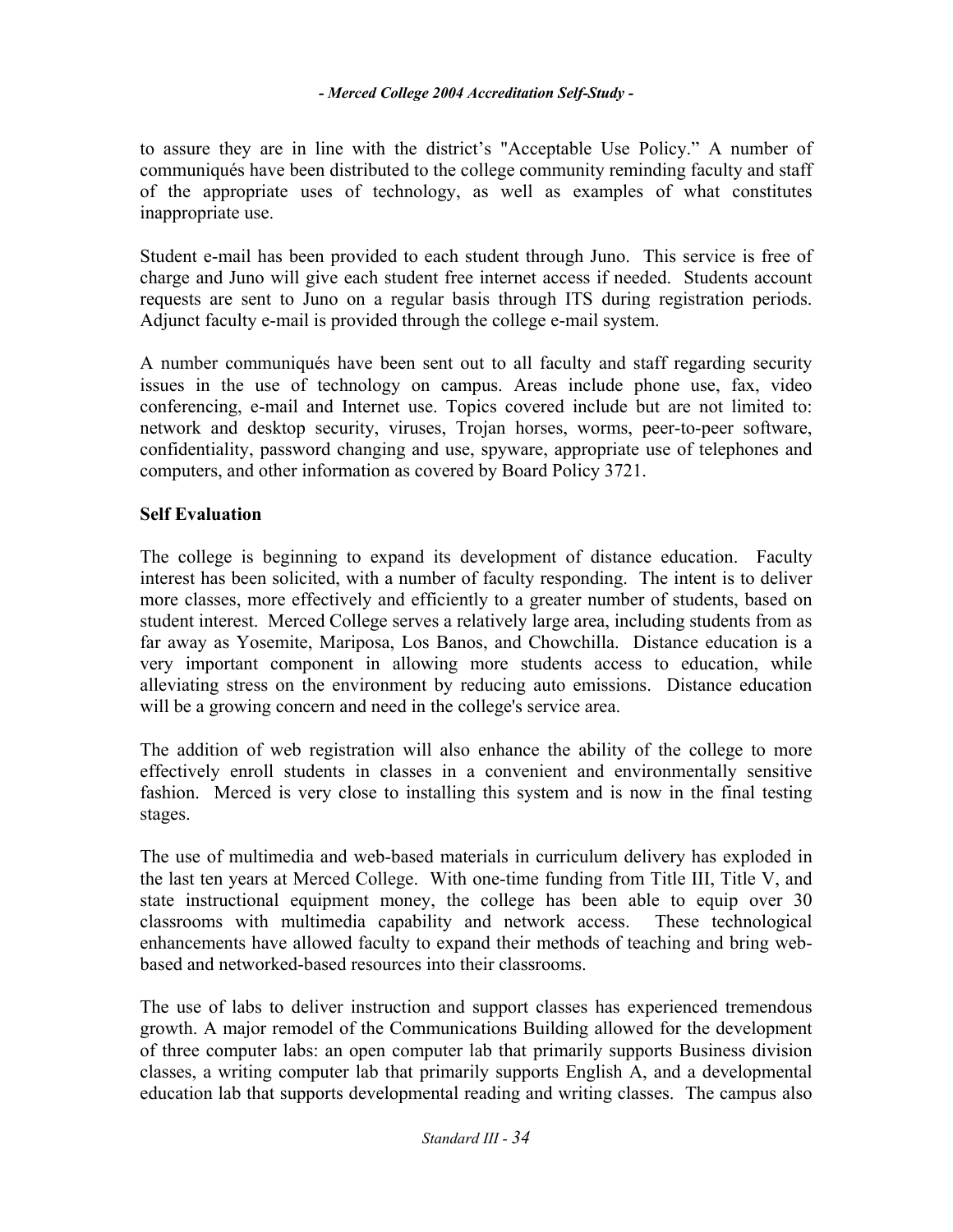contains other computer labs that support specific curriculum areas (math, biology, CAD, agriculture) as well as labs at the Los Banos campus. These labs have grown up in separate areas because of an expansion of computer use in specific programs and the need to work with limited space. The new Instructional Academic Classroom building will have a larger lab area for the open computer lab and for the writing lab, but will not reduce the number of computer labs on campus.

For years, Merced College has provided e-mail to its faculty and staff. This service is available for both full time and adjunct faculty and for full-time and contracted part-time staff. E-mail is available on campus and through an exchange server to those who need to access their e-mail from home or at an off-campus location. This year, through a collaborative effort with Juno.com, ITS and Admissions and Records have devised a method to provide all students with an e-mail account. The purpose of this was to provide a stable and free e-mail service to students so that the college could contact them on a variety of issues. This project began in the early part of the spring semester of 2004 and is just now taking hold with students.

Enhancements to specific technologies (lab computers, classroom multimedia stations, network capabilities) have been available on a sporadic basis, as funding has allowed. Title III and Title V HSI funding has provided the majority of funding for classroom technology, and VTEA and other grant funds have provided for enhancements in other program areas.

Providing appropriate security for these valuable technological resources has been an ongoing priority for the district. ITS has been encouraged to find appropriate software and hardware mechanisms to provide for the security of the college's information resources. Over the last two years, there have been thefts from classrooms and labs of computer and computer projector equipment. The college has formed a campus security committee to address this issue and recommend appropriate methods and resources to the college administration for slowing down or stopping this trend.

# **Planning Agenda**

The Technology Master Planning Committee (TMPC) is currently engaged in discussions about the possibility of the campus moving from its current digital telephone switch to voice over Internet protocol (VoIP). This functionally may provide enhanced services at reduced costs. Additionally TMPC is investigating the potential of using blade computers for instructional use, and, eventually, for all staff computers within the district. The investigation is preliminary but may provide direction for meeting future equipment needs while reducing equipment costs, enhancing services to end users, and allowing technical support staff to meet additional needs. This dialogue feeds into and is evaluated by EMPC, the committee to which TMPC reports. The goal is to insure sound applications of technology which reflects the educational master plan for the college.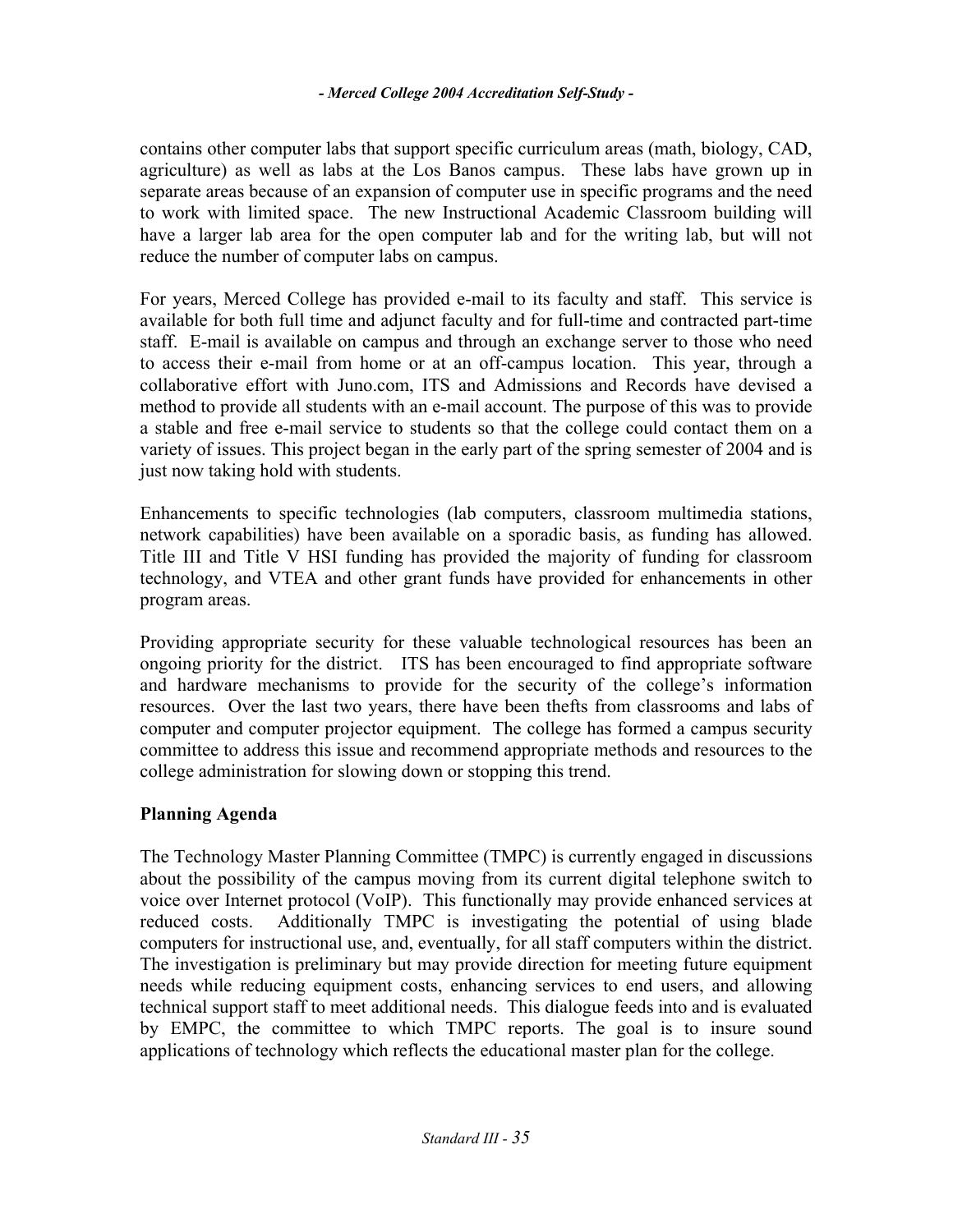# *C.2. Technology planning is integrated with institutional planning. The institution systematically assesses the effective use of technology resources and uses the results of evaluation as the basis for improvement.*

# **Descriptive Summary**

Decisions regarding the appropriate types of technology for use at the college result from needs assessments generated through the district's planning process, especially the master planning process, and the college's budgetary ability. Based upon the overall direction technology is moving, the TMPC recommends hardware and software specifications, investigates new technology, and generally assures the college's infrastructure is appropriate for future technology. TMPC reports to EMPC, which then makes institutionwide plans and recommendations. Technology needs are made known by the requests from users of the technology on campus. These requests have grown in a very short period of time and include: network printing, file sharing, web page development, and email use.

Technology planning is integrated with the institutional planning process. MCTAC, the Merced College Technology Advisory Committee, is designed to deal with technology issues on campus and is made up of representatives from faculty, instructional services, student services, administrative services, and information services. Through this broad representation of all campus elements, discussion is entertained that is campus-wide in scope and covers technology from the delivery of instruction to its reception and use by students, as well as its use for the administration of day-to-day college activities. Much of what is discussed in MCTAC is relayed to and addressed by TMPC and EMPC in order to integrate college-wide participation in solving technology problems and promote the effective use of technology in and out of the classroom.

# **Self Evaluation**

Normally there is a balance between requests from various programs and fiscal resources available to implement those requests. Currently, few technology requests are being met. This is a reflection of the current fiscal constraints within the state. Assessment concerning the use of technology are not being conducted. Often, a need is identified and steps are taken to meet it, but once the technology is deployed, there is rarely followup to see if the implementation was effective in meeting the stated instructional or other needs.

# **Planning Agenda**

1. We are continually using input from the above-mentioned areas to plan for the needs of the college and the integration of technology in all aspects of college activities. Even though money is presently limited, the planning process should continue to gather input from the different areas in order to satisfy the present and future needs of the college and the community it serves. Plans for future endeavors such as expanding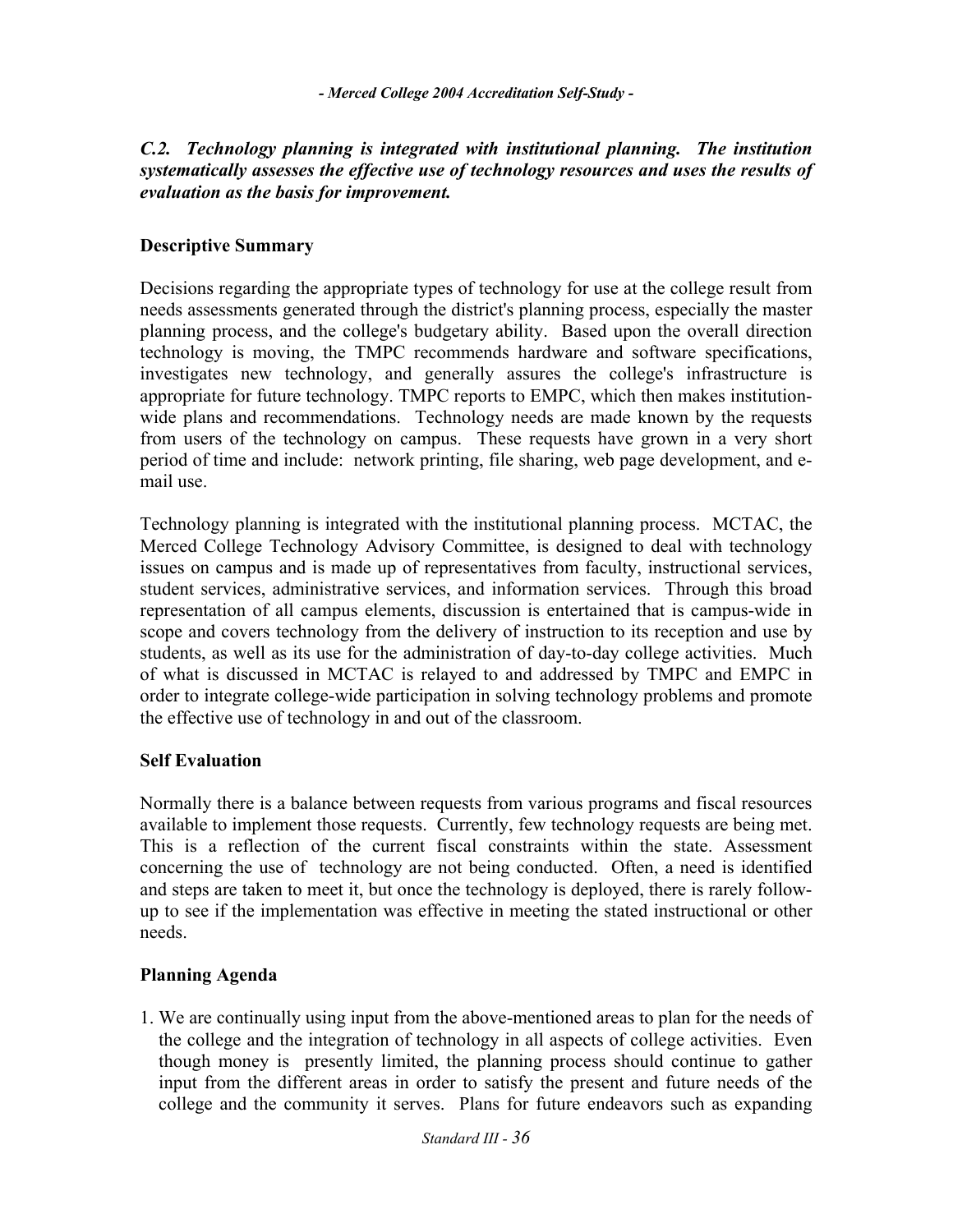distance education and college offerings to more of the community and the use of Web Advisor to better serve student enrollment and matriculation should continue in order to more efficiently serve present needs and to be prepared in the event of improved funding. Plans to consider and utilize the Total Cost of Operation model should be revisited in light of changing funding opportunities.

2. Assessment of all areas of planning, including technology, will be conducted as part of the Educational Master Planning Committee's cycle of evaluation, planning and assessment.

# *D. Financial Resources*

*Financial resources are sufficient to support student learning programs and services and to improve institutional effectiveness. The distribution of resources supports the development, maintenance, and enhancement of programs and services. The institution plans and manages its financial affairs with integrity and in a manner that ensures financial stability. The level of financial resources provides a reasonable expectation of both short-term and long-term financial solvency. Financial resources planning is integrated with institutional planning.* 

*D.1. The institution relies upon its mission and goals as the foundation for financial planning.* 

*D.1.a. Financial planning is integrated with and supports all institutional planning.* 

# **Descriptive Summary**

According to the Board of Trustees of Merced College, budget planning must support institutional goals and be linked to other institutional planning efforts (see Board Policy 6200). This coordination of institutional planning and budgeting can be witnessed through the cooperation of the Committee on Budget Review and Recommendations (CBRR) and the Educational Master Planning Committee (EMPC).

The Master Plan for Merced College, as developed by EMPC, establishes the institution's goals. They are a compilation of the goals established by the other subsidiary planning committees: Instructional (IMPC), Student Services (SSMPC), Administrative Services (ASMPC), Facilities (FMPC), and Technology (TMPC). The goals of the Master Plan direct financial planning. Funds that are spent at the college must be tied into the Master Plan, as well as the mission and goals set by the Board of Trustees (see Master Plan and Board of Trustee Mission and Goals).

EMPC is responsible for prioritizing the different funding needs on campus. When funds become available, EMPC decides which need is appropriate to fund at that time.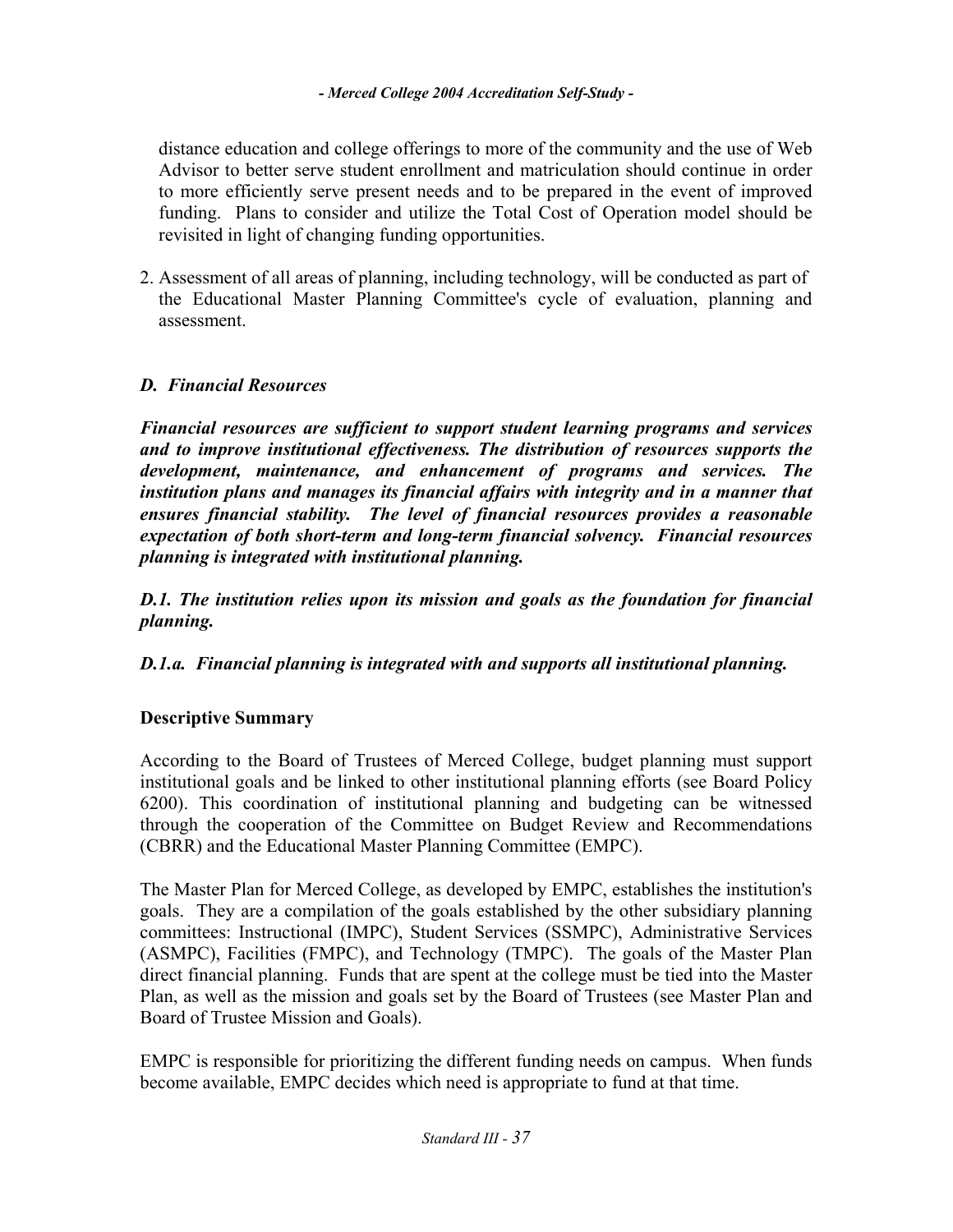Merced College has timelines regarding the development and delivery of the budget to the Board of Trustees (see CBRR Web Page, Budget Calendar). This institutional calendar is designed to work in concert with the budgeting process of the State of California. The steps in budget development are outlined in the procedures for budget development (see CBRR Web Page, Procedures Manual).

Evidence that the budget is directed at achieving institutional plans and goals can be found in documents such as the yearly budget and program reports (see 2000-2001, 2001- 2002, 2002-2003 budgets).

### **Self Evaluation**

Merced College meets this standard. The budget is developed based on the mission and goals of the college.

# **Planning Agenda**

Merced College should continue to assure financial planning is integrated with and supports all institutional planning.

*D.1.b. Institutional planning reflects realistic assessment of financial resource availability, development of financial resources, partnerships, and expenditure requirements.* 

# **Descriptive Summary**

The need for a financial resource allocation process is extremely important, given that the college has limited funds to spend. An understanding of the availability of funds and their source is necessary to support the college's stated goals. Just as important is knowledge of how much is needed to take care of day-to-day business, as well as make institutional improvements. It is the job of Committee on Budget Review and Recommendation (CBRR) to discuss these issues and provide information to Educational Master Planning Committee (EMPC), as well as the entire campus community.

Merced College receives about two-thirds of its general fund money from State of California apportionments, which are based on FTES (full-time equivalent student) totals and approximately another one third from local dollars. Other, more restrictive, sources include categorical funds.

CBRR members are provided regular updates regarding the status of the current budget and what might be expected in the future. This information is used to make recommendations regarding current budget expenditures and how to deal with changes that might affect the future budget. It is CBRR's responsibility to inform EMPC of the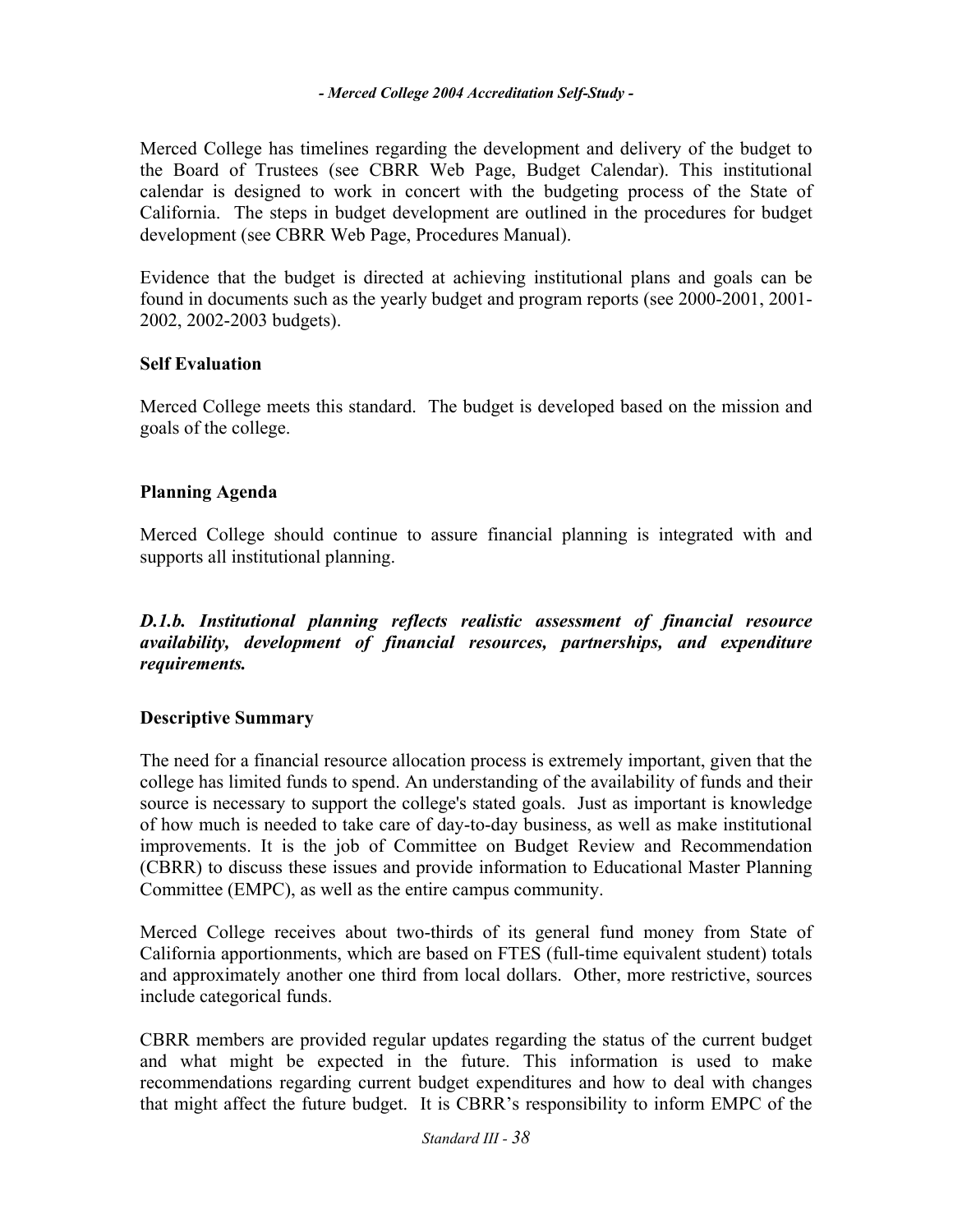availability of financial resources. When EMPC receives information that funds are available, recommendations for funding institutional improvements are made.

EMPC attempts to focus financial resources on student learning. This is driven by the first goal of the Educational Master Plan, which is to develop and maintain an instructional process that provides students with appropriate and effective modes of instruction (see EMPC Web Page, 5-Year Goals). This focus on student learning is further supported by a Board of Trustees Goal Statement that states it is an institutional goal to designate the largest share of fiscal resources possible to expenditures that directly support students (see Board of Trustees Web Page, Goal Statement).

# **Self Evaluation**

Merced College meets the standard. Through CBRR, financial information that affects planning is made available to the campus community.

# **Planning Agenda**

Merced College should continue to assure that institutional planning reflects a realistic assessment of the availability of funds, the development of financial resources, and ongoing expenditure requirements.

*D.1.c. When making short-range financial plans, the institution considers its longrange financial priorities to assure financial stability. The institution clearly identifies and plans for payment of liabilities and future obligations.* 

# **Descriptive Summary**

Projections of increases in health benefits, insurance costs, building maintenance costs, and so forth, are made on a yearly basis. There is an expectation of increased costs for the future, and this is reflected in the list of assumptions developed for each year's budget (see 2003-2004 Budget, health benefit increase). The Director of Business Services forecasts trends in cost increases and incorporates these increases into each new budget.

# **Self Evaluation**

Merced College meets the standard. Besides keeping track of incoming and outgoing funds, an additional fiscal responsibility is to estimate future needs and the resources available to meet them.

# **Planning Agenda**

Merced College should continue to assure that long-range financial priorities are considered when developing short-range financial plans.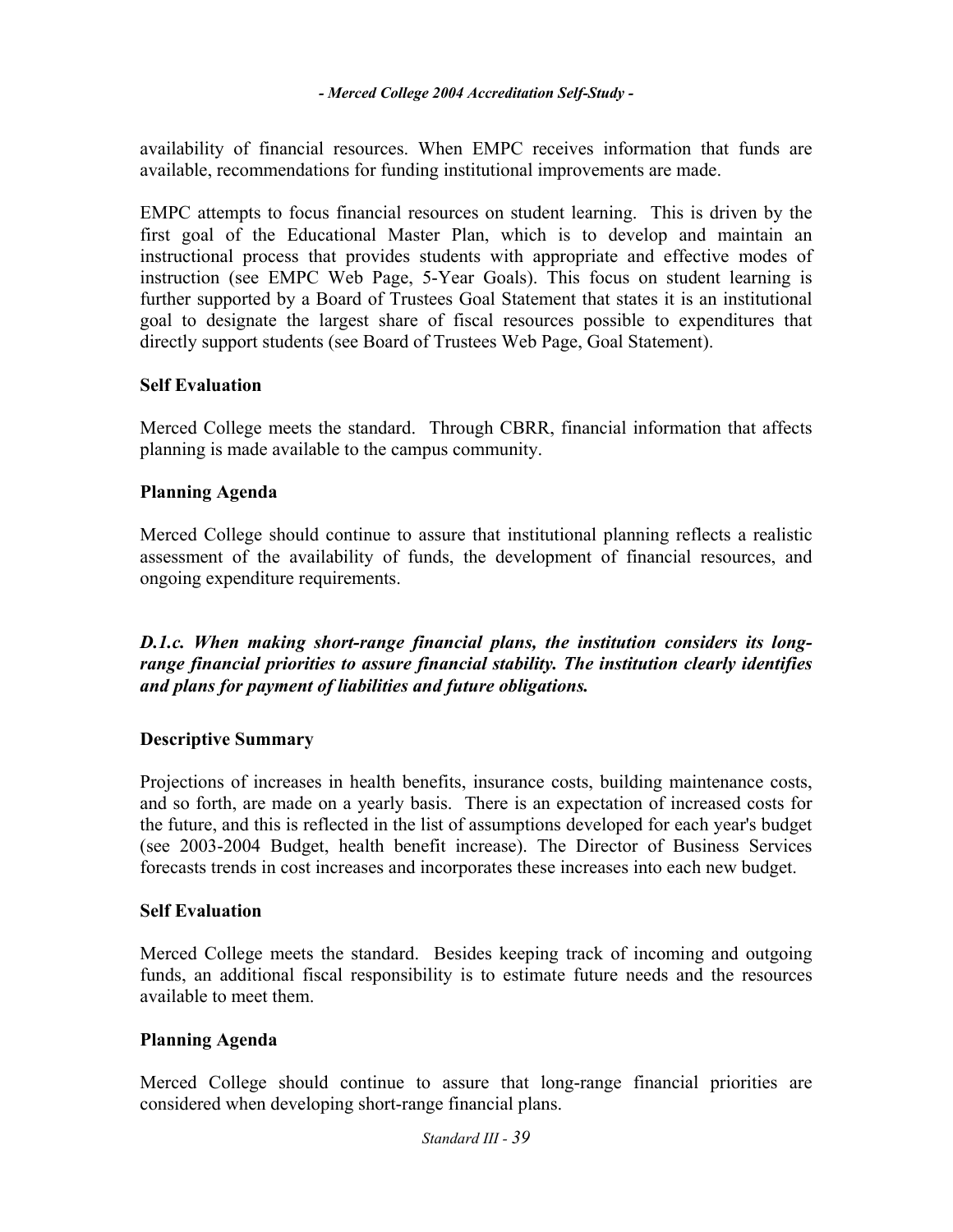*D.1.d. The institution clearly defines and follows its guidelines and processes for financial planning and budget developments, with all constituencies having appropriate opportunities to participate in the development of institutional plans and budgets.* 

# **Descriptive Summary**

The Committee on Budget Review and Recommendation (CBRR) is a 17-member group, which represents administrators, managers, faculty, classified staff, and students. The guidelines and processes for financial planning and budgeting are clearly outlined by CBRR for the entire campus community to see. Budget parameters are developed in January and are sent out to financial managers in February. The budget is then developed throughout the year, with a tentative budget presented to the Board of Trustees before July 1st. Assuming that a State budget is adopted in July, the Board of Trustees must then receive the Final Budget by September  $15<sup>th</sup>$  (see CBRR Web Page, Budget Timelines).

# **Self Evaluation**

Budget development is clearly outlined for the campus community. This process is guided by budget development instructions and timelines. Merced College meets the standard.

# **Planning Agenda**

Merced College should continue to assure that guidelines and processes for financial planning and budget are clearly defined.

*D.2. To assure the financial integrity of the institution and responsible use of financial resources, the financial management system has appropriate control mechanisms and widely disseminates dependable and timely information for sound financial decision making.* 

*D.2.a. Financial documents, including the budget and independent audit, reflect appropriate allocation and use of financial resources to support student learning programs and services. Institutional responses to external audit findings are comprehensive, timely, and communicated appropriately.* 

# **Descriptive Summary**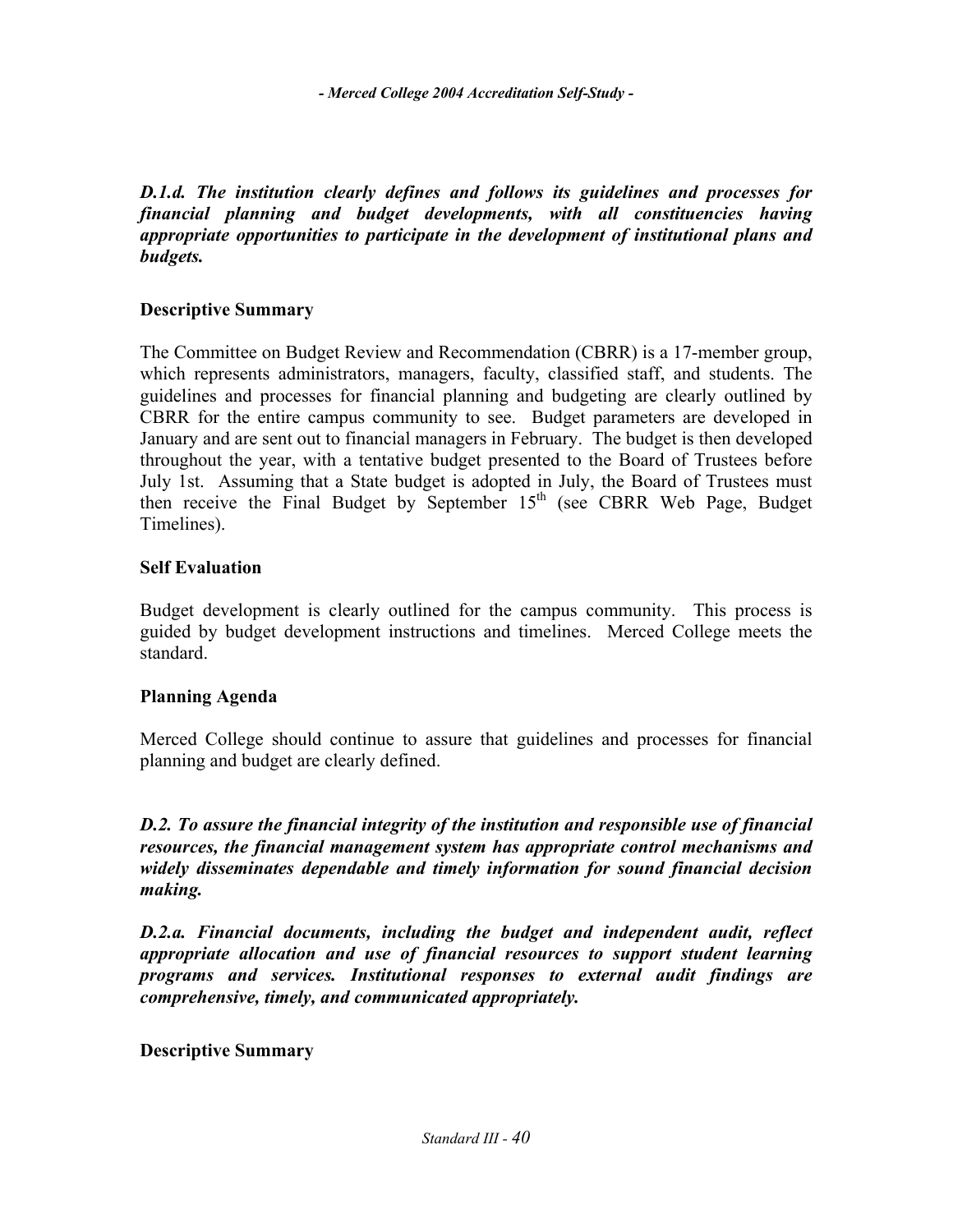The allocation of financial resources is detailed in the annual budget, including funds allocated toward student learning programs and services.

The Board of Trustees, the Chancellor's Office, and State Education Code all require a yearly outside audit that the college complies with. The intention of this external audit is not to make subjective statements about financial practices. It is, instead, a means of monitoring the legality and accuracy of financial expenditures and record keeping.

# **Self Evaluation**

While the budget outlines the allocation of financial resources, it does not indicate whether the appropriate amount of funds have been applied toward student learning programs and services. The audit does not address this either.

In the past, there have been audit findings regarding financial statements, state awards, and federal awards. Merced College's response has been to fix the problems noted (see 2000, 2001, and 2002 audits). Some problems take longer to fix than others. Most findings were addressed before the following year's audit, but there were two findings in 1999 that were not noted as addressed until the 2001 audit.

# **Planning Agenda**

Regarding the allocation of funds for student learning programs and services, Merced College might consider making CBRR responsible for reviewing the annual budget and comparing the overall student-related allocations to other similar colleges. There are publications addressing this type of comparison, such as Financial Statistics for the Current Cost of Education.

# *D.2.b. Appropriate financial information is provided throughout the institution.*

# **Descriptive Summary**

Financial information is provided through budgets and audits, which are made available in the library for public viewing. There is real-time, open access financial information at the touch of a button through the Datatel system, which details intricate financial transactions for the entire college. Financial information is supplied on a continuous basis to the Board of Trustees and CBRR regarding budgetary changes and anything that might affect future financial planning.

# **Self Evaluation**

The dissemination of information in a timely manner has been the topic of some debate on the campus. Information is maintained in an automated system that is password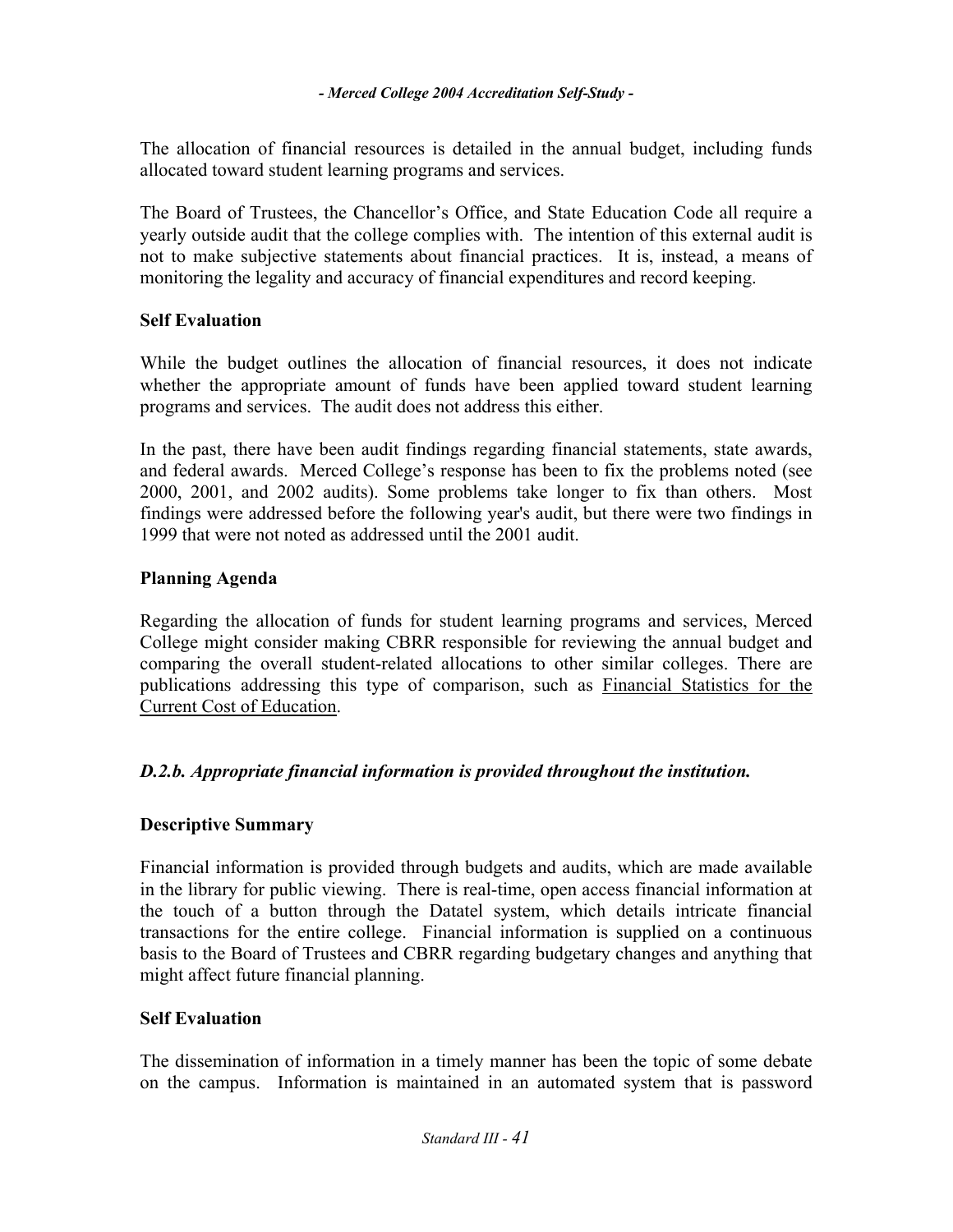protected, and printed copies of the annual budget and the expenditure of budgetary items is difficult to monitor unless one has access to that information online.

The Board of Trustees approves all line item transfers and unbudgeted expenditures in public sessions using a published agenda. These simply list the dollar transfers with no reference to the total funds in the individual line item. The content of the entire budget, line item by line item, is not available to the general public or to staff who don't have passwords to those budgetary lines. The printed budget is summary in nature and is printed only upon demand by interested parties.

# **Planning Agenda**

Regarding budget information, Merced College should consider providing a detailed budget on the CBRR web page.

*D.2.c. The institution has sufficient cash flow and reserves to maintain stability, strategies for appropriate risk management, and realistic plans to meet financial emergencies and unforeseen occurrences.* 

# **Descriptive Summary**

As of the date of this document, Merced College is expecting to bring in less income than is required to pay for budgeted expenses. Funds from the ending balance of the previous year (the reserve) will be used to balance the budget. So, even though Merced College is facing a time of instability, previous planning enables the college to continue serving its students.

The largest share of income for Merced College is received through State of California apportionments, which are based on FTES – full time equivalent students (see 2003-2004 Budget). This money is received in monthly installments throughout the year. Cash flow difficulties do not normally arise from this system of income payments because the financial planning process takes into account the receipt of funds in this fashion.

In order to address financial emergencies, Merced College is required by the California Education Code to carry a 5% reserve. The Board of Trustees actually requires an even higher 6% reserve for emergencies. For the past three budgets, we have had reserves that have been much higher than the 6% that the Board requires: 12.7%, 14.6%, and 10.8% respectively (see 2003-2004 Budget). This has been done by design in order to prevent layoffs of faculty and staff and to generally survive in these tough budgetary times. If a need were to arise for funds in excess of the existing reserve, Merced College has temporary access to internal cash, such as the Retiree Health Fund, and external cash through TRANS – tax revenue anticipation notes.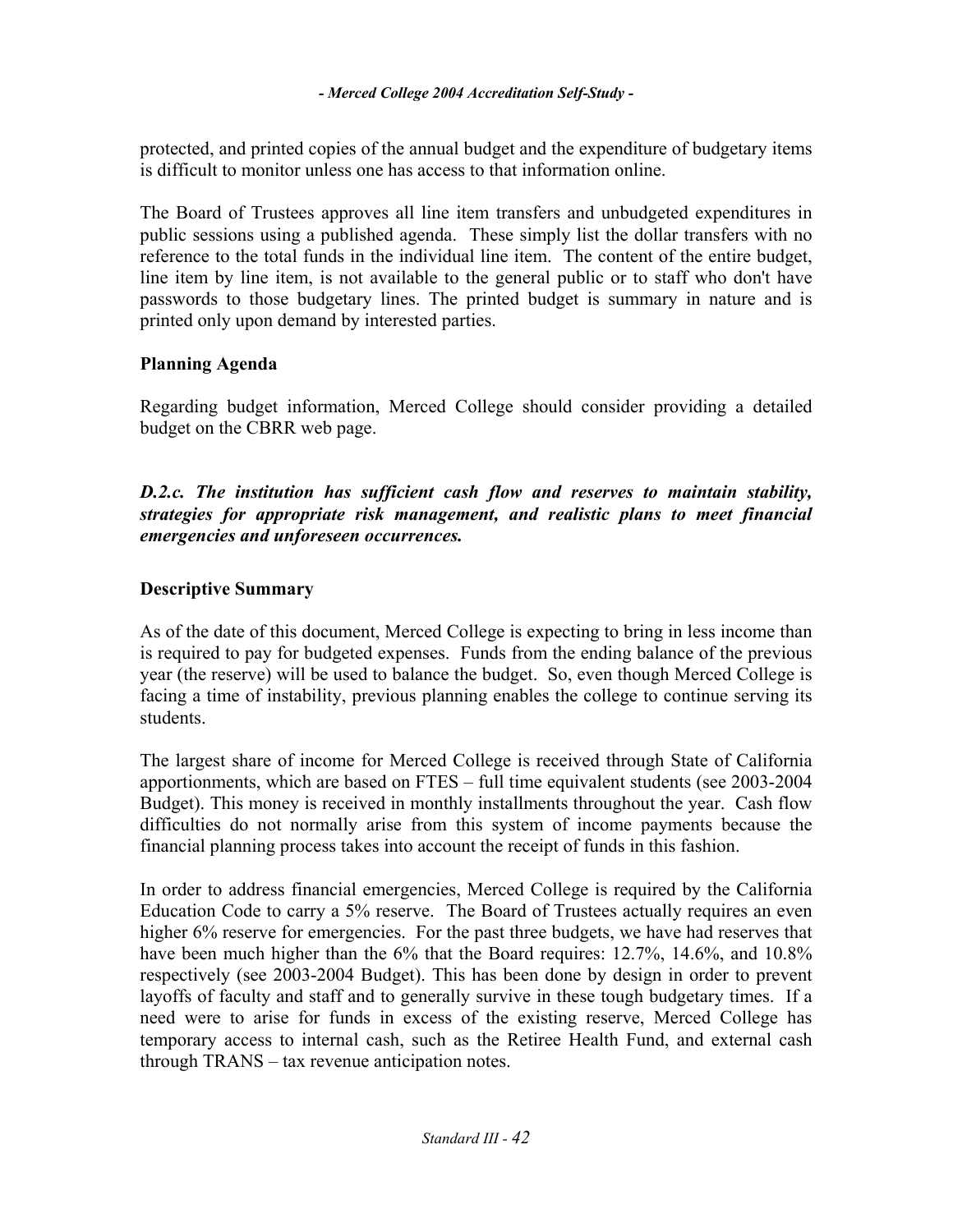Regarding institutional stability other than finances, Merced College ensures itself against liability through the JPA – the Joint Powers Authority – which is a group of institutions that have joined together for self insurance in order to cut costs and provide sufficient funds to insure against any unexpected liability.

# **Self Evaluation**

For the past couple of years, there has been a certain sense of financial instability, but that's probably been the case for almost any institution that relies on the State of California for funding. There have been concerns expressed regarding the high level of reserves maintained in each of the last three years. While they have been quite high, Merced College is dealing with financial uncertainty because of the ongoing state budget crisis. So, it seems to be a prudent decision to take a more conservative stance until financial uncertainty decreases.

# **Planning Agenda**

Merced College will continue to maintain sufficient cash flow and reserves for stability, develop strategies for appropriate risk management, and create realistic plans in order to meet financial emergencies and unforeseen occurrences.

**D.2.d. The institution practices effective oversight of finances, including management** *of financial aid, grants, externally funded programs, contractual relationships, auxiliary organizations or foundations, and institutional investments and assets.* 

# **Descriptive Summary**

There is an annual external audit that is required by the Board of Trustees and the California Education Code. This audit provides an in-depth look at financial practices in general and the individual elements that comprise the General Fund and categorical programs.

The external audits of 2000, 2001, and 2002 all have revealed audit exceptions (see 2000, 2001, and 2002 Audits). These problems have been addressed.

Internally a system of checks and balances is in place to ensure the appropriate use of finances. For instance, the Director of Business Services and the Director of Fiscal Services both monitor the financial practices of Merced College programs. Their efforts represent a kind of ongoing internal audit.

# **Self Evaluation**

While there have been some audit exceptions, Merced College has responded by implementing recommendations provided by the auditor.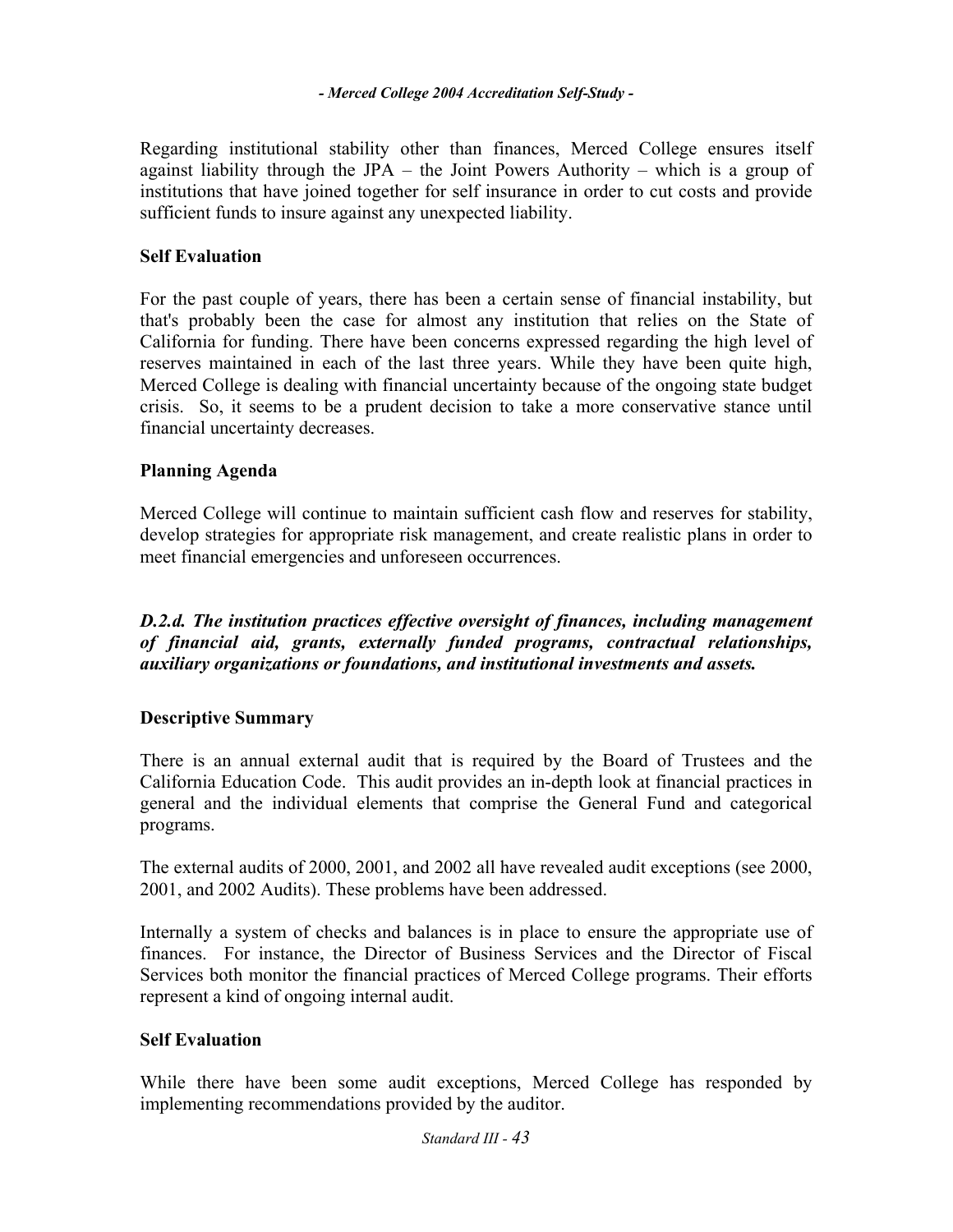# **Planning Agenda**

Merced College will continue to practice effective oversight of finances and to modify its financial management to meet future needs.

*D.2.e. All financial resources, including those from auxiliary activities, fund-raising efforts, and grants are used with integrity in a manner consistent with the mission and goals of the institution.* 

# **Descriptive Summary**

Additional financial resources – not including federal, state, and local income – are derived from grants, contracts, and various college groups. Examples of current or recent grants include: the Title V HIS Individual Institutional Development grant, Title V HSI Cooperative grant, the Charter School grant (partnership with the Merced County Office of Education), the Hispanic-Serving Institutions Assisting Communities grant (HSIAC), and the Center for International Trade Development grant (CITD). Examples of Merced College contracts include: the CalWORKs and the Independent Living Skills programs. Examples of college programs that generate funds include: the Merced College Foundation, the Merced College Bookstore, Food Services, Associated Students, and the Merced College Farm.

Grants and contracts are used to fund special programs at Merced College. The funds received from each grant are used to address the objectives of the grant-funded program.

The primary purpose of the income generated by the Merced College Foundation is to provide scholarships for students. The Merced College Bookstore and Food Services both provide sufficient income to be self-supporting and to contribute to the college. The Associated Students brings in much of its income through sales of student identification cards, and this money is used to pay for the Associated Students' expenditures. The income generated by the Merced College Farm is used solely for the purpose of education in the agricultural science department.

# **Self Evaluation**

The funds provided to the college by grants, contracts, and other auxiliary sources are being used in the proper manner. One determining factor of misuse would be if the college had to return money to the funding sources. This has not happened.

# **Planning Agenda**

Merced College will continue to assure that all financial resources are used with integrity and in a manner consistent with its mission and goals.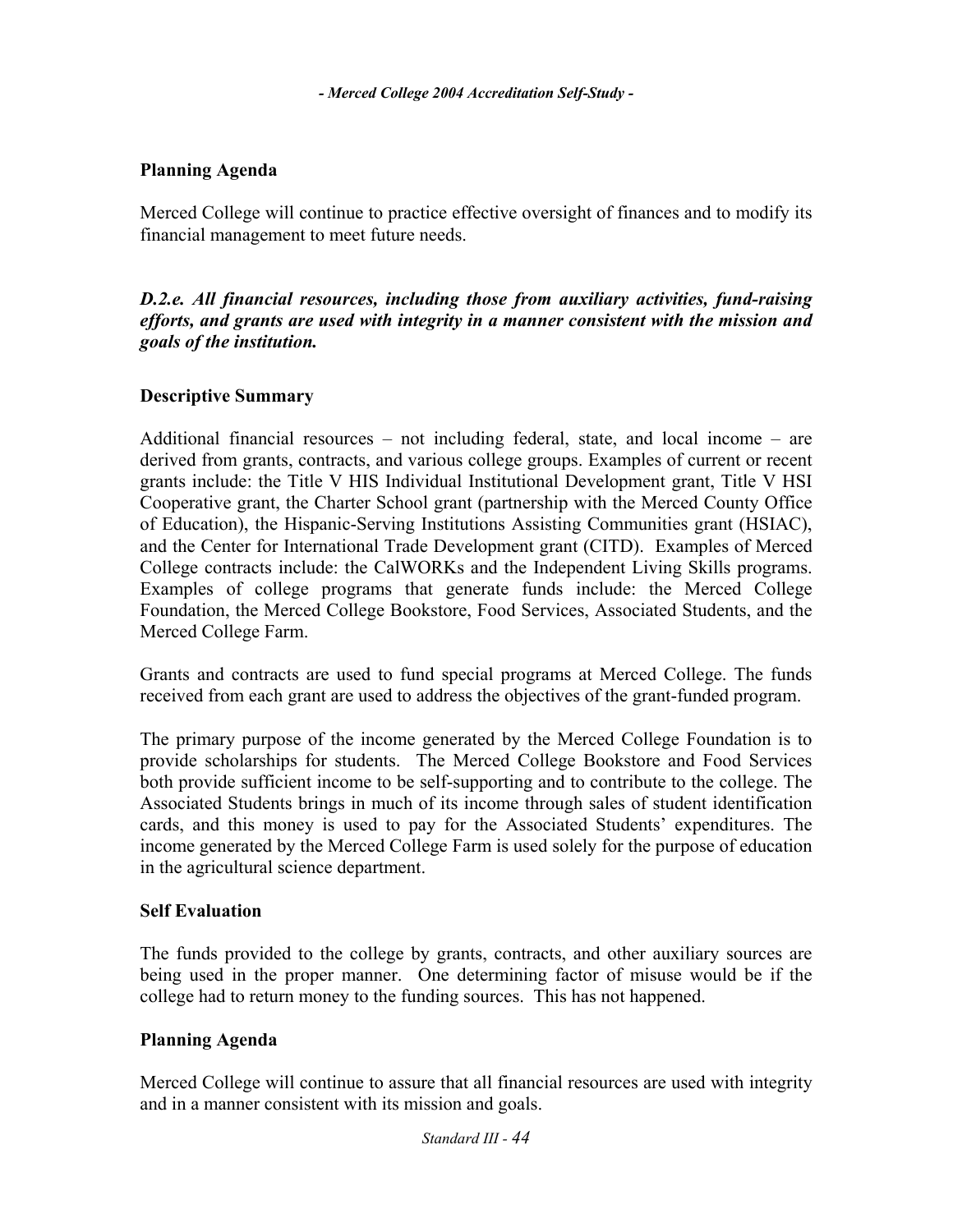# *D.2.f. Contractual agreements with external entities are consistent with the mission and goals of the institution, governed by institutional policies, and contain appropriate provisions to maintain the integrity of the institution.*

### **Descriptive Summary**

At Merced College, the President, Vice President of District Administrative Services, and the Director of Purchasing are given the authority to enter into contracts on behalf of the district. Contracts are not enforceable until they have been approved by the Board of Trustees. Information regarding bid specifications, call for bids, awarding of bids, etc. is detailed in board policy referencing contracts (see Board Policy 6340).

#### **Self Evaluation**

Merced College meets the standard.

#### **Planning Agenda**

Merced College will continue to assure that contractual agreements with external entities are consistent with the mission and goals of the institution, governed by institutional policies, and contain appropriate provisions to maintain the integrity of the institution.

# *D.2.g. The institution regularly evaluates its financial management processes, and the results of the evaluation are used to improve financial management systems.*

#### **Descriptive Summary**

Each year, as preparation begins for development of the new budget, the previous year's fiscal planning is reviewed for its effectiveness. If some things did not work well, they are modified for the coming year's budget. This evaluation process is performed by CBRR.

#### **Self Evaluation**

While the budget is reviewed, the process for budget development is not.

#### **Planning Agenda**

The college should consider assigning CBRR the task of reviewing the budget development process. CBRR could make annual recommendations on improving the process itself.